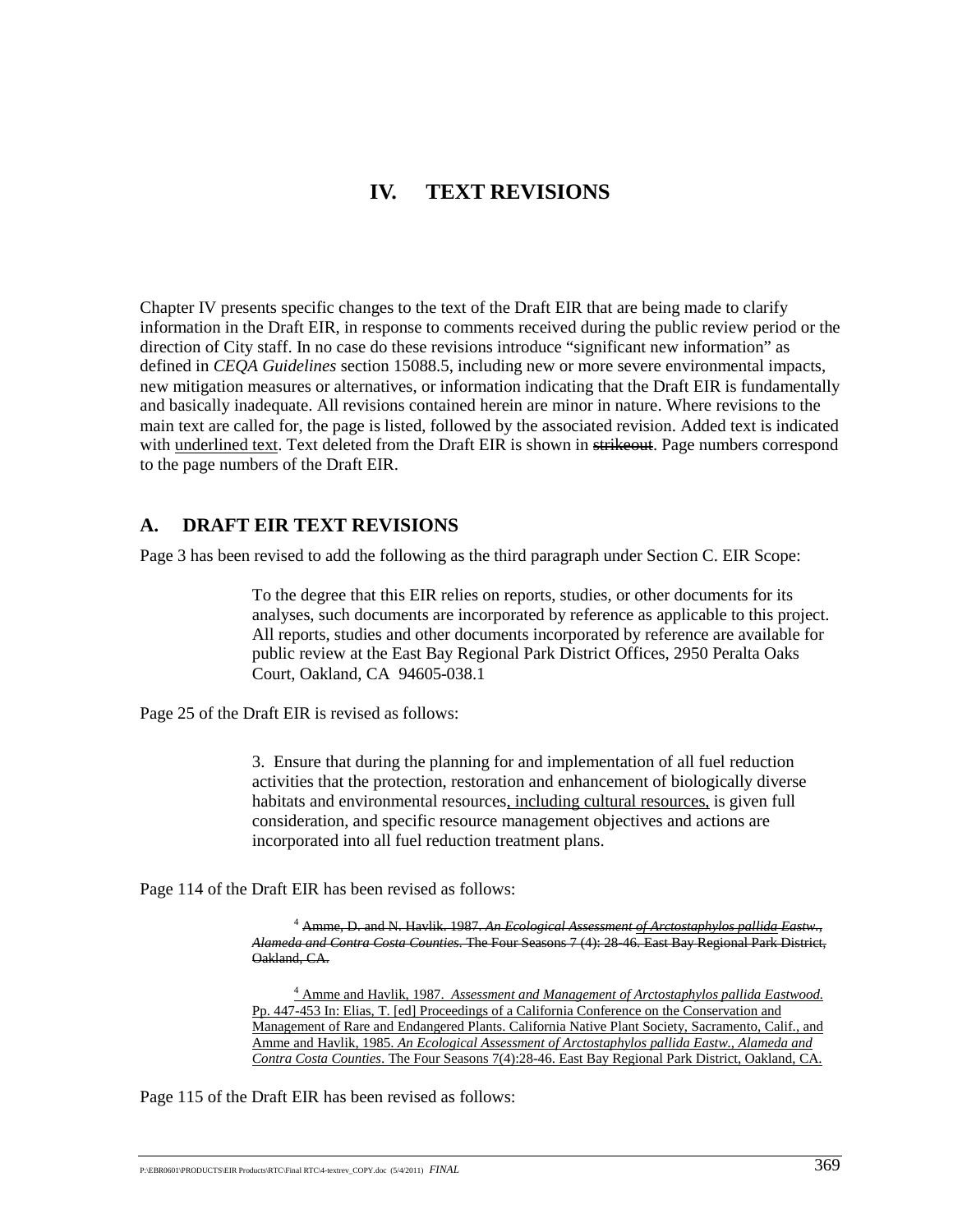<sup>16</sup> McBride, J.R. and H.F. Heady. 1968. Invasion of grassland by Baccharis pilularis DC. J. Range Management 21:106-108. Invasion of Grassland by *Baccharis pilularis* D.C. Journal of Range Management 21(2):106-108.

Page 126 of the Draft EIR has been revised as follows:

<sup>28</sup> McBride, J.M. 1974. Plant succession in the Berkeley Hills. Madroño  $22(3)$ : 317-329 op.cit.

Page 161 of the Draft EIR is revised as follows:

 EBRPD recognizes that the control of invasive, non-native plant species on park lands before, during, and after treatment activities that are undertaken to reduce fuel loads is an important issue because of these species rapid proliferation in disturbed areas, their contribution to fuel loads and fire hazards, and their ability to adversely affect native and special-status plants and habitats. To reduce the potential impacts associated with invasive, non-native plant species, the Plan contains specific objectives and detailed guidelines and prescriptions for the control of invasive plant species common to the Study Area in Chapter V. Vegetation Management Program, Section B. Invasive Plants, and more specifically in the Plan Appendix G: Prescriptions for the Control of Invasive Plant Species and Noxious Weeds. As stated on page 122 of the Plan, "In keeping with the Plan's goals, the following are three objectives for reducing the invasive and noxious weeds that the District should seek to address when undertaking specific fuel reduction actions: 1. Control weeds; 2. Identify and achieve resource management objectives such as wildland fuel reduction, wildlife habitat maintenance, ecosystem preservation, forage production, or recreational land management, and 3. Prevent reinvasion of the targeted weed or invasion of other noxious species.

Page 171 of the Draft EIR has been revised as follows:

- Plan-related fuel reduction treatments activities in oak-bay woodland habitat could spread a pathogen fungus *Phytophthora ramorum* or sudden oak death (SOD) from treated areas to areas not yet infected. SOD can impact oaks and other desirable native trees and shrubs. Alameda County, Contra Costa County, and other Bay Area Counties are under quarantine restrictions for SOD. Oak and other host plant material (as defined by the statute cited) may not be moved outside of the quarantine region without specific written certification from the California Department of Agriculture or other authorized agricultural officials (e.g. County Agricultural Commissioners).1 The following measures shall be followed when working in oak-bay woodland to reduce the spread of SOD:
	- o District staff shall consult with the appropriate County Agricultural Commissioners, and implement Best Management Practices (BMPs) for treatments in infected oakbay woodlands to minimize the risk of spreading this fungus to uninfected areas.

P:\EBR0601\PRODUCTS\EIR Products\RTC\Final RTC\4-textrev\_COPY.doc (5/4/2011)  $\emph{FINAL}$  370

 $\frac{1}{1}$ <sup>1</sup> California Department of Food and Agriculture. 2008. Plant Quarantine Manual Section 3700. Oak Mortality Disease Control. State Miscellaneous Ruling.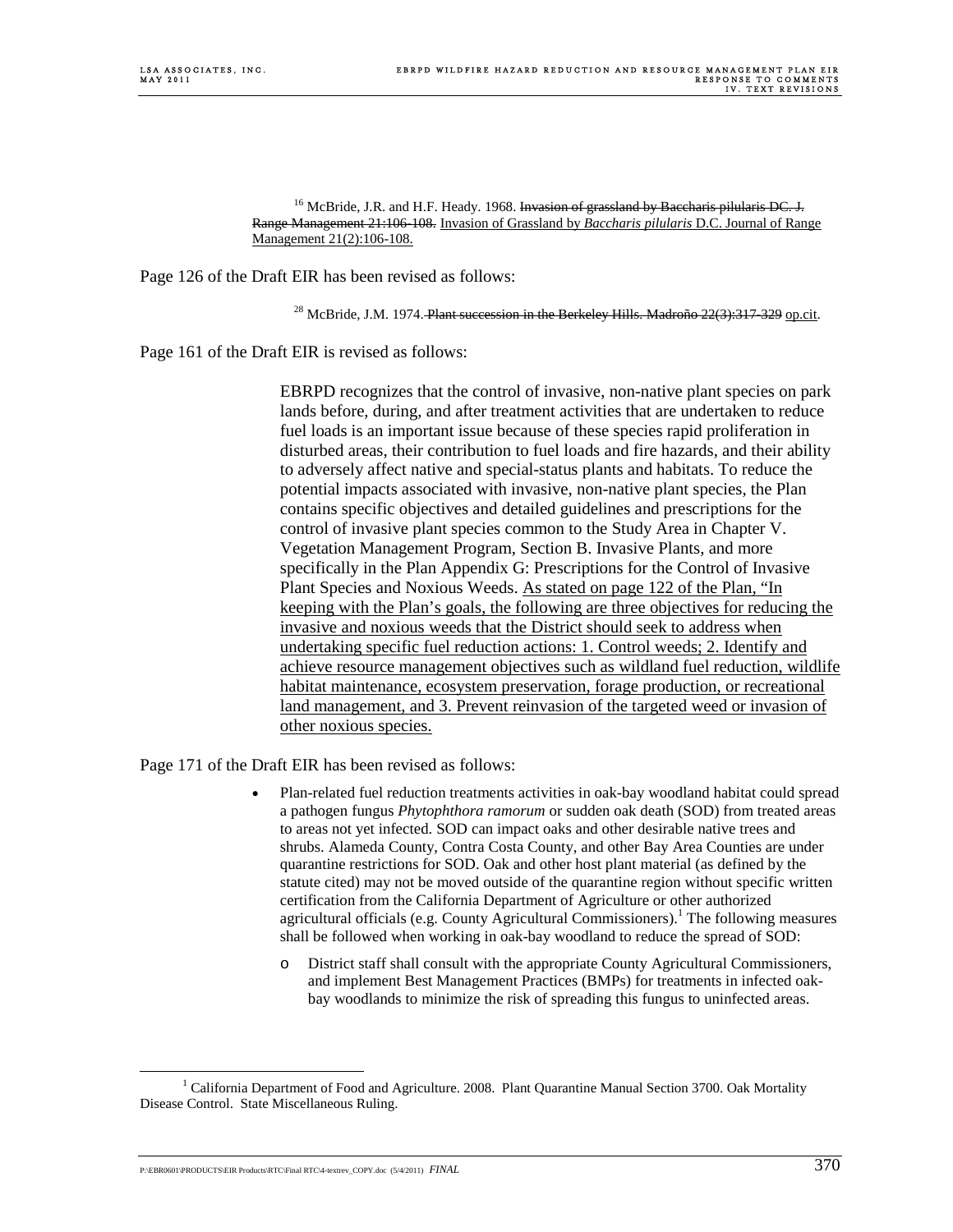- o District staff and subcontractors shall Personnel should be informed of the presence of SOD and instructed to prevent unauthorized movement of host plant debris, soil, or mud and these resource guideines concerning SOD.
- o If dead or diseased host plants are removed from a treatment area, infected plant material shall be contained and moved for disposal off-site within the quarantine region in an area where SOD would not contact uninfected woody vegetation as specified by a permit issued by the authorizing agricultural compliance officer.
- o No host plant material shall be moved outside of the quarantine region which includes Contra Costa and Alameda County.
- o If cut trees are to be left onsite for chipping or burning, they should be felled in a manner that minimizes subsequent transport, disturbance, and contact with adjacent oak-bay woodlands.
- o Clean equipment, vehicles and shoes of host plant debris, soil or mud that could spread infected soil when entering or leaving an infected oak-bay woodland treatment area. Shoes should be cleaned with Lysol or bleach. Vehicles should be inspected to ensure they are clean prior to leaving an infected area.
- o Conduct treatments when the soil is dry (June-October). Avoid treatments in wet weather when soils are saturated (November-May).

Page 174 of the Draft EIR is revised as follows:

#### **(12) Proposed Strategic Fire Route and Invasive Plant**

**Species.** Construction and maintenance of the proposed new strategic fire route in Claremont Canyon (per Figure III-5 and Plan Guidelines 1.9) could require the permanent removal of up to 0.2 acres of California annual grassland, 1.6 acres of xeric coastal scrub, 0.2 acres of coyote brush scrub, and 0.6 acres of oak-bay woodland, and could cause potential indirect impacts on downstream aquatic habitats, and potential impacts on nesting birds.

Page 175 of the Draft EIR is revised as follows:

Mitigation Measure BIO-3: The following procedures shall be implemented when constructing and maintaining  $a$  new strategic fire routes:

- The road shoulders of strategic fire routes shall be revegetated with a native grass seed mix, as approved by EBRPD Stewardship Department, to provide a competitive cover to minimize colonization by invasive nonnative species.
- While maintaining road shoulders of strategic fire routes for fuel reduction and defensible space, the occurrence of invasive non-native species should be monitored and controlled per the guidelines in the Plan, and especially Appendix G: Prescriptions For the Control of Invasive Plant Species and Noxious Weeds. (LTS)

Page 190 of the Draft EIR has been revised as follows: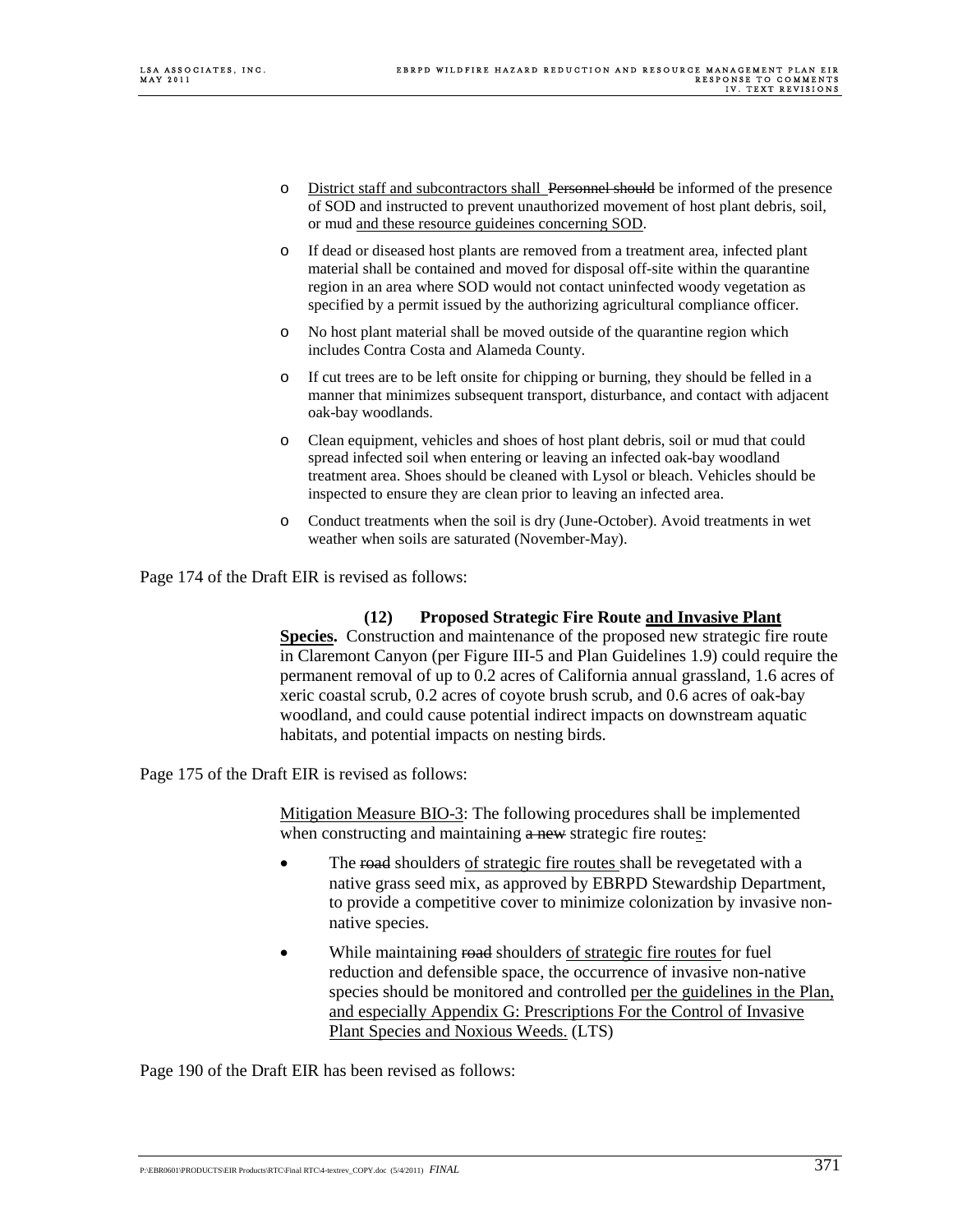<sup>32</sup> Seidelman Associates, 19891985, The Effects of Land and Vegetative Management on the Stability of Slopes Along the Wildland/Urban Interface Wildcat Canyon and Tilden Regional Parks, August 1.

Page 192 of the Draft EIR is revised as follows:

Mitigation Measure GEO-1: Prior to implementation of any proposed vegetation removal activity, the recommended treatment area shall be screened for potential landslide activation risk using the following procedure:

- 1) EBRPD staff shall refer to:
	- The most currently available landslide mapping from the United States Geologic Survey or the California Geological Survey for the Study Area (for example, the USGS, 1997, Summary Distribution of Slides and Earth Flows in the San Francisco Bay Region, California. OFR 97-745c);
	- GIS slope steepness mapping for the Study Area.
- 2) If all of the following criteria are satisfied then no further action to address potential landslide activation would be required:
	- The area to be treated within the recommended treatment area is located in an area listed as "stable", "few landslides", or equivalent;
	- The average slope steepness of the recommended treatment area is less than 10 degrees (about 18 percent);
	- There is no visible evidence of landslide activity (e.g., scarps, crooked trees, landslide-generated debris piles) within the recommended treatment area, as documented by a field reconnaissance; and
	- There are no habitable structures within 100 feet of the toe of the slope downgradient of the recommended treatment area.
- 3) EBRPD staff shall determine whether to retain a qualified professional (e.g., engineering geologist or geotechnical engineer) to conduct a geotechnical reconnaissance (on a case-by-case basis) to evaluate the potential impacts of fuel reduction activities or vegetation type conversion on future landslide potential if:
	- Habitable structure(s) are located within 100 feet of the toe of the slope downhill of the treatment area, and
	- The prescribed treatment would include the use of heavy equipment or machinery and significant ground disturbing activities (i.e., this requirement would not apply to methods such as hand treatment, weedeating, or chemical treatment), and one or more of the following conditions is identified: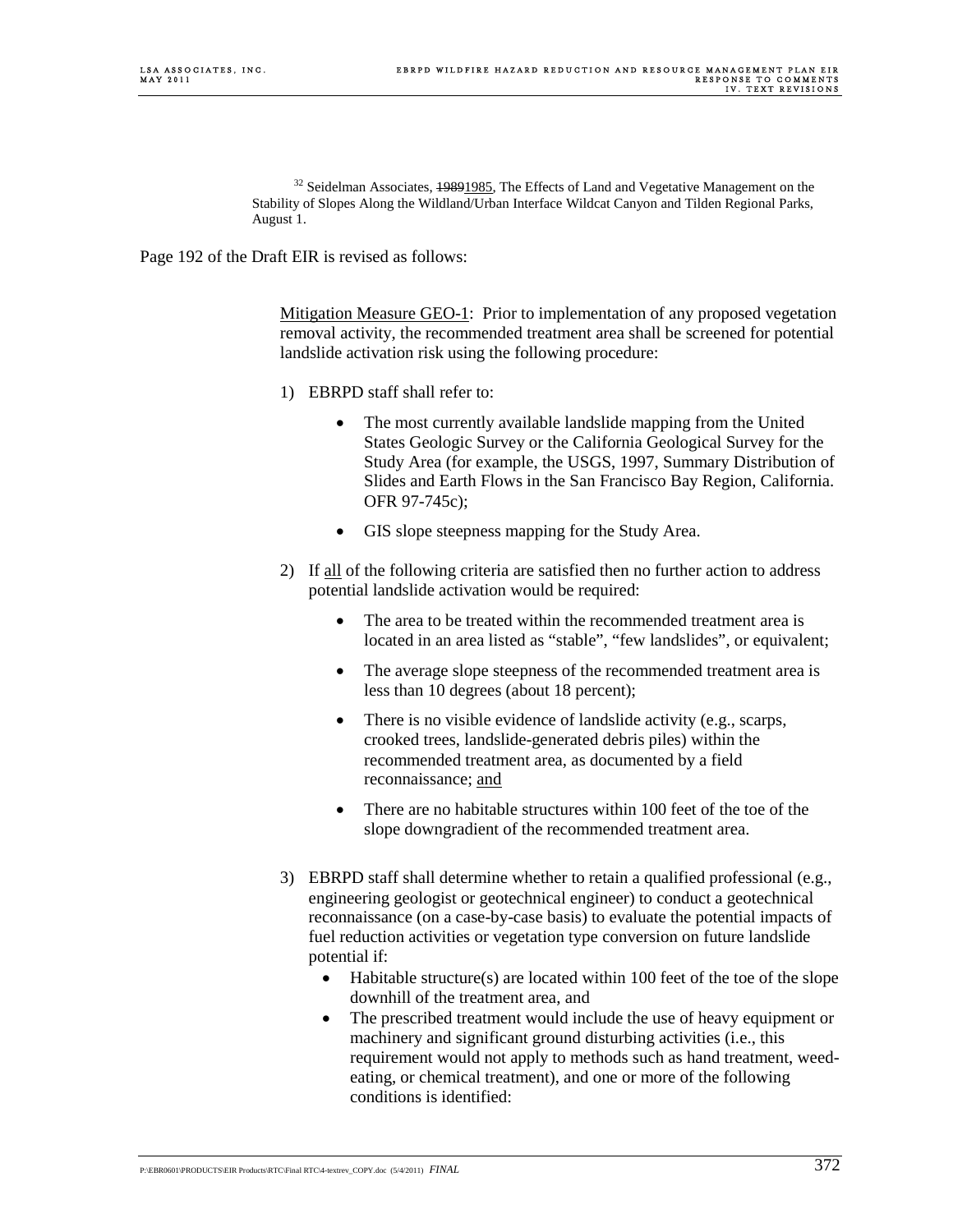- The treatment area is listed as "unstable", "many landslides" on applicable slope stability mapping, or
- The average slope steepness of the treatment area is greater than 10 degrees (about 18 percent); or
- There is visible evidence of landslide activity (e.g., scarps, crooked trees, landslide-generated debris piles) within the treatment area, as documented by a field reconnaissance,

All recommendations of the qualified professional (which may include avoidance of the proposed activity) shall be documented in writing, provided to EBRPD, and implemented to the degree necessary to reduce or avoid the potential for landslides and slope instability associated with fuel reduction activities as determined by EBRPD staff. (LTS)

Pages 202 through 204 of the Draft EIR are revised as follows:

#### **Plan Chapter IV. Fuel Reduction Methods**

#### *Best Management Practices for Hand Labor Methods - Water Quality*

- o Treatment actions shall should not be conducted during storms.
- o Treatment actions shall should avoid, when feasible, excessive foot traffic on steep slopes which could cause compaction and/or erosion to occur.
- $\circ$  Hand labor personnel shall should avoid driving support and haul trucks off established roads. If such traffic is determined by EBRPD and hand labor personnel to be necessary, inspection will be conducted to ensure that the ground is not saturated prior to traveling off-road, and that the ground can fully support the vehicles without excessive rutting of surface soils. Any ruts created as a result of offroad activities will be repaired and covered with mulch and/or wood chips to reduce potential runoff from these areas and reduce their potential for erosion.
- o Hand labor personnel shall should take care to handle fuels and lubricants such that spilling and runoff of these substances does not occur.

#### *Best Management Practices for Mechanical Treatment - Water Quality*

Mechanical treatment techniques generally result in increased ground disturbance relative to hand labor techniques, and therefore require the use of additional BMPs to mitigate potential effects. For all mechanical treatment actions that could result in substantial ground disturbance, EBRPD will implement erosion control BMPs that are consistent with the San Francisco Bay Regional Water Quality Control Board's standards. Based on site-specific conditions and the type of treatment action proposed, EBRPD and its contractors should consider one or more of the following BMPs, at a minimum to be included in any necessary erosion control plan, where mechanical treatment techniques will be used for fuel management:

Use caution when conducting any mechanical treatment actions during the area's rainy season. Treatment actions shall should be stopped temporarily if rainfall or other inclement weather makes access inadvisable, or if continued vehicular travel or mechanical action is determined to cause unacceptable damage to roads, trails, or other lands.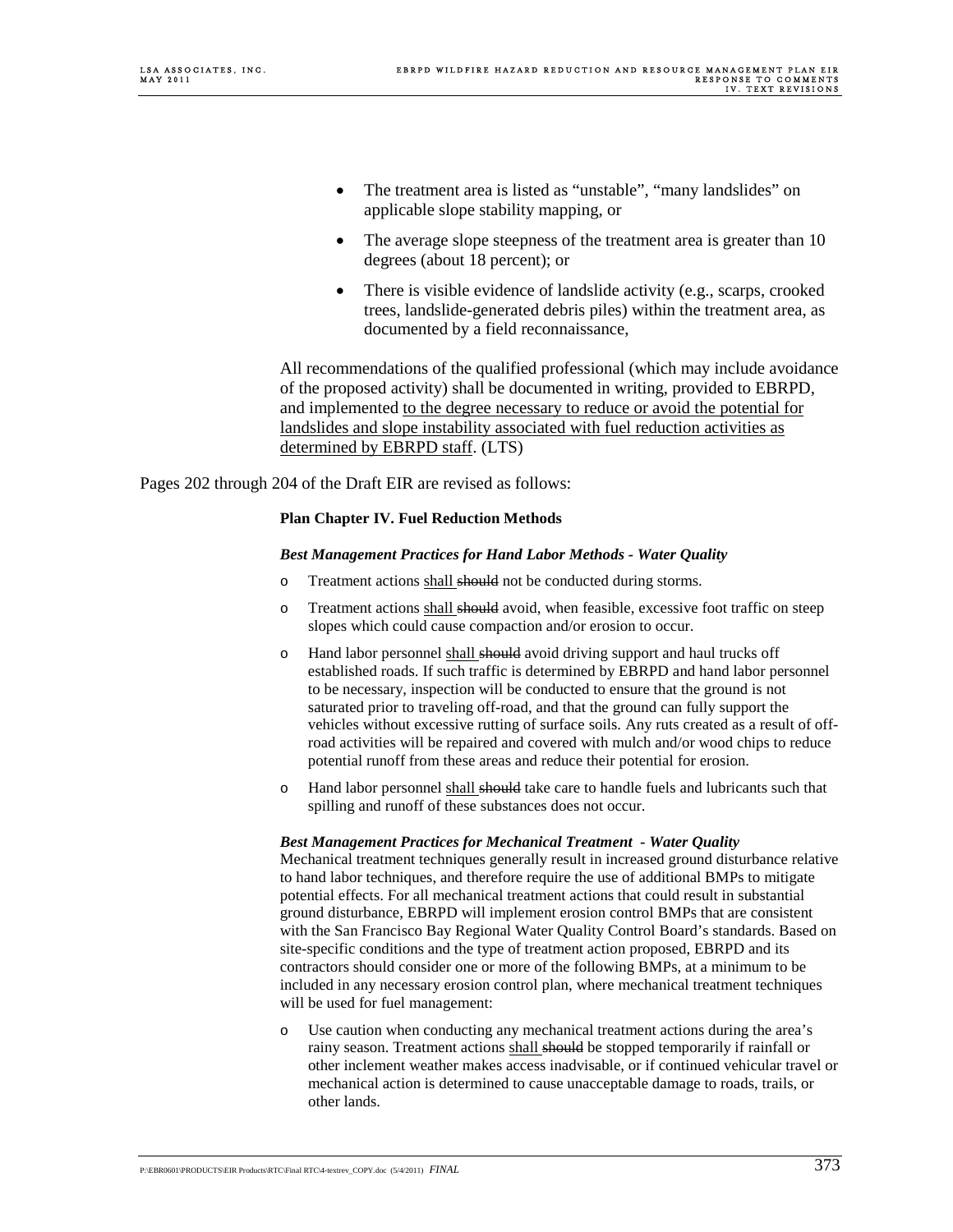- o Surveys shall should be conducted that identify and delineate on-site soil and hydrological conditions prior to initiation of any mechanical treatment techniques. Any planned mechanical treatment actions shall should include all necessary measures to minimize activity in sensitive areas that could be wetter than normal, or in areas near hydrological resources. Wet areas will be clearly marked for high visibility and avoided by treatment operations until such time as they are determined to be sufficiently capable of supporting any mechanical treatment activities without causing excess rutting, erosion, or sedimentation to occur.
- o All mechanical treatment actions shall should use equipment, methods, and/or techniques that minimize alterations to the existing soil structure.
- o Heavy equipment use (e.g., tractor-based yarding activities) shall should be concentrated at primary skid trails and landings. Skidding shall should be allowed only along clearly designated skidding trails. Mechanical treatment actions shall should be temporarily stopped and alternative treatment or removal methods considered if a single pass of equipment produces ruts deeper than 6 inches across a significant area of the site beyond primary skid trails and landings.
- o Materials shall should not be dragged across park roads and drainage areas unless specifically allowed by EBRPD, and only then along routes recommended by equipment operators and approved by EBRPD. These routes shall should be created to minimize the total skidding distance needed; total area occupied by skidding trails should not exceed 15 percent of the treatment area.
- o Skid trails shall should not cross streams except where absolutely necessary, and only at locations previously determined by EBRPD staff and included in the site treatment prescription. Trees identified for removal growing near a drainage channel (based on stream type and approved buffer width) shall should be hand-felled perpendicular to the drainage channel rather than cleared using mechanical equipment. These trees shall should only be processed by a skidder where EBRPD determines that the skidder could safely handle the stems at a reasonable distance from the drainage channel based on stream type and approved buffer width; if it is determined that the tree cannot be safely handled by mechanized means at this distance, the tree shall should be lopped and scattered by hand labor treatment or left as a long log. Branches and debris shall should not be felled, loaded, skidded, or hauled across any stream or watercourse unless EBRPD approves such a measure. No drainage channel with running or standing water shall should be crossed by mechanical equipment while water is present to avoid runoff and contamination from vehicle use as well as rutting and erosion. Crossing shall should not occur until the drainage completely dries out.
- o Personnel will avoid driving support and haul trucks off of established roads. Where this is necessary, personnel shall should ensure that the ground is not saturated before traveling off-road and that the ground can support the vehicles without excessive rutting. Any ruts created shall should be repaired and covered with mulch and/or wood chips.
- o Personnel will install and use waterbars, brush barriers, vehicle turnouts, or other methods as needed to control and capture potential runoff resulting from mechanical treatment actions. Other methods for controlling and capturing potential runoff could include broad-based dips, creating ditchlines inside of current drainage patterns (i.e., closer to treatment actions to capture runoff prior to reaching the drainage area), cross-drains, filter areas, sediment traps or pits, silt fences, hay bales, check dams or the in/outsloping and crowning of roads.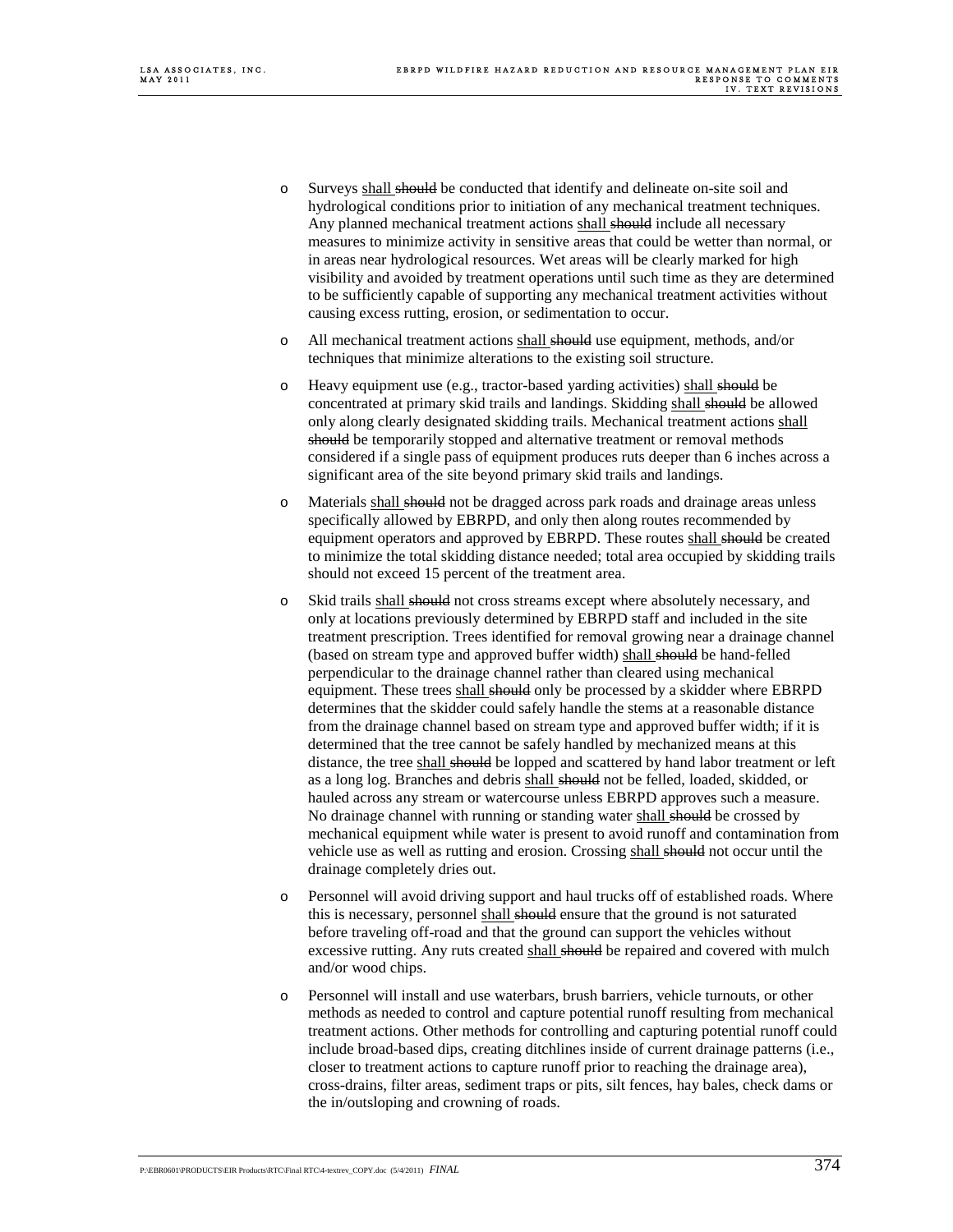- o All solid waste and trash generated by any treatment actions must be removed from the treatment site and organic waste (such as removed trees) must be disposed of at a commercial recycling or composting facility (and not at a landfill) as approved by the District. Leftover materials can create a water pollution risk if they remain onsite and are later washed into water bodies through runoff.
- o Maintain all roads in a desirable condition to prevent problems that may result from their use, such as washouts, slumping, clogging or bending culverts, and drainage erosion. Any damages that occur to roads as a direct result of treatment actions shall should be repaired upon completion of the treatment action.
- o Upon abandonment of an access road or skid trail, all refuse and unstable fill material must be removed and road banks restored to original contours. Road banks must also be revegetated or have permanent waterbars installed.
- o Refueling areas will be designated for larger projects requiring mechanical treatment actions. Fuel tanks and refueling areas will be provided with secondary containment, where feasible. Materials and supplies needed to promptly clean up spills will be adequately maintained and located onsite, and personnel will be familiar with proper cleanup and disposal techniques. Examples of containment and cleanup methods and materials include using drip pans and absorbent pads for all vehicle and equipment fueling; equipping all fuel nozzles with automatic shut-off capability to contain fuel dripping and leakage; ensuring all vehicle fueling operations are not left unattended; inspecting vehicles and equipment each day to identify any fuel, oil, or hydraulic leaks; and repairing any identified leaks immediately prior to further use or storage of the leaking equipment to minimize further impact to the site. Vehicles with persistent or recurring leaks will be removed from the site until such leaks are properly repaired. Onsite fueling of vehicles and equipment will only be performed when offsite fueling is determined by EBRPD to be impractical.

#### *Best Management Practices for Chemical Treatment - Water Quality*

- o EBRPD and its contractors will ensure that any pesticide or other chemical applications are performed only by licensed or certified pest control operators registered to perform such services in the County where the treatment is to take place, and only under a prescription prepared by a licensed pesticide advisor. The pest control operator must record and provide written accounts of the total amount of pesticides and other chemicals applied each month, as well as type(s) of pesticides or chemicals used and total areas treated with each pesticide or other chemical. These data must be reported to the County Agricultural Commissioner as well as to EBRPD's IPM Program. Operators must maintain accurate and calibrated application equipment to ensure correct amounts of pesticides and other chemicals are applied.
- o Any chemical treatment actions must be performed according to EBRPD integrated pest management (IPM) policies and practices; pest control operators selected by EBRPD or its contractors shall should consult and use the advice and recommendations of EBRPD integrated pest management specialists and adhere to EBRPD pest management guidelines. For example, species-specific (instead of broad-spectrum) herbicides shall should be used wherever possible to avoid injury to non-target plants.
- o EBRPD IPM specialists will oversee chemical application practices to ensure compliance with State and federal regulations and EBRPD IPM policies. Pesticide application prescriptions will include suitable distances from wetlands and water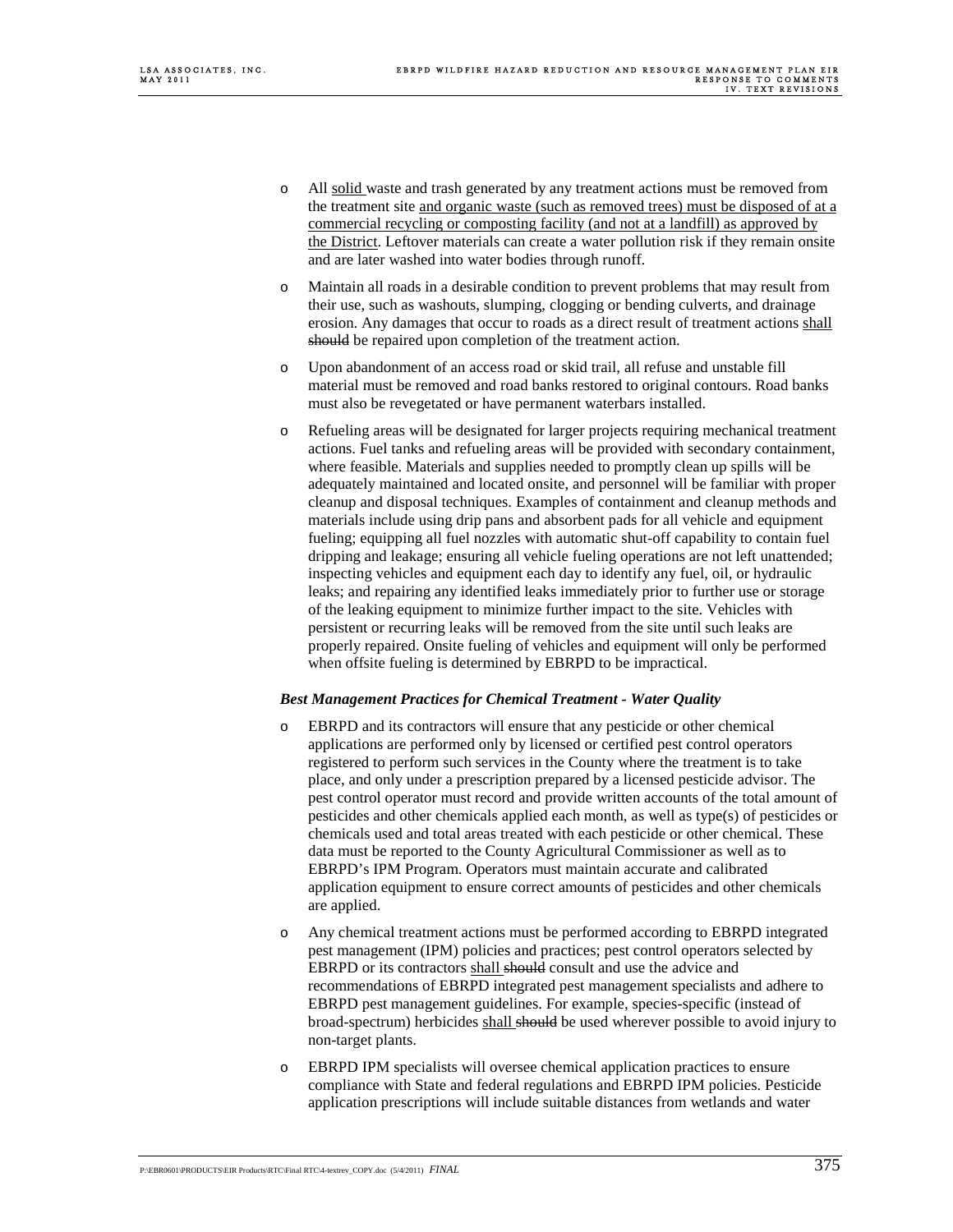bodies, in compliance with the California Department of Food and Agriculture Regulations and State-approved product labeling; the IPM Specialist will review application data to ensure the minimum amount of suitable chemicals are used during treatment actions to achieve the desired results.

#### *Best Management Practices for Prescribed Burning - Erosion Control*

- o Personnel shall should ensure that ground cover is retained on 60 percent of the ground surface to prevent soil displacement from rain impact and to allow precipitation to absorb into the ground; where feasible, fire shall should not be allowed to burn sufficiently hot that the duff layer is destroyed. Actions shall should attempt to retain more groundcover in areas within 50 feet of a downslope water body. When water soaks into the ground there is less chance that it will run off and cause erosion into and around water bodies.
- o Actions will include maintenance of buffer areas between the burn zone and nearby water bodies. Prescribed fires will not be actively ignited within the vegetative buffer zone. A minimum vegetation buffer of 25 feet shall should be maintained between burn areas and downslope water bodies for slopes under 5 percent, a 75-foot buffer between burn areas and water bodies for 5-10 percent slopes, and a 150-foot buffer for slopes over 10 percent. In most cases, fire can be allowed to "back" into riparian zones; however, no ignition shall should take place in the stream environment zone (i.e., the stream, its riparian corridor and adjacent marshes and wet meadows). Highintensity burns shall should be kept away from creeks and drainage buffer zones unless suitable measures, as determined by EBRPD, are used to ensure protection of water quality.
- o Personnel will minimize the risk of erosion into water bodies from fire lines by:
	- o Using existing barriers such as roads, trails, or wet lines as fire lines to minimize soil disturbance.
	- o Constructing fire lines along the contour and avoiding straight up/downhill placement.
	- o Establishing erosion control BMPs like water bars, turnouts, and sediment traps.
	- o Fire lines must be restored upon completion of the prescribed burn if they are determined not to be used again. Erosion controls features must be placed, as necessary, to minimize the potential for additional impacts.
- o Torch fuels will be mixed, and torches filled, only in designated fueling areas to isolate potential areas that could be affected by hazardous materials spills.

#### *Best Management Practices for Grazing*

- o Livestock will generally be excluded from riparian areas. Only during limited circumstances and under the supervision of qualified personnel shall should livestock be used to reduce fuel loads in riparian areas.
- o Livestock grazing will be closely monitored to determine when performance criteria are achieved. Once goals and desired fuel loads have been reached, livestock shall should be removed in a timely manner to avoid overgrazing and/or excessive hoof traffic.

P:\EBR0601\PRODUCTS\EIR Products\RTC\Final RTC\4-textrev\_COPY.doc(5/4/2011) *FINAL*  $376$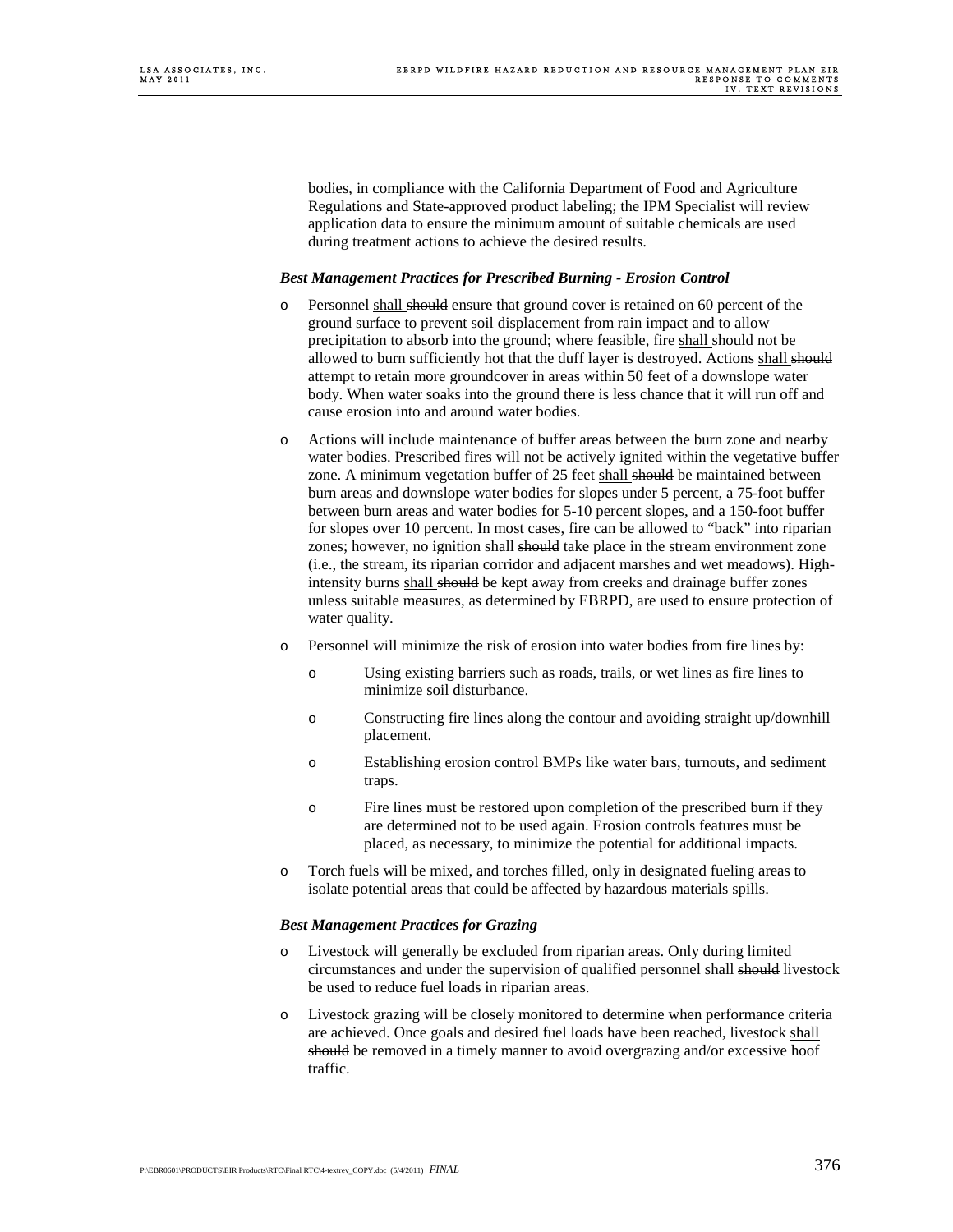o Inspections will occur with regular frequency and shall should pay particular attention to areas where bare ground is being exposed. Inspections shall should also note areas where animals are developing worn trails. Where excessive wear is occurring, livestock shall should be moved to other areas and alternative treatment methods considered if fuel reduction requirements have yet to be sufficiently reached.

Page 209 of the Draft EIR has been revised as follows:

 On July 7, 2006, and August 30, 2007, Ms. Debbie Pilas-Treadway, NAHC Environmental Specialist III, responded by faxed letter that "A record search of the sacred lands file has failed to indicate the presence of Native American cultural resources in the immediate project area." the Sacred Lands File did not indicate the presence of Native American cultural resources in the Study Area. On September 5, 2007, LSA spoke to Ms. Helen Lore, Board Member of the ACHS. Ms. Lore stated that neither she nor her organization had any comments or concerns about the project. Ms. Betty Maffei, Director of CCHS, stated in a phone call on June 29, 2006 that neither she nor the CCCHS had any other concerns about the project or Study Area, but supports EBRPD efforts to reduce fire risk by managing fuels on their lands.

Page 210 of the Draft EIR has been revised as follows:

**(1) Prehistory and Ethnography.** Research indicates that California was probably settled by native Californians between 12,000 and 6,000 years ago. Penutian peoples migrated into central California around 4,500 years ago and were firmly settled around San Francisco Bay by 1,500 years ago. The descendants of the native groups who lived between the Carquinez Strait and the Monterey area are the Ohlone, although they are often referred to by the name of their linguistic group, Costanoan.

Page 211 of the Draft EIR has been revised as follows:

 These settlers established the mission system and exposed the Ohlone to diseases to which they had no immunity. Mission San Francisco de Assisi (Mission Dolores) was founded in 1776, and drew Ohlone from the entire Bay Area. Mission Santa Clara, just outside of San Jose, was founded in 1777, and Mission San Jose was founded in 1797. Many East Bay Native Americans, particularly those of eastern Alameda County and Contra Costa County, went to Mission Santa Clara. Mission records list the Huichun at Mission San Francisco between 1794 and 1805. The Jalquin and the Saclan appear in Mission San Francisco records in 1801-1803, although the Bay Miwok were listed as a group beginning in the 1790s. Following the disbanding of the missions in 1834, native people in the Bay Area moved to ranchos, where they worked as manual laborers.

Page 227 of the Draft EIR is revised as follows:

#### **Best Management Practices for Prescribed Burning - Cultural Resources**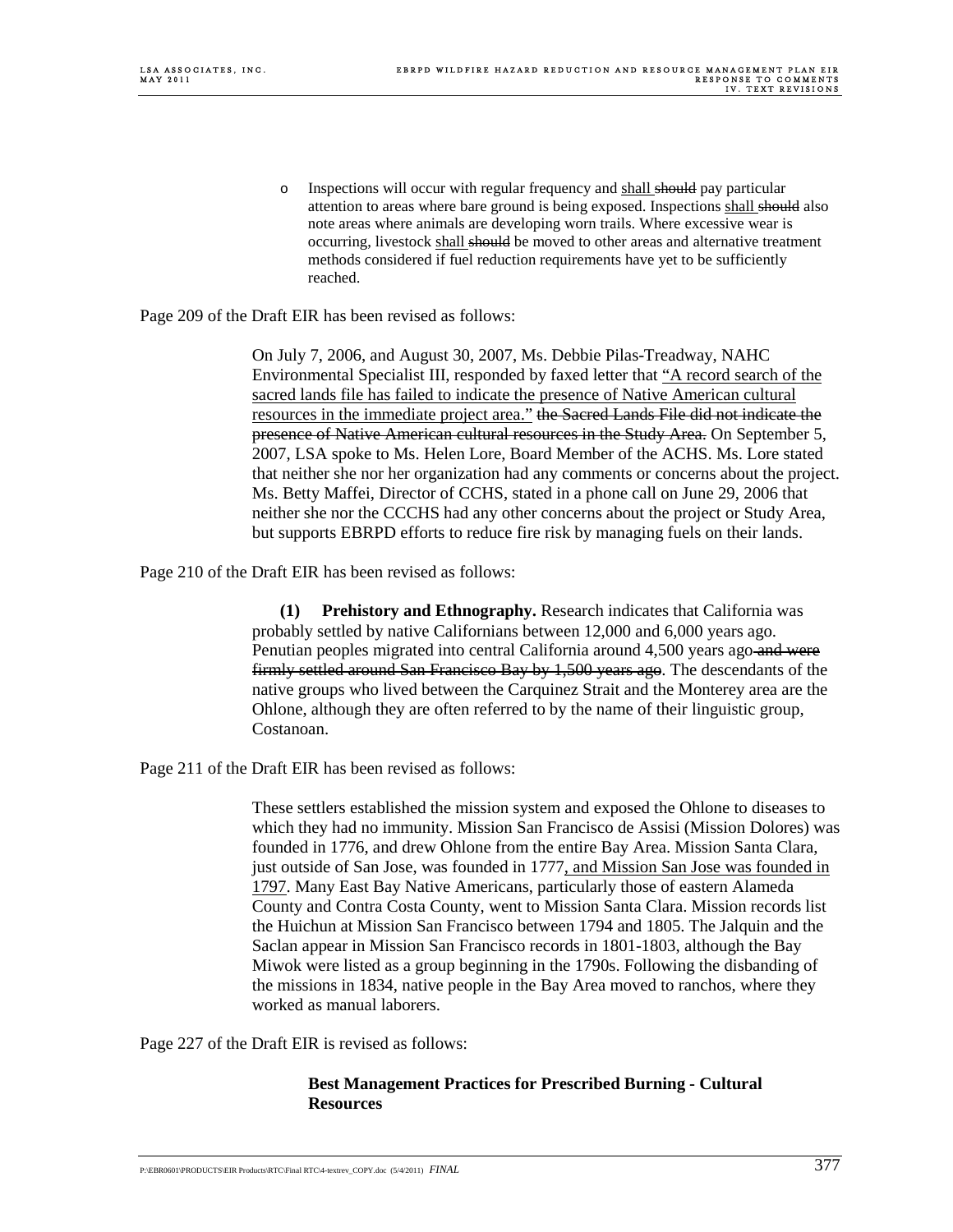- Cultural resources, both archaeological and those in the built environment, are fire-sensitive sites. Therefore, EBRPD or its contractors will ensure that recorded cultural resource sites are provided with appropriate protection during any prescribed burn. This may include conducting a pre-burn site assessment prior to any initial prescribed burn action on a site. The locations of any previously unrecorded cultural resources exposed by burning actions will be mapped and documented. All activities should shall be planned and executed in such a way as to cause the least amount of ensure that any impacts on cultural sites are reduced to less-than-significant levels.
- EBRPD or its contractors will shall exclude any fire-sensitive cultural sites within prescribed burn areas by constructing hand lines within the burn area or clearly delineating the boundaries of the burn area such that all fire-sensitive cultural resources are fully excluded. This exclusion should shall be done shortly before the prescribed burn, and the hand lines removed immediately following to minimize potential risk of resource vandalism. Any digging, surface disturbance, or displacement of soil and vegetation within cultural sites must be avoided. Any mechanical equipment used prior to, during, or following the prescribed burn must be excluded from the cultural site. Foot traffic should shall be minimized on the cultural site such that the least amount of potential impact is caused. During prescribed burns, onsite personnel will shall closely monitor fire movement near cultural resources and ensure that fires do not cross into fire-sensitive cultural resource areas.
- All onsite personnel should shall be adequately informed and knowledgeable of the location of known cultural sites within and around the prescribed burn area. Personnel will shall also be sufficiently knowledgeable of proper treatment actions that can be applied at cultural sites. The Incident Commander will shall provide briefings and supervision to prevent potential disturbance of cultural sites.
- Following the completion of prescribed burning actions, all means of delineating site locations must be removed, and any hand lines or other features to identify the cultural sites must be obliterated.
- EBRPD will shall exclude livestock from the vicinity of documented cultural resources deemed to be sensitive to grazing activities (e.g., a recorded site with human remains or midden).

Pages 229 to 230 of the Draft EIR have been revised as follows:

Mitigation Measure CULT-1: During project-related ground disturbing activities, should human remains or associated burial goods be encountered the steps required by *CEQA Guidelines* §15064.5(e) and Health and Safety Code §7050.5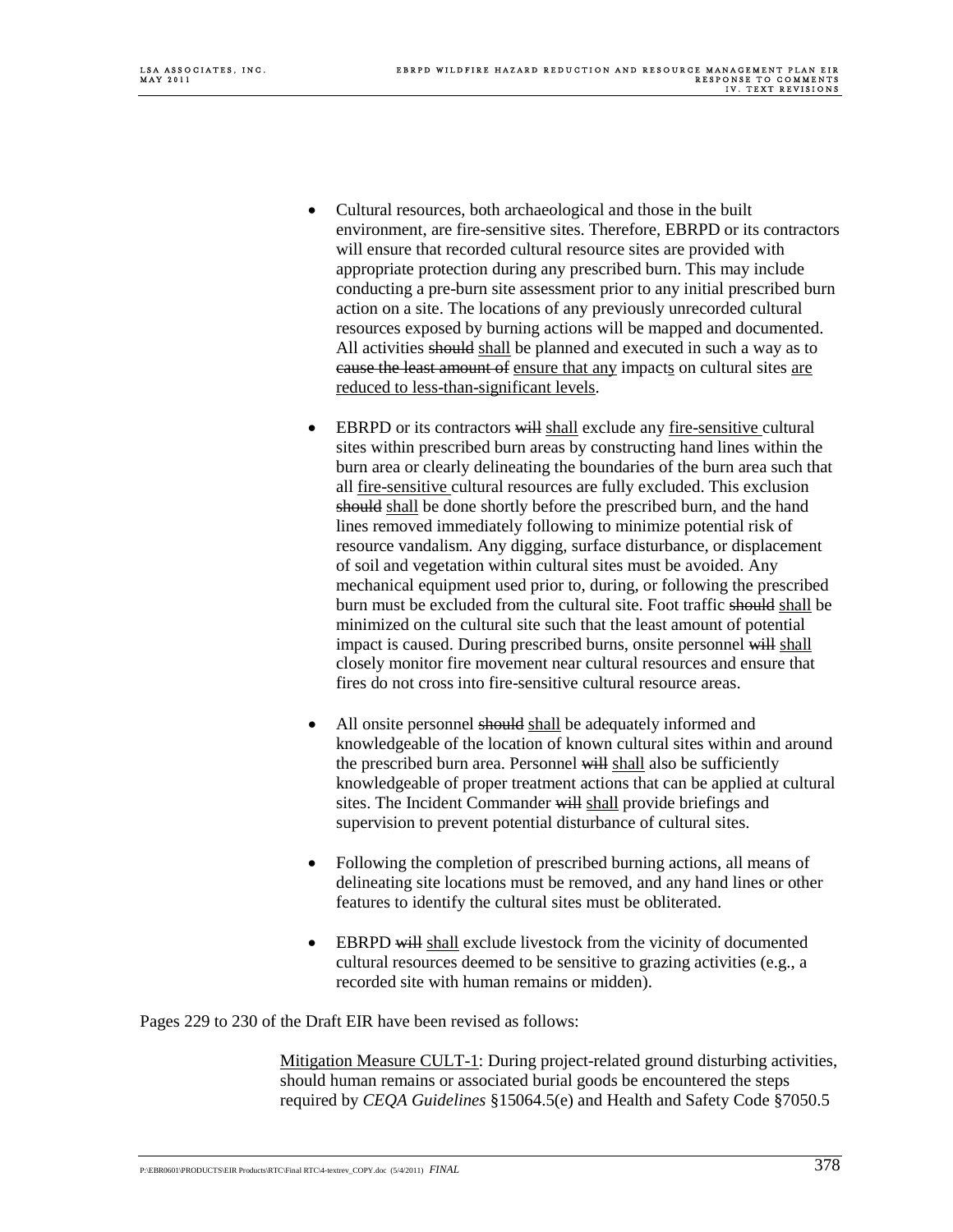shall be taken. Pursuant to these sections, and to the EBRPD's Cultural Resources Policy, the on-site EBRPD supervisor, or their designee, shall: (1) halt work within 50 feet of the remains; (2) contact the Alameda or Contra Costa County coroners; and (3) contact an archaeologist to evaluate the remains and provide recommendations.

 If the remains are of Native American origin, the archaeologist will provide a preliminary assessment of the eligibility of evaluate the remains for California Register of Historical Resources (California Register) eligibility, and shall do so in a non-invasive manner that does not involve ground disturbance. The remains shall be considered as a part of an archaeological deposit for the purposes of assessing the overall site's archaeological values; this will be separate from, and not superior to, consideration of the remains as possessing cultural significance for descendant communities. Tthe coroner will contact the Native American Heritage Commission in Sacramento, which will in turn identify a Most Likely Descendent (MLD). The MLD shall be provided the opportunity to make recommendations for the respectful treatment of the Native American remains and any related burial goods. At this time, the archaeologist shall, in consultation with the MLD, undertake ground disturbing investigations of the remains and associated deposits to determine their eligibility. If the remains are eligible for the California Register, the archaeologist shall recover scientifically valuable information, as appropriate and in accordance with the recommendations of the MLD. Following the archaeologist's evaluation, a report should be prepared to document the methods, findings, and recommendations of the archaeologist conducting the work. The report should be submitted to EBRPD and the Northwest Information Center. (LTS)

Pages 259 to 260 of the Draft EIR have been revised as follows:

 There is currently no CEQA statute, regulation, or judicial decision that requires an EIR to analyze the GHG emissions of a project, or whether a project will have a significant impact on global warming. However, Senate Bill 97 directed the Governor's Office of Planning and Research (OPR) to develop CEQA Guidelines to address GHG emissions. OPR is required to prepare, develop, and transmit these guidelines on or before July 1, 2009 and the Resources Agency is required to certify and adopt them by January 1, 2010. In April 2009, proposed CEQA Guideline amendments released by OPR included information on GHG emissions as a separate consideration and whether a project would generate GHG emissions, either directly or indirectly, such that a significant impact to the environment is created. The proposed CEQA amendments currently state that a lead agency has discretion on whether to use a model or qualitative analysis to determine significance of a project's greenhouse gas emissions.

 On December 30, 2009, the California Natural Resources Agency adopted CEQA Guidelines Amendments related to Climate Change. These amendments become effective on March 18, 2010, and state that the "lead agency shall have discretion to determine, in the context of a particular project, whether to: (1) Use a model or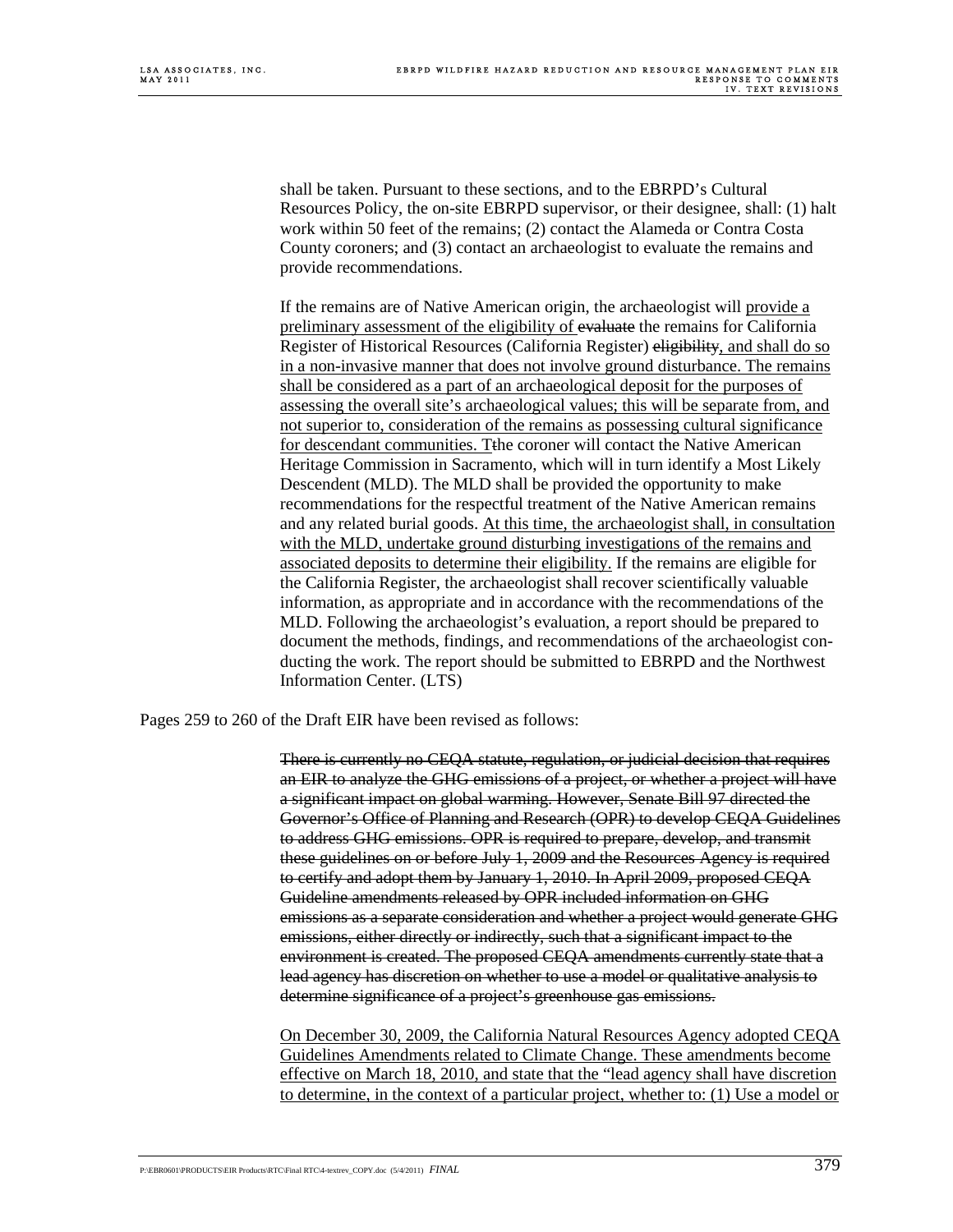methodology to quantify greenhouse gas emissions resulting from a project…and/or (2) Rely on a qualitative analysis or performance based standards." The qualitative analysis presented in this EIR considers the Plan's consistency with the State goals and plans, including fuel reduction goals, to minimize the frequency and magnitude of catastrophic fires and associated GHG emissions. Additional details concerning the potential for cumulative impacts associated with greenhouse gas emissions are provided in Chapter VI. CEQA-Required Assessment Conclusions.

Page 264 of the Draft EIR is revised as follows:

 The Plan provides policies, guidelines and recommendations to manage fuels and protect wildlands in a manner consistent with State strategies and long-term climate goals. While some of these activities (e.g., tree removal and prescribed burning) may appear to conflict with short-term GHG emission reduction goals, the State and District expect that there will be reductions in long-term overall emissions (associated with catastrophic and damaging wildfires) and larger net gains in vegetation health.<sup>2</sup> Tree removal and thinning or brush clearing may cause short term emissions (through the use of vehicles to transport personnel and mechanical equipment) and loss of some carbon sequestered in vegetation, but these emissions are expected to be offset by the promotion and regeneration of native and low fire hazard vegetation and growth and wood products. The activities identified in the Plan are intended to reduce the frequency and severity of wildfires, and as a result,  $CO_2$  emissions will be reduced and more carbon will ultimately remain in wildland biomass in the cumulative condition. However, quantifying the specific GHG benefits associated with avoiding wildfire through fuels treatment would be speculative and is difficult because of the unpredictable nature of fire.

 The Plan would not conflict with or impede implementation of reduction goals identified in AB 32, the Governor's Executive Order S-3-05, and other strategies to help reduce GHGs to the level proposed by the Governor. In addition, the Plan would also be subject to all applicable regulatory requirements, which would also reduce the GHG emissions of the project. With implementation of those elements, the Plan's contribution to cumulative GHG emissions would be less than significant.

 There is an emerging view among scientists that fire hazard mitigation (e.g., through vegetation treatments or prescribed fire)<sup>3</sup> may be able to play a beneficial role in long-term forest carbon sequestration, emissions reductions, and climate change mitigation; however, the specifics of where and how this can achieve the greatest effect are still open questions. The CalFire strategies were recognized by

P:\EBR0601\PRODUCTS\EIR Products\RTC\Final RTC\4-textrev\_COPY.doc (5/4/2011) *FINAL*  $380$ 

 $\overline{2}$ California Board of Forestry and Fire Protection. 2008. *Draft Report to ARB on Meeting AB 32 Targets.* August 20.

<sup>&</sup>lt;sup>3</sup> Wiedinmyer, Christine and Hurteau, Matthew. University Corporation for Atmospheric Research. 2010. *Prescribed Fire as a Means of Reducing Forest Carbon Emissions in the Western United States*. Environmental Science and Technology*.* March 16.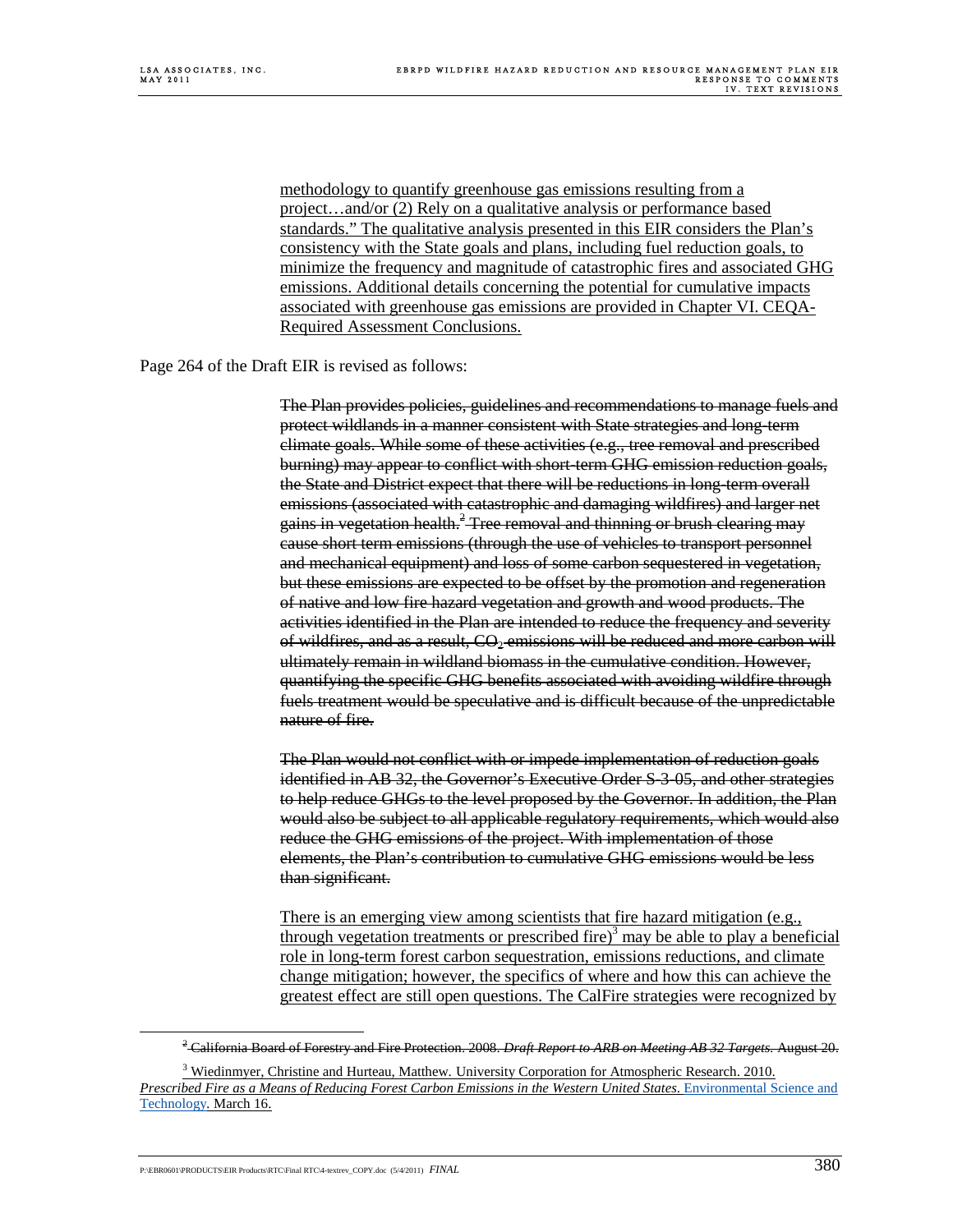the Governor's Climate Action Team reports and by the Air Resources Board in the AB 32 Scoping Plan. The Plan is consistent with CalFire Forestry strategies and will reduce greenhouse gases in the long term consistent with AB 32. As discussed further in Chapter VI of this EIR document, the Plan would not conflict with any applicable regulations or requirements adopted to implement a statewide, regional, or local plan for the reduction or mitigation of greenhouse gas emissions. Therefore, the Plan's contribution to cumulative GHG emissions would be less than significant.

Table IV.E-1: Cultural Resources Identified in the Study Area on pages 232 to 238 of the Draft EIR has been revised and is included in subsequent pages of this Response to Comments Document.

Chapter V. Alternatives on pages 307 to 312 has been revised and is included in subsequent pages of this Response to Comments Document.

Chapter VI. CEQA-Required Assessment Conclusions, C. Cumulative Impacts, pages 315 to 323 of the Draft EIR, has been revised and is included in subsequent pages of this Response to Comments Document.

Page 326 of the Draft EIR has been revised as follows:

- Amme and Havlik, 1985. *An Ecological Assessment of Arctostaphylos pallida Eastw., Alameda and Contra Costa Counties*. The Four Seasons 7(4):28-46. East Bay Regional Park District, Oakland, CA.
- Amme, D, 2004. *Grassland Heritage: Stewardship of a Changed Landscape*. Bay Nature April-June 2004. Available online: http://www.baynature.com/2004apriljune/v04n02\_grassland.html
- Amme, D. and N. Havlik, 1987. *An Ecological Assessment of Arctostaphylos pallida Eastw., Alameda and Contra Costa Counties*. The Four Seasons 7 (4): 28-46. East Bay Regional Park District, Oakland, CA.
- Amme and Havlik, 1987. *Assessment and Management of Arctostaphylos pallida Eastwood.* Pp. 447-453 In: Elias, T. [ed] Proceedings of a California Conference on the Conservation and Management of Rare and Endangered Plants. California Native Plant Society, Sacramento, Calif
- Amphion Environmental, Inc, 1995. *Fire Hazard Mitigation Program and Fuel Management Plan for the East Bay Hills,* May.
- Archaeological Consulting and Research Services, Inc., n.d. Mill Valley, California.
- Archaeological Consulting and Research Services, Inc., n.d. *Report pf of the Archaeological Reconnaissance of the Proposed Mountain Village Developments, Alameda County, California*. Mill Valley, California.

Page 333 of the Draft EIR has been revised as follows:

McBride, J.M, 1974. Plant succession in the Berkeley Hills. Madroño 22(3):317-329.

P:\EBR0601\PRODUCTS\EIR Products\RTC\Final RTC\4-textrev\_COPY.doc (5/4/2011) *FINAL* 381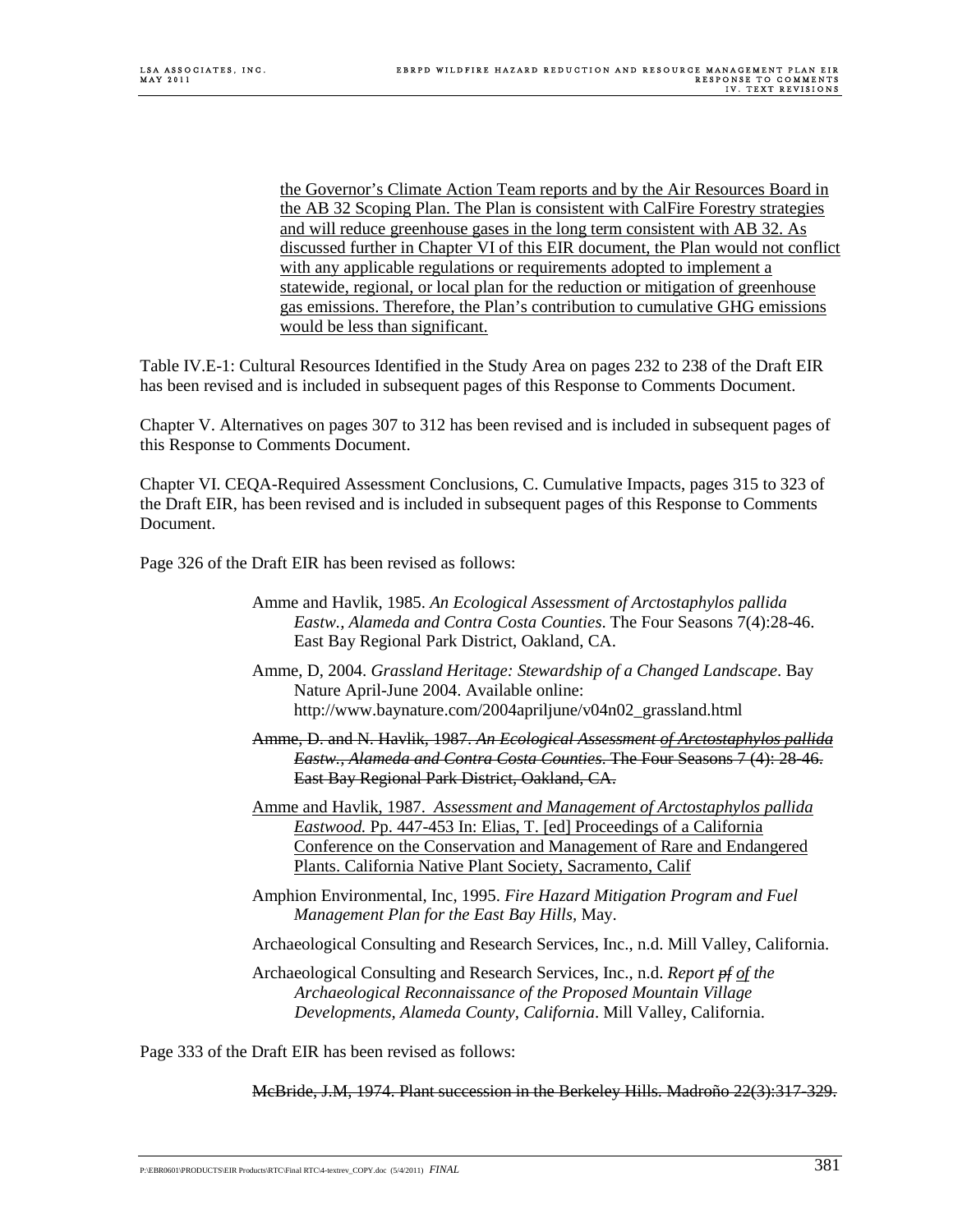- McBride, J.R, 1974. Plant succession in the Berkeley Hills, California. Madroño 22 (7):317-329.
- McBride, J.R. and H.F. Heady, 1968. Invasion of grassland by Baccharis pilularis DC. J. Range Management 21:106-108.
- McBride, J.R. and H.H. Heady, 1968. Invasion of Grassland by *Baccharis pilularis* D.C. Journal of Range Management 21(2):106-108.

Page 335 of the Draft EIR has been revised as follows:

- Scheyer, J.M., and K.W. Hipple, 2005. *Urban Soil Primer.* United States Department of Agriculture, Natural Resources Conservation Service, National Soil Survey Center, Lincoln, Nebraska (http://soils.usda.gov/use).
- Seidelman Associates, 1989, The Effects of Land and Vegetative Management on the Stability of Slopes Along the Wildland/Urban Interface Wildcat Canyon and Tilden Regional Parks, August 1.
- Seidelman Associates, Inc., 1985. The Effects of Land and Vegetative Management on the Stability of Slopes along the Wildland/Urban Interface, Wildcat Canyon and Tilden Regional Parks, August 27.
- Shannon, Peggy, 1990. M.A. thesis, Sonoma State University, Rohnert Park, California.

Appendix E which includes the full text of Measure CC and supporting information for the Draft EIR is included in the subsequent pages.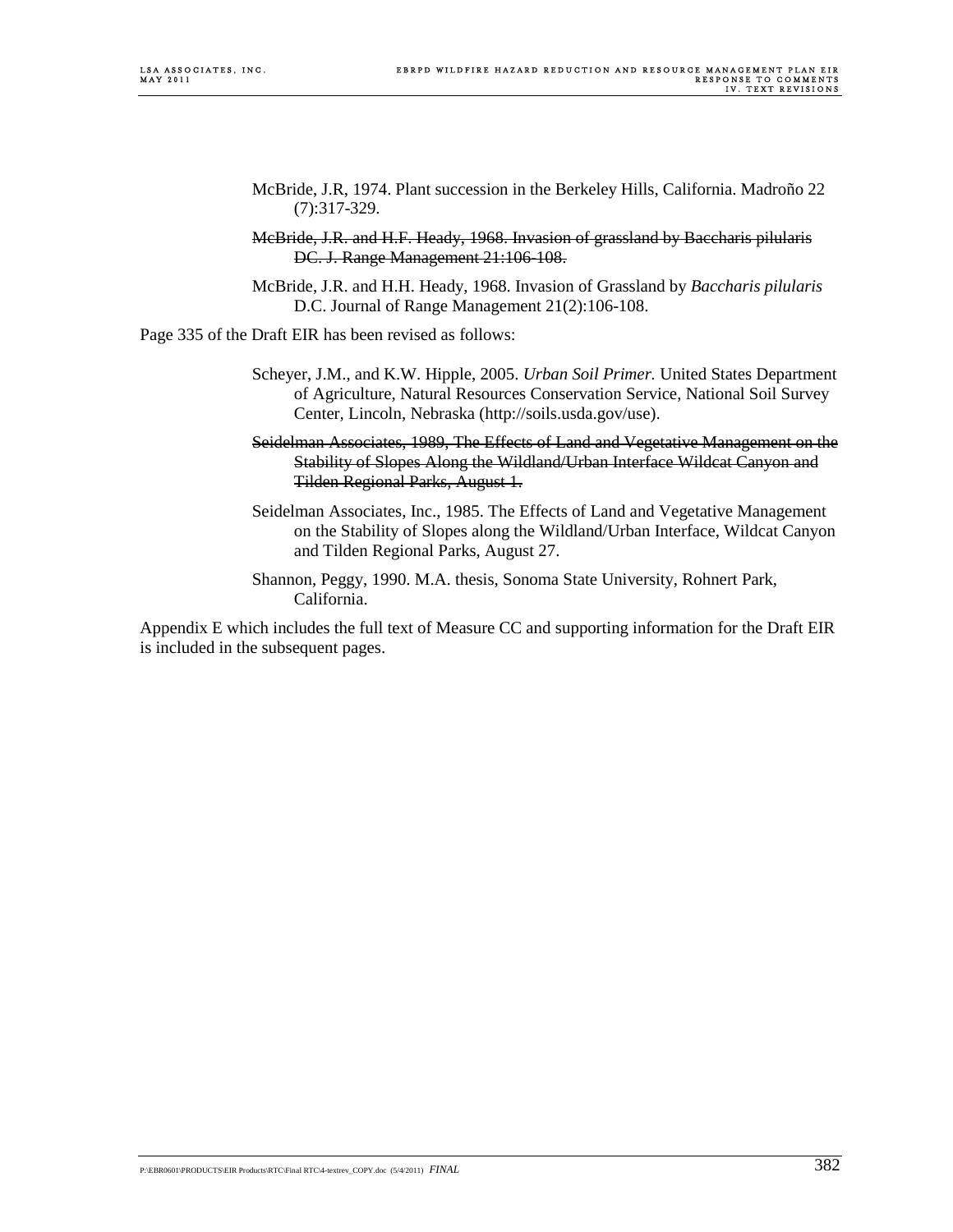| <b>EBRPD#</b>               | Primary#      | <b>Trinomial</b> | HPD# | <b>Resource Name/Description</b>        | Park <sup>a</sup> |                  | <b>County Comments</b>                                                                                                                |
|-----------------------------|---------------|------------------|------|-----------------------------------------|-------------------|------------------|---------------------------------------------------------------------------------------------------------------------------------------|
| achs001                     | N/A           | N/A              | N/A  | Grass Valley farming and ranch site     | AC                | <b>ALA</b>       |                                                                                                                                       |
| achs002                     | N/A           | N/A              | N/A  | Peterson/Aleyss homestead site          | AC                | <b>ALA</b>       |                                                                                                                                       |
| achs003                     | N/A           | N/A              | N/A  | Big Bear riding stables site            | AC                | <b>ALA</b>       |                                                                                                                                       |
| achs004                     | N/A           | CA-ALA-434H      | N/A  | Grass Valley ranch site - big trees     | AC                | <b>ALA</b>       |                                                                                                                                       |
| achs005                     | N/A           | CA-ALA-435H      | N/A  | Stonebridge site                        | AC                | <b>ALA</b>       |                                                                                                                                       |
| achs006                     | N/A           | N/A              | N/A  | Homesite (1899)                         | AC                | <b>ALA</b>       |                                                                                                                                       |
| achs007                     | N/A           | N/A              | N/A  | Pinehurst watershed caretaker residence | AC                | <b>ALA</b>       |                                                                                                                                       |
| achs008                     | N/A           | N/A              | N/A  | Marciel Family homestead site           | AC                | <b>ALA</b>       |                                                                                                                                       |
| $\overline{\text{achs}009}$ | N/A           | N/A              | N/A  | Homesite                                | AC                | <b>ALA</b>       |                                                                                                                                       |
| achs010                     | N/A           | N/A              | N/A  | Homesite                                | AC                | <b>ALA</b>       |                                                                                                                                       |
| achs011                     | N/A           | N/A              | N/A  | Homesite                                | AC                | <b>ALA</b>       |                                                                                                                                       |
| achs012                     | N/A           | N/A              | N/A  | Bort Meadow eucalyptus                  | AC                | <b>ALA</b>       |                                                                                                                                       |
| achs015                     | N/A           | N/A              | N/A  | "Possible" ranch building site          | AC                | <b>ALA</b>       |                                                                                                                                       |
| achs016                     | N/A           | N/A              | N/A  | <b>Buried bridge buttress</b>           | AC                | <b>ALA</b>       |                                                                                                                                       |
| achs017                     | N/A           | N/A              | N/A  | Homesite (1899)                         | AC                | <b>ALA</b>       |                                                                                                                                       |
| achs018                     | P-01-002185   | $CA-ALA-580H$    | N/A  | Fence                                   | AC                | <b>ALA</b>       |                                                                                                                                       |
| achs019                     | P-01-000158   | CA-ALA-436H      | N/A  | <b>Grass Valley Trail</b>               | AC                | <b>ALA</b>       |                                                                                                                                       |
| achs020                     | P-01-002180   | N/A              | N/A  | <b>Grass Valley Bridge</b>              | AC                | <b>ALA</b>       | Concrete bridge faced with stone                                                                                                      |
| acna021                     | N/A           | CA-ALA-422       | N/A  | Bedrock mortars/cupules                 | AC                | <b>ALA</b>       |                                                                                                                                       |
| bkhs011                     | N/A           | N/A              | N/A  | Quarry Site and Artifacts               | BK                | CCO              |                                                                                                                                       |
| bkhs012                     | N/A           | N/A              | N/A  | <b>Sunken Sailing Barges</b>            | BK                | $\overline{CCO}$ |                                                                                                                                       |
| bkhs013                     | N/A           | N/A              | N/A  | <b>Island Historic Farming Features</b> | BK                | $\overline{CCO}$ |                                                                                                                                       |
| bkna001                     | P-07-000168   | CA-CCO-290       | N/A  | [Shellmound]                            | BK                | CCO              |                                                                                                                                       |
| bkna002                     | P-07-000169   | $CA-CCO-291$     | N/A  | [Shellmound]                            | BK                | CCO              |                                                                                                                                       |
| bkna003                     | N/A           | N/A              | N/A  | [Shellmound]                            | <b>BK</b>         | CCO              |                                                                                                                                       |
| bkna004                     | N/A           |                  | N/A  | [Shellmound]                            | BK                | CCO              |                                                                                                                                       |
| bkna005                     | $P-07-000169$ | CA-CCO-291       | N/A  | [Shellmound]                            | <b>BK</b>         | CCO              | Same site number as bkna002                                                                                                           |
| bkna006                     | P-07-000167   | CA-CCO-289       | N/A  | [Shellmound]                            | BK                | CCO              |                                                                                                                                       |
| bkna007                     | P-07-000170   | CA-CCO-292       | N/A  | [Shellmound]                            | BK                | CCO              |                                                                                                                                       |
| cbhso01                     | N/A           | N/A              | N/A  | Glory of the Seas/Crab Cove Maritime    | CB                | <b>ALA</b>       |                                                                                                                                       |
| cbhs002                     | N/A           | N/A              | N/A  | Blackie, Maritime Mascot Gravesite      | CB                | <b>ALA</b>       |                                                                                                                                       |
| cbhs003                     | N/A           | N/A              | N/A  | Memory Lane                             | CB                | <b>ALA</b>       |                                                                                                                                       |
| cbhs004                     | N/A           | N/A              | N/A  | Neptune Beach Site                      | CB                | <b>ALA</b>       |                                                                                                                                       |
| cbhs005                     | N/A           | N/A              | N/A  | Dirigible Anchor/Maritime School        | CB                | <b>ALA</b>       |                                                                                                                                       |
| cchs001                     | $P-01-002183$ | CA-ALA-579H      | N/A  | Fence                                   | $\overline{CC}$   | <b>ALA</b>       |                                                                                                                                       |
| cchs002                     | P-01-000039   | $CA-ALA-019$     | N/A  | Contemporary rockcarving                | CC                | <b>ALA</b>       |                                                                                                                                       |
| eshs001                     | P-07-002554   | N/A              | N/A  | Point Fleming Pier                      | ES                | <b>ALA</b>       | P-07-002554 superceded by P-01-010617 (ALA County)                                                                                    |
| kehs001                     | N/A           | N/A              | N/A  | Former CCC campsite                     | $\overline{KG}$   | CCO              |                                                                                                                                       |
| kghs002                     | N/A           | N/A              | N/A  | Oakland/Orinda railroad bed             | KG                | CCO              | Listed in California Inventory of Historic Resources; California Point<br>of Historical Interest                                      |
| lchs001                     | P-01-00039    | CA-ALA-423H      | N/A  | Yema-Po                                 | LC                | <b>ALA</b>       | Chinese village site                                                                                                                  |
| lchs002                     | N/A           | N/A              | N/A  | <b>Slate House</b>                      | LC                | <b>ALA</b>       |                                                                                                                                       |
| lchs003                     | N/A           | N/A              | N/A  | Lake Chabot and Chabot Dam              | LC                | <b>ALA</b>       | Listed in California Inventory of Historic Resources; California Point<br>of Historical Interest; Historic Civil Engineering Landmark |
| lchs004                     | N/A           | N/A              | N/A  | Cork oak tree                           | LC                | <b>ALA</b>       |                                                                                                                                       |

**Table IV.E-1: Cultural Resources Identified in the Study Area**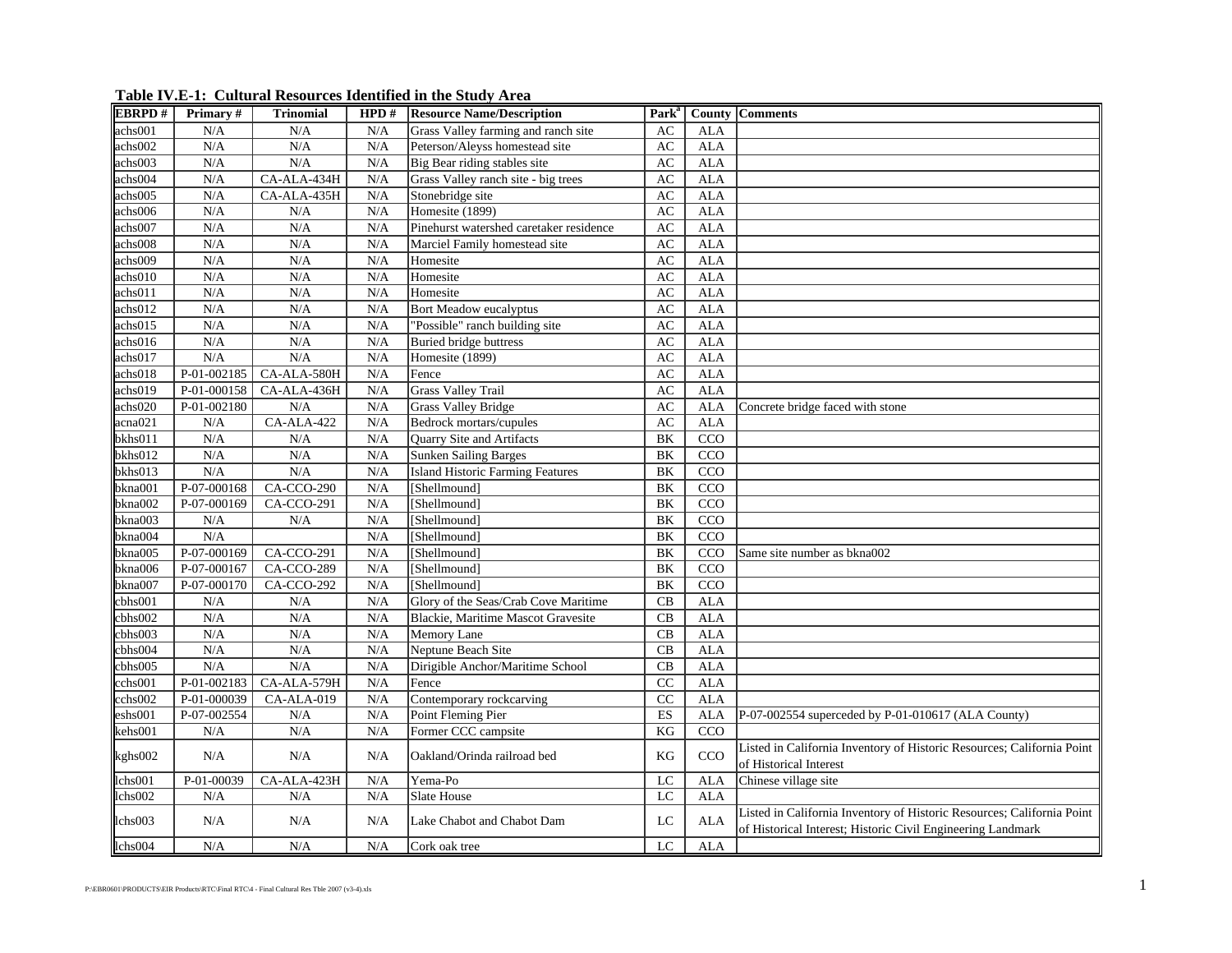Table IV.E-1 *Continued*

| <b>EBRPD#</b>        | Primary#    | <b>Trinomial</b> | HPD# | <b>Resource Name/Description</b>          | Park <sup>a</sup> |                  | <b>County Comments</b> |
|----------------------|-------------|------------------|------|-------------------------------------------|-------------------|------------------|------------------------|
| chs005               | N/A         | N/A              | N/A  | Nike missile silo                         | LC                | <b>ALA</b>       |                        |
| lchs006              | N/A         | N/A              | N/A  | Sand filter plant                         | LC                | <b>ALA</b>       |                        |
| lchs007              | N/A         | N/A              | N/A  | Tunnel no. 3                              | LC                | ${\rm ALA}$      |                        |
| lchs008              | N/A         | N/A              | N/A  | Filter pond no. 1                         | $\overline{LC}$   | <b>ALA</b>       |                        |
| lchs009              | N/A         | N/A              | N/A  | Filter pond no. 2                         | LC                | <b>ALA</b>       |                        |
| lchs <sub>010</sub>  | N/A         | N/A              | N/A  | Nike missile silo                         | LC                | <b>ALA</b>       |                        |
| lchs011              | N/A         | N/A              | N/A  | Nike site kennels                         | LC                | <b>ALA</b>       |                        |
| lchs012              | N/A         | N/A              | N/A  | Nike site bldg - carpentry shop           | $_{\rm LC}$       | <b>ALA</b>       |                        |
| lchs013              | N/A         | N/A              | N/A  | Nike site bldg                            | LC                | <b>ALA</b>       |                        |
| lchs014              | N/A         | N/A              | N/A  | Nike site bldg - auto maintenance shop    | LC                | <b>ALA</b>       |                        |
| lchs015              | N/A         | N/A              | N/A  | Nike site bldg - public safety            | $\overline{LC}$   | <b>ALA</b>       |                        |
| lchs016              | N/A         | N/A              | N/A  | Nike site bldg                            | $\overline{LC}$   | <b>ALA</b>       |                        |
| lchs017              | N/A         | N/A              | N/A  | Nike site bldg - storage                  | $\overline{LC}$   | <b>ALA</b>       |                        |
| chs018               | N/A         | N/A              | N/A  | Nike site bldg - pump house               | $\overline{LC}$   | <b>ALA</b>       |                        |
| lchs019              | N/A         | N/A              | N/A  | Nike site bldg - Lake Chabot office       | LC                | <b>ALA</b>       |                        |
| lchs105              | N/A         | N/A              | N/A  | Nike launch site                          | $\overline{LC}$   | <b>ALA</b>       |                        |
| lchs106              | N/A         | N/A              | N/A  | Nike radar site                           | $\overline{LC}$   | <b>ALA</b>       |                        |
| lehs001              | P-01-002181 | CA-ALA-577H      | N/A  | Hunting cabin                             | LCn               | <b>ALA</b>       |                        |
| lehs002              | N/A         | N/A              | N/A  | McKell Cottage                            | LCn               | <b>ALA</b>       |                        |
| mkhs001              | N/A         | N/A              | N/A  | Bernardi Residence                        | MK                | CCO              |                        |
| mkhs002              | N/A         | N/A              | N/A  | False gun emplacements                    | MK                | CCO              |                        |
| mkhs003              | N/A         | N/A              | N/A  | Nicholl Knob                              | MK                | CCO              |                        |
| mkhs004              | N/A         | N/A              | N/A  | Santa Fe bldgs, steam rooms, etc.         | <b>MK</b>         | CCO              |                        |
| mkhs005              | N/A         | N/A              | N/A  | Ferry Pt. Pier                            | MK                | CCO              |                        |
| mkhs007              | P-07-000785 | N/A              | N/A  | <b>Bray Property</b>                      | MK                | CCO              |                        |
| mkna006              | N/A         | CA-CCO-285       | N/A  | [Shellmound]                              | MK                | CCO              |                        |
| mkna008              | N/A         | CA-CCO-287       | N/A  | [Shellmound]                              | MK                | CCO              |                        |
| mlhs001              | N/A         | N/A              | N/A  | Arrowhead Marsh                           | ML                | <b>ALA</b>       |                        |
| nlhs002              | N/A         | N/A              | N/A  | Damon Marsh                               | ML                | <b>ALA</b>       |                        |
| mlhs003              | N/A         | N/A              | N/A  | WWII sunken ships (3 Sites)               | ML                | <b>ALA</b>       |                        |
| mlhs004              | N/A         | N/A              | N/A  | California's first migratory bird reserve | ML                | ALA              |                        |
| $pph$ s $001$        | N/A         | N/A              | N/A  | Main office safe footing                  | PP                | $\overline{CCO}$ |                        |
| pphs048              | N/A         | N/A              | N/A  | No. 1 Nitrating House                     | PP                | CCO              |                        |
| pphs061              | N/A         | N/A              | N/A  | "Site of Giant Powder Co." Monument       | PP                | CCO              |                        |
| pphs066              | N/A         | N/A              | N/A  | Gelatine mix house                        | PP                | CCO              |                        |
| pphs077              | N/A         | N/A              | N/A  | No. 2 Hall Punch House                    | PP                | CCO              |                        |
| pphs083              | N/A         | N/A              | N/A  | Magazine area office                      | PP                | CCO              |                        |
| pphs084              | N/A         | N/A              | N/A  | Gelatine magazine                         | PP                | CCO              |                        |
| pphs085              | N/A         | N/A              | N/A  | Dynamite magazine                         | PP                | CCO              |                        |
| $pph\overline{s}088$ | N/A         | N/A              | N/A  | Old wharf                                 | PP                | CCO              |                        |
| pphs100              | N/A         | N/A              | N/A  | <b>Giant Powder Site</b>                  | PP                | CCO              |                        |
| pphs110              | N/A         | N/A              | N/A  | Export magazine                           | PP                | CCO              |                        |
| pphs128              | N/A         | N/A              | N/A  | <b>Testing laboratory</b>                 | PP                | CCO              |                        |
| pphs191              | N/A         | N/A              | N/A  | Hospital                                  | PP                | CCO              |                        |
| $pph\overline{s222}$ | N/A         | N/A              | N/A  | Recreation hall                           | PP                | CCO              |                        |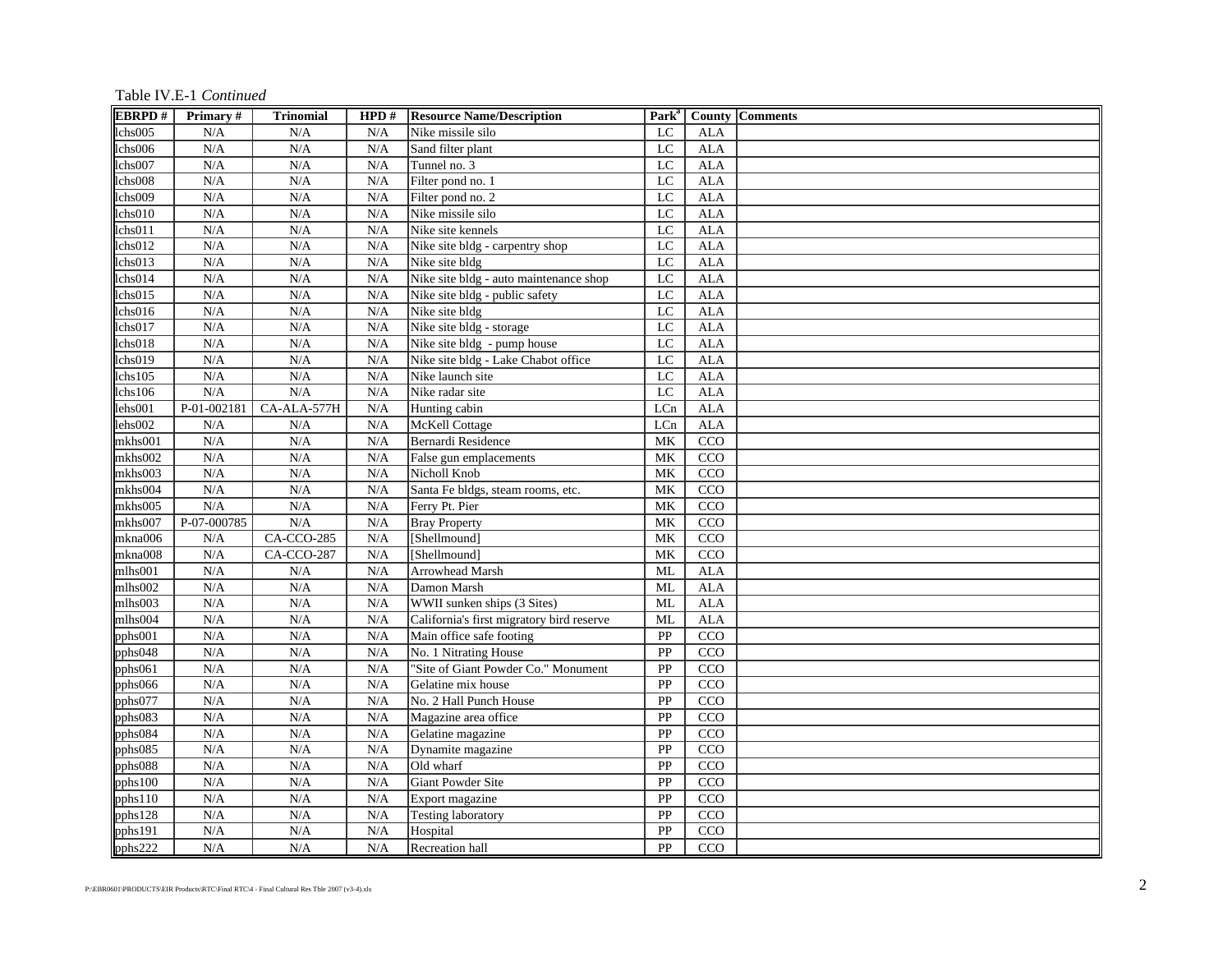Table IV.E-1 *Continued*

| <b>EBRPD#</b> | Primary#                | <b>Trinomial</b> | HPD# | <b>Resource Name/Description</b> |                 |     | Park <sup>a</sup>   County   Comments |
|---------------|-------------------------|------------------|------|----------------------------------|-----------------|-----|---------------------------------------|
| pphs317       | N/A                     | N/A              | N/A  | Black powder rumbler             | PP              | CCO |                                       |
| pphs340       | N/A                     | N/A              | N/A  | No. 1 Hall Punch House           | PP              | CCO |                                       |
| pphs425       | $\rm N/A$               | N/A              | N/A  | Nitro di biazzi building         | PP              | CCO |                                       |
| pphs500       | N/A                     | N/A              | N/A  | Sobrante to Nitro rail spur      | PP              | CCO |                                       |
| pphs501       | N/A                     | N/A              | N/A  | Giant Station to "Old" Line spur | PP              | CCO |                                       |
| pphs502       | N/A                     | N/A              | N/A  | Giant Station to warehouses spur | PP              | CCO |                                       |
| pphs504       | N/A                     | N/A              | N/A  | Dynamite line                    | PP              | CCO |                                       |
| pphs505       | N/A                     | N/A              | N/A  | Gelatin line                     | PP              | CCO |                                       |
| pphs506       | N/A                     | N/A              | N/A  | "Old" Line                       | PP              | CCO |                                       |
| pphs507       | N/A                     | N/A              | N/A  | Black powder line                | PP              | CCO |                                       |
| pphs508       | N/A                     | N/A              | N/A  | Magazine area lines              | PP              | CCO |                                       |
| pphs510       | N/A                     | N/A              | N/A  | Safety area line                 | PP              | CCO |                                       |
| pphs511       | N/A                     | N/A              | N/A  | Powder line                      | PP              | CCO |                                       |
| pphs550       | N/A                     | N/A              | N/A  | Giant Post Office                | PP              | CCO |                                       |
| pphs551       | N/A                     | N/A              | N/A  | <b>Giant Station</b>             | PP              | CCO |                                       |
| pphs552       | N/A                     | N/A              | N/A  | Sobrante Station                 | PP              | CCO |                                       |
| pphs605       | N/A                     | N/A              | N/A  | [unnamed Black Powder]           | PP              | CCO |                                       |
| pphs624       | N/A                     | N/A              | N/A  | Boarding house                   | PP              | CCO |                                       |
| pphs629       | N/A                     | N/A              | N/A  | Powder burn area                 | PP              | CCO |                                       |
| pphs630       | N/A                     | N/A              | N/A  | Safety Nitro (1892)              | PP              | CCO |                                       |
| pphs633       | N/A                     | N/A              | N/A  | Steel water tank and tower       | PP              | CCO |                                       |
| pphs704       | N/A                     | N/A              | N/A  | 'horseshoe" monument             | PP              | CCO |                                       |
| pphs705       | N/A                     | N/A              | N/A  | tenant house 3                   | PP              | CCO |                                       |
| pphs706       | $\rm N/A$               | N/A              | N/A  | tenant house 2                   | PP              | CCO |                                       |
| pphs707       | N/A                     | N/A              | N/A  | tenant house 1                   | PP              | CCO |                                       |
| pphs709       | N/A                     | N/A              | N/A  | Bowling alley                    | PP              | CCO |                                       |
| pphs711       | N/A                     | N/A              | N/A  | Petrich's Saloon                 | PP              | CCO |                                       |
| pphs712       | N/A                     | N/A              | N/A  | Ethnic Lodge                     | PP              | CCO |                                       |
| pphs713       | N/A                     | N/A              | N/A  | Foundation                       | PP              | CCO |                                       |
| pphs714       | N/A                     | N/A              | N/A  | Ethnic lodge                     | $\overline{PP}$ | CCO |                                       |
| pphs715       | N/A                     | N/A              | N/A  | Dump                             | PP              | CCO |                                       |
| pphs716       | N/A                     | N/A              | N/A  | Foundation & berm                | PP              | CCO |                                       |
| pphs717       | N/A                     | N/A              | N/A  | Foundation                       | PP              | CCO |                                       |
| pphs718       | $\overline{\text{N/A}}$ | N/A              | N/A  | Kearny Ranch Site                | PP              | CCO |                                       |
| pphs719       | N/A                     | N/A              | N/A  | Foundation & berm                | PP              | CCO |                                       |
| pphs720       | N/A                     | N/A              | N/A  | Granite Powder Co.               | PP              | CCO |                                       |
| pphs721       | N/A                     | N/A              | N/A  | Randall Ranch (1860)             | PP              | CCO |                                       |
| pphs722       | N/A                     | N/A              | N/A  | Foundation                       | PP              | CCO |                                       |
| pphs723       | N/A                     | N/A              | N/A  | Granite foun. & berm             | PP              | CCO |                                       |
| pphs724       | N/A                     | N/A              | N/A  | Granite foun. & berm             | PP              | CCO |                                       |
| pphs725       | $\rm N/A$               | N/A              | N/A  | Granite foun. & berm             | PP              | CCO |                                       |
| pphs726       | $\rm N/A$               | N/A              | N/A  | Granite Powder                   | PP              | CCO |                                       |
| pphs727       | N/A                     | N/A              | N/A  | Foundation                       | PP              | CCO |                                       |
| pphs728       | $\rm N/A$               | N/A              | N/A  | Foundation                       | PP              | CCO |                                       |
| pphs729       | N/A                     | N/A              | N/A  | Foundation                       | PP              | CCO |                                       |
|               |                         |                  |      |                                  |                 |     |                                       |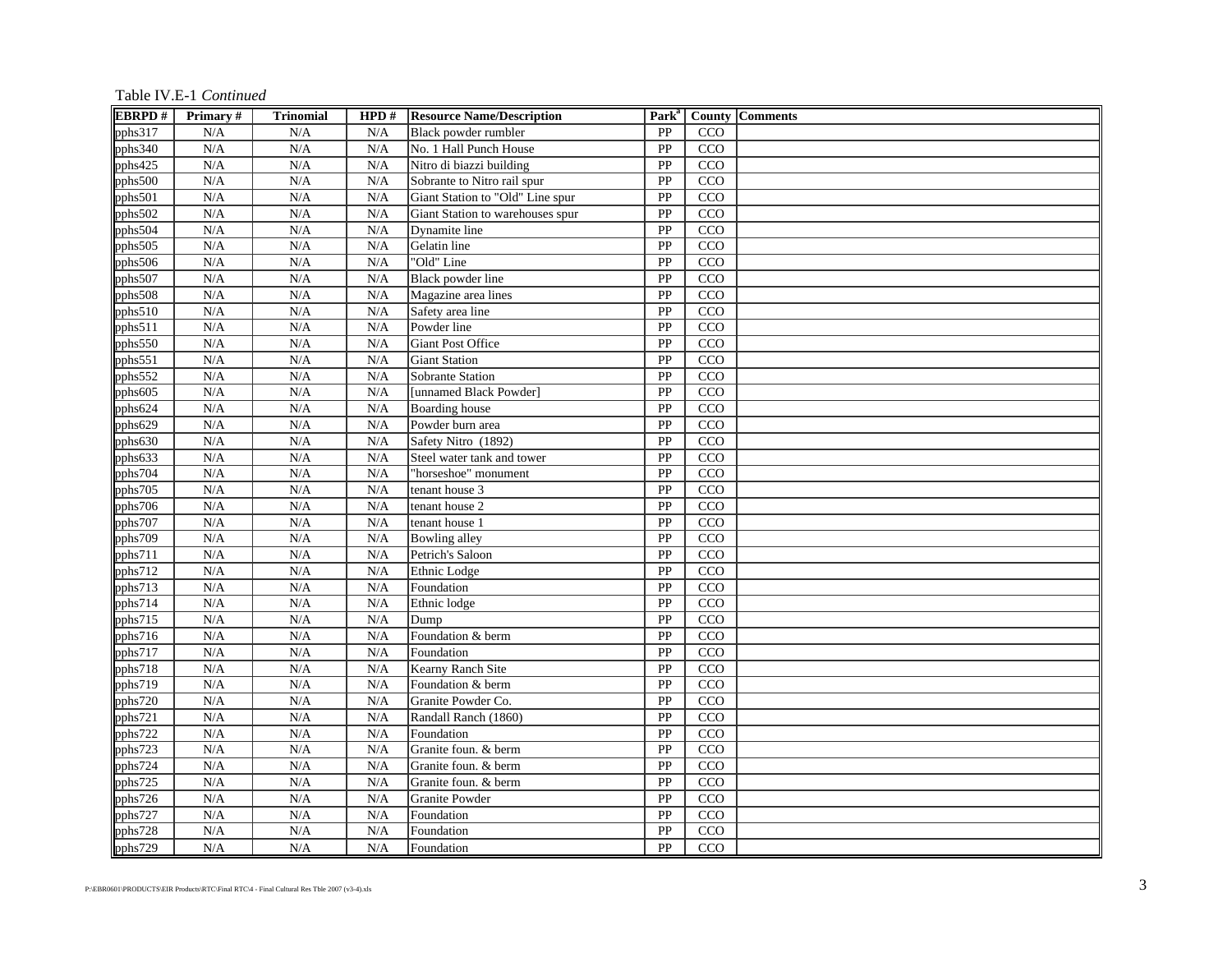Table IV.E-1 *Continued*

| <b>EBRPD#</b> | <b>Primary</b> # | <b>Trinomial</b> | HPD# | <b>Resource Name/Description</b>     | Park <sup>a</sup> |                  | <b>County Comments</b>                                                                |
|---------------|------------------|------------------|------|--------------------------------------|-------------------|------------------|---------------------------------------------------------------------------------------|
| pphs730       | N/A              | N/A              | N/A  | Foundation                           | PP                | CCO              |                                                                                       |
| pphs731       | N/A              | N/A              | N/A  | Foundation                           | PP                | CCO              |                                                                                       |
| pphs732       | N/A              | N/A              | N/A  | Foundation                           | PP                | CCO              |                                                                                       |
| pphs733       | N/A              | N/A              | N/A  | Foundation                           | PP                | CCO              |                                                                                       |
| pphs734       | N/A              | N/A              | N/A  | Foundation                           | PP                | CCO              |                                                                                       |
| pphs735       | N/A              | N/A              | N/A  | Foundation                           | PP                | CCO              |                                                                                       |
| pphs737       | N/A              | N/A              | N/A  | Foundation                           | PP                | CCO              |                                                                                       |
| pphs738       | N/A              | N/A              | N/A  | <b>Black Powder Press</b>            | $\overline{PP}$   | CCO              |                                                                                       |
| pphs739       | N/A              | N/A              | N/A  | unknown                              | PP                | $\overline{CCO}$ |                                                                                       |
| pphs740       | N/A              | N/A              | N/A  | Black Powder (?)                     | PP                | CCO              |                                                                                       |
| $pph$ s74 $1$ | N/A              | N/A              | N/A  | Black Powder (?)                     | PP                | $\overline{CCO}$ |                                                                                       |
| pphs742       | N/A              | N/A              | N/A  | [unknown]                            | PP                | CCO              |                                                                                       |
| pphs744       | N/A              | N/A              | N/A  | [unnamed Black Powder]               | PP                | CCO              |                                                                                       |
| pphs745       | N/A              | N/A              | N/A  | Black Powder (?)                     | PP                | CCO              |                                                                                       |
| pphs747       | N/A              | N/A              | N/A  | [unknown]                            | PP                | CCO              |                                                                                       |
| pphs751       | N/A              | N/A              | N/A  | Large Shell Dynamite Hand Pack House | PP                | CCO              |                                                                                       |
| pphs757       | N/A              | N/A              | N/A  | Croatian Fishing Village-Sobrante    | PP                | CCO              |                                                                                       |
| pphs758       | N/A              | N/A              | N/A  | Chinese Fishing Village-Site         | ${\bf PP}$        | CCO              |                                                                                       |
| pphs759       | N/A              | N/A              | N/A  | <b>Gionochios Fishing Resort</b>     | PP                | $\overline{CCO}$ |                                                                                       |
| pphs760       | N/A              | N/A              | N/A  | Giant Park/ Sobrante Park            | PP                | CCO              |                                                                                       |
| pphs761       | N/A              | N/A              | N/A  | Trestle Bridge over RR               | $\overline{PP}$   | CCO              |                                                                                       |
| ppna862       | $P-07-000143$    | $CA-CCO-264$     | N/A  | [Shellmound]                         | $\overline{PP}$   | $\overline{CCO}$ |                                                                                       |
| ppna863       | P-07-000144      | $CA-CCO-265$     | N/A  | [Shellmound]                         | $\overline{PP}$   | CCO              |                                                                                       |
| rdhs001       | N/A              | N/A              | N/A  | Blossom Rock redwoods tree site      | <b>RW</b>         | <b>ALA</b>       | Listed in the California Register; California Historical Landmark                     |
| rdhs002       | N/A              | N/A              | N/A  | Rainbow Trout historic plaque        | <b>RW</b>         | <b>ALA</b>       | Listed in the California Register; California Historical Landmark;<br>CHRIS code: 1CL |
| rdhs003       | N/A              | N/A              | N/A  | Redwood stump                        | <b>RW</b>         | CCO              |                                                                                       |
| rdhs004       | N/A              | N/A              | N/A  | Redwood stump                        | <b>RW</b>         | CCO              |                                                                                       |
| rdhs005       | N/A              | N/A              | N/A  | Redwood stump                        | <b>RW</b>         | CCO              |                                                                                       |
| rdhs006       | N/A              | N/A              | N/A  | Sulfur mine                          | <b>RW</b>         | <b>ALA</b>       |                                                                                       |
| rdhs007       | N/A              | N/A              | N/A  | Logging mill location                | <b>RW</b>         | CCO              |                                                                                       |
| rdhs008       | N/A              | N/A              | N/A  | Church of the Woods                  | <b>RW</b>         | <b>ALA</b>       |                                                                                       |
| rdhs009       | N/A              | N/A              | N/A  | Homesite                             | <b>RW</b>         | <b>ALA</b>       |                                                                                       |
| rdhs010       | N/A              | N/A              | N/A  | Big Bear Tavern site                 | <b>RW</b>         | <b>ALA</b>       |                                                                                       |
| rdhs011       | N/A              | N/A              | N/A  | Gulch                                | $\overline{RW}$   | <b>ALA</b>       |                                                                                       |
| rdhs012       | N/A              | N/A              | N/A  | Park residence                       | <b>RW</b>         | <b>ALA</b>       |                                                                                       |
| rdhs013       | N/A              | N/A              | N/A  | Orchard                              | <b>RW</b>         | <b>ALA</b>       |                                                                                       |
| rdhs014       | N/A              | N/A              | N/A  | Possible homesite                    | $\overline{RW}$   | <b>ALA</b>       |                                                                                       |
| rdhs015       | N/A              | N/A              | N/A  | Possible mill location               | <b>RW</b>         | <b>ALA</b>       |                                                                                       |
| rdhs016       | P-01-002182      | CA-ALA-578H      | N/A  | Huntfields equestrian area           | <b>RW</b>         | <b>ALA</b>       | Rock/concrete wall enclosures                                                         |
| rdhs017       | P-07-000800      | N/A              | N/A  | Historic trash scatter               | <b>RW</b>         | CCO              |                                                                                       |
| rdhs018       | N/A              | N/A              | N/A  | Redwood Peak gravesites              | <b>RW</b>         | CCO              | Two grave stones                                                                      |
| rdhs019       | N/A              | N/A              | N/A  | Redwood Canyon School                | <b>RW</b>         | <b>ALA</b>       |                                                                                       |
| rdhs020       | N/A              | N/A              | N/A  | Redwood Inn                          | <b>RW</b>         | <b>ALA</b>       |                                                                                       |
| rdhs021       | N/A              | N/A              | N/A  | Logging mill locations               | <b>RW</b>         | <b>ALA</b>       |                                                                                       |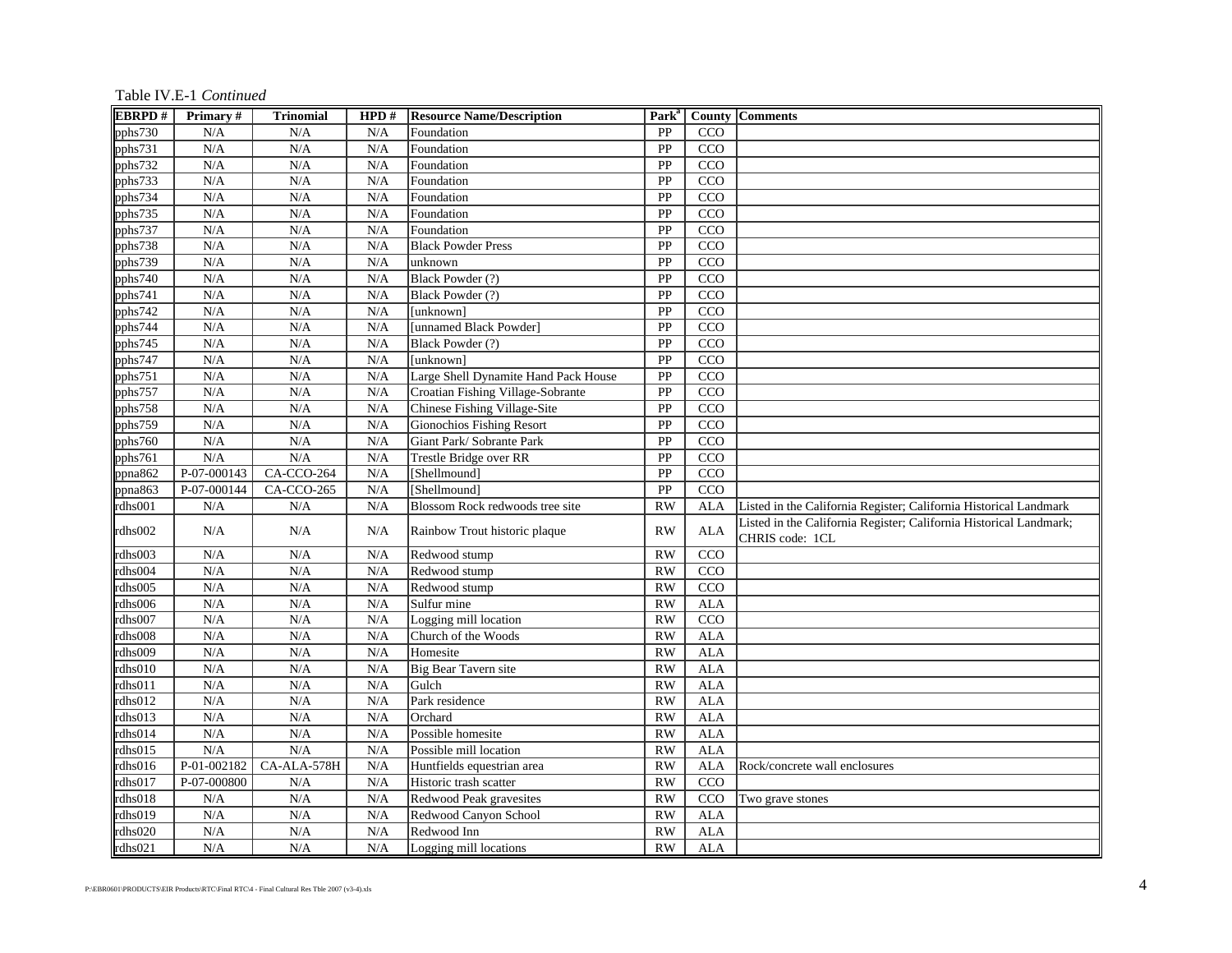Table IV.E-1 *Continued*

| <b>EBRPD#</b>        | Primary#      | <b>Trinomial</b>                | HPD#     | <b>Resource Name/Description</b>         | Park <sup>"</sup>      |                  | <b>County   Comments</b>                                                                                         |
|----------------------|---------------|---------------------------------|----------|------------------------------------------|------------------------|------------------|------------------------------------------------------------------------------------------------------------------|
| srhs001              | N/A           | N/A                             | N/A      | <b>Conley House</b>                      | <b>SB</b>              | CCO              |                                                                                                                  |
| $s$ rh $s$ 002       | N/A           | N/A                             | N/A      | Cottage site                             | SB                     | CCO              |                                                                                                                  |
| srhs003              | N/A           | N/A                             | N/A      | Gas station site                         | $\overline{\text{SB}}$ | CCO              |                                                                                                                  |
| srhs004              | N/A           | N/A                             | N/A      | Quarry with labyrinth                    | $\overline{\text{SB}}$ | $\overline{CCO}$ |                                                                                                                  |
| $s$ rhs $101$        | N/A           | N/A                             | N/A      | East Portal Old Claremont Tunnel         | $\overline{\text{SB}}$ | CCO              |                                                                                                                  |
| $s$ rna $004$        | $P-01-002186$ | $CA-ALA-581$                    | N/A      | Isolate                                  | $\overline{\text{SB}}$ | $\overline{CCO}$ | Chert flake                                                                                                      |
| tihs001              | N/A           | N/A                             | N/A      | Vollmer Peak rock wall                   | Tld                    | CCO              |                                                                                                                  |
| tihs002              |               |                                 | 76000480 | Merry-go-round                           | Tld                    | CCO              | Listed in the National and California registers                                                                  |
| tihs003              | N/A           | N/A                             | N/A      | <b>Brazil Building</b>                   | Tld                    | $\overline{CCO}$ |                                                                                                                  |
| tihs004              | N/A           | N/A                             | N/A      | Rotary Grove peace monument              | Tld                    | CCO              |                                                                                                                  |
| tihs005              | N/A           | N/A                             | N/A      | Pozzulana Quarry Site                    | Tld                    | $\overline{CCO}$ |                                                                                                                  |
| tihs006              | N/A           | N/A                             | N/A      | Turn-of-the-century water system remnant | Tld                    | CCO              |                                                                                                                  |
| tihs007              | N/A           | N/A                             | N/A      | Sweetbriar Dairy Site                    | Tld                    | CCO              |                                                                                                                  |
| tihs008              | N/A           | N/A                             | N/A      | Anti-aircraft installation               | Tld                    | CCO              | Constructed circa 1944                                                                                           |
| tihs009              | N/A           | N/A                             | N/A      | Big Springs water distribution structure | Tld                    | CCO              |                                                                                                                  |
| tihs010              | N/A           | N/A                             | N/A      | Hopkins Property/Byrnes Ranch Site       | Tld                    | $\overline{CCO}$ |                                                                                                                  |
| tihs011              | N/A           | N/A                             | N/A      | WPA golf course                          | Tld                    | CCO              | Constructed circa 1930s                                                                                          |
| ths012               | N/A           | N/A                             | N/A      | Old Observatory Site                     | Tld                    | CCO              |                                                                                                                  |
| tihs013              | N/A           | N/A                             | N/A      | <b>Mineral Springs</b>                   | Tld                    | CCO              |                                                                                                                  |
| tihs014              | N/A           | N/A                             | N/A      | Mrs. Mary Curran Ranch Site              | Tld                    | CCO              |                                                                                                                  |
| tihs015              | N/A           | N/A                             | N/A      | CCC Camp Wildcat                         | Tld                    | $\overline{CCO}$ | Circa 1930s                                                                                                      |
| tihs016              | N/A           | N/A                             | N/A      | Spillway and dam                         | Tld                    | CCO              | Circa 1921                                                                                                       |
| tihs017              | N/A           | N/A                             | N/A      | Ferndale/Sullivan Ranch                  | Tld                    | CCO              |                                                                                                                  |
| tihs019              | P-01-000799   | N/A                             | N/A      | Tilden steam trains                      | Tld                    | <b>ALA</b>       |                                                                                                                  |
| tihs020              | $P-01-002254$ | N/A                             | N/A      | Rock art                                 | Tld                    | <b>ALA</b>       |                                                                                                                  |
| tihs021              | P-07-000801   | N/A                             | N/A      | Golf course pipeline                     | Tld                    | $\overline{CCO}$ |                                                                                                                  |
| tihs022              | P-07-000802   | N/A                             | N/A      | Archery range foundation                 | Tld                    | CCO              |                                                                                                                  |
| tihs023              | n/A           | N/A                             | N/A      | Memorial grove/botanic gardens           | Tld                    | CCO              |                                                                                                                  |
| tihs024              | n/A           | N/A                             | N/A      | Memorial grove                           | Tld                    | $\overline{CCO}$ |                                                                                                                  |
| tihs025              | n/A           | N/A                             | N/A      | Nike radar site                          | Tld                    | CCO              |                                                                                                                  |
| tina001              | n/A           | $CA-CCO-024$                    | N/A      | Jewel Lake campsite                      | Tld                    | CCO              | Midden, obsidian blade                                                                                           |
| tina018              | N/A           | $CA-CCO-024$                    | N/A      | Jewel Lake campsite                      | Tld                    | CCO              | Midden, isolate                                                                                                  |
| tina020              | P-01-002254   | N/A                             | N/A      | Lake Anza mortars                        | Tld                    | CCO              | <b>Bedrock mortars</b>                                                                                           |
|                      |               |                                 |          | Pony Ride                                | Tld                    | CCO              |                                                                                                                  |
|                      |               |                                 |          | Little Farm                              | Tld                    | CCO              |                                                                                                                  |
| tmhs001              | N/A           | N/A                             | N/A      | <b>Beach House WPA Rock Work</b>         | <b>TM</b>              | <b>ALA</b>       |                                                                                                                  |
| tmh <sub>s</sub> 002 | N/A           | N/A                             | N/A      | Kiwanis Bldg WPA Rock Work/Play Site     | <b>TM</b>              | <b>ALA</b>       |                                                                                                                  |
| tmh <sub>s</sub> 003 | N/A           | N/A                             | N/A      | <b>Temescal Dam</b>                      | <b>TM</b>              | <b>ALA</b>       |                                                                                                                  |
| wchs001              | P-07-000323   | CA-CCO-553H 92000313 Wildcat Cn |          |                                          | <b>WC</b>              | CCO              |                                                                                                                  |
| wchs022              | P-07-000323   | CA-CCO-553H                     |          | 92000313 Alvarado Park                   | WC                     | CCO              | Listed in National and California registers, and the Contra Costa<br><b>County Historical Resource Inventory</b> |
| wchs023              | N/A           | N/A                             | N/A      | Belgum sanitarium site                   | <b>WC</b>              | CCO              |                                                                                                                  |
| wchs024              | N/A           | N/A                             | N/A      | Nike radar site                          | <b>WC</b>              | CCO              |                                                                                                                  |
| wchs025              | N/A           | N/A                             | N/A      | Homesite                                 | <b>WC</b>              | CCO              |                                                                                                                  |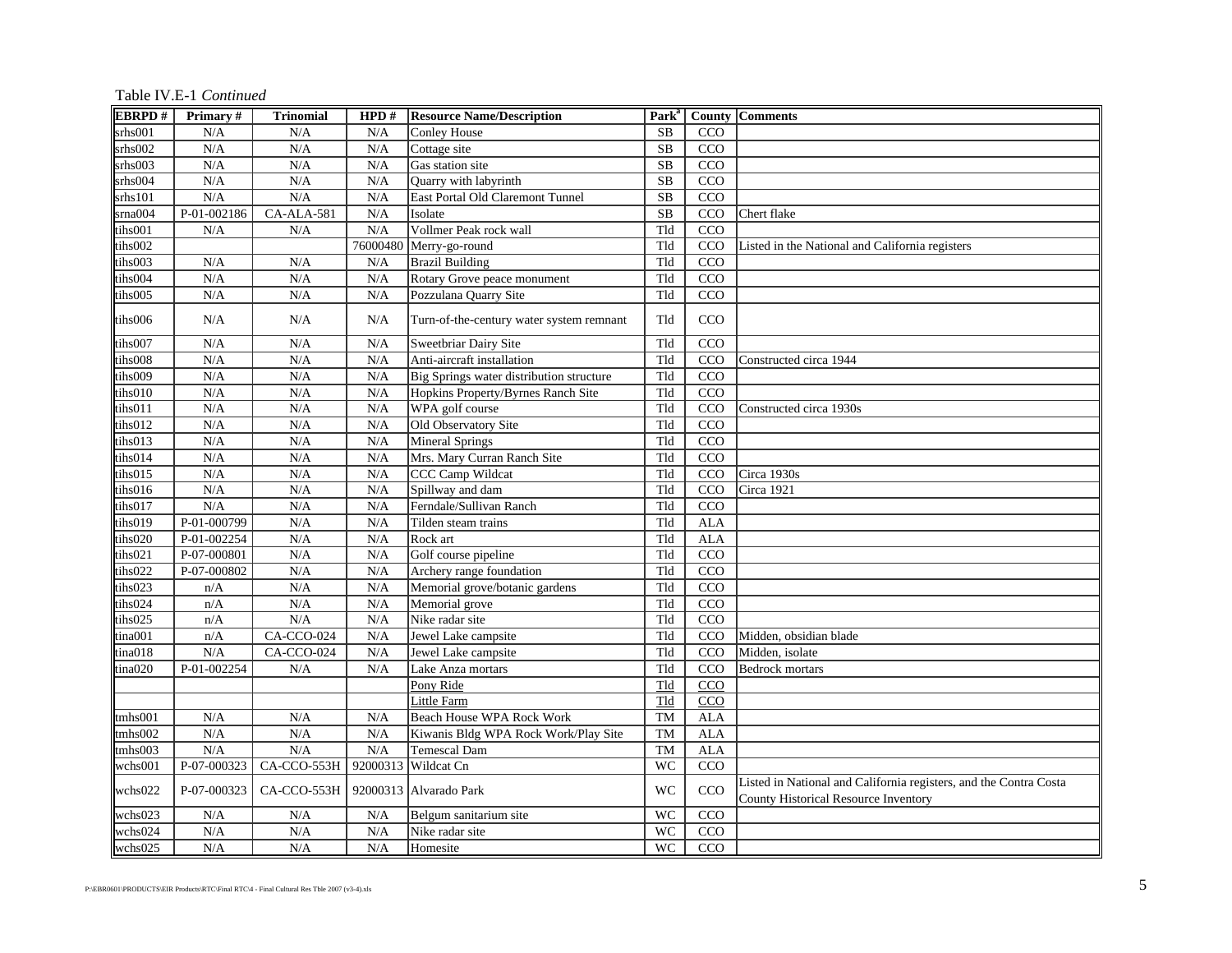| <b>EBRPD#</b> | Primary#      | <b>Trinomial</b> | HPD#     | <b>Resource Name/Description</b>        | Park <sup>a</sup> |            | <b>County Comments</b>                              |
|---------------|---------------|------------------|----------|-----------------------------------------|-------------------|------------|-----------------------------------------------------|
| wchs026       | N/A           | N/A              | N/A      | Homesite                                | <b>WC</b>         | CCO        |                                                     |
| wchs027       | N/A           | N/A              | N/A      | Homesite                                | <b>WC</b>         | CCO        |                                                     |
| wchs028       | N/A           | N/A              | N/A      | Homesite                                | <b>WC</b>         | CCO        |                                                     |
| wchs029       | N/A           | N/A              | N/A      | Homesite                                | <b>WC</b>         | CCO        |                                                     |
| wchs030       | N/A           | CA-CCO-889       | N/A      | Contemporary rockcarving                | <b>WC</b>         | CCO        | 'Giacou" carved in rock*                            |
| wchs031       | N/A           | N/A              | N/A      | Nike Launch Site                        | <b>WC</b>         | CCO        |                                                     |
| wcna001       | P-07-000323   | CA-CCO-553H      | 92000313 | Alvarado village site/WPA park features | <b>WC</b>         | CCO        | Village Site; see CCO-553H, 125, 274, 349, 353, 373 |
| wcna002       | N/A           | CA-CCO-125       | N/A      | Midden                                  | <b>WC</b>         | CCO        |                                                     |
| wcna003       | N/A           | CA-CCO-373       | N/A      | Midden                                  | <b>WC</b>         | CCO        |                                                     |
| wcna004       | N/A           | CA-CCO-349       | N/A      | Bedrock mortars/cupules                 | <b>WC</b>         | CCO        |                                                     |
| wcna005       | N/A           | CA-CCO-274       | N/A      | Midden                                  | <b>WC</b>         | CCO        |                                                     |
| wcna006       | N/A           | CA-CCO-553H      | N/A      | Wildcat Cn                              | <b>WC</b>         | CCO        |                                                     |
| wcna007       | N/A           | CA-CCO-553H      | N/A      | Wildcat Cn                              | <b>WC</b>         | CCO        |                                                     |
| wcna010       | N/A           | CA-CCO-578       | N/A      | Mortar                                  | <b>WC</b>         | CCO        | Bedrock mortar                                      |
| wcna011       | P-07-000346   | N/A              | N/A      | Amos Site                               | <b>WC</b>         | CCO        | Shellmound/petroglyph/bedrock mortar/cupule         |
| wcna012       | P-07-000347   | CA-CCO-580       | N/A      | Amos Rock                               | <b>WC</b>         | CCO        | Cupule rock                                         |
| wcna013       | P-07-000348   | CA-CCO-581       | N/A      | <b>Star Rock</b>                        | <b>WC</b>         | CCO        | Pleiades Petroglyph                                 |
| N/A           | P-01-002184   | N/A              | N/A      | Fence                                   | CC                | <b>ALA</b> |                                                     |
| N/A           | P-01-000235   | CA-ALA-429H      | N/A      | Chinese work camp                       | LC                | <b>ALA</b> |                                                     |
| N/A           | P-07-002587   | N/A              | N/A      | Rock wall                               | <b>SB</b>         | CCO        |                                                     |
| N/A           | P-07-002717   | N/A              | N/A      | Petroglyphs and bedrock mortars         | Tld               | CCO        |                                                     |
| N/A           | $C-889b$      | N/A              | N/A      | Isolate                                 | <b>WC</b>         | CCO        |                                                     |
| N/A           | P-07-002607   | CA-CCO-762       | N/A      | Petroglyph                              | <b>WC</b>         | CCO        |                                                     |
| N/A           | P-07-001171   | N/A              | 12796    | <b>Brooks Island</b>                    | BK                | CCO        | CHRIS code: 5S2                                     |
| N/A           | N/A           | $CA-CCO-301$     | N/A      | Shellmound                              | <b>ES</b>         | CCO        |                                                     |
| N/A           | $P-07-002555$ | CA-CCO-754H      | N/A      | Stege Marsh Pier                        | ES                | CCO        |                                                     |
| N/A           | P-01-005892   | N/A              | 68815    | Naval Supply Center                     | <b>MH</b>         | <b>ALA</b> | CHRIS code: 2S2                                     |
| N/A           | P-01-010632   | N/A              | N/A      | Western Pacific Railroad Ferry Slips    | <b>MH</b>         | <b>ALA</b> | <b>Western Pacific Mole</b>                         |
| N/A           | P-01-000255   | N/A              | N/A      | U.S. Army Air Corps Mechanics Training  | ML                | <b>ALA</b> | Mapped within park at NWIC                          |
| N/A           | P-07-001374   | N/A              | 74394    | Giant Powder Company Site               | PP                | CCO        | California Historical Landmark; CHRIS code: 7L      |
| N/A           | P-07-002569   | N/A              | N/A      | Shell deposits                          | PP                | CCO        | Mapped within park at NWIC                          |
| N/A           | P-01-009576   | N/A              | 106353   | Lake Temescal Bath House                | <b>TM</b>         | <b>ALA</b> | CHRIS code: 2S2                                     |

Table IV.E-1 *Continued*

<sup>a</sup> AC - Anthony Chabot, BK - Brooks Island, CB - Crown Beach, CC - Claremont Canyon, ES - East Bay Shoreline, KG - Kennedy Grove, LC - Lake Chabot, LCn - Leona Canyon,

 MH - Middle Harbor, MK - Miller/Knox, ML - Martin Luther King, Jr. Regional Shoreline, PP - Point Pinole, RW - Redwood, SB - Sobrante Ridge, Tld - Tilden, TM - Temescal, WC - Wildcat Canyon.

<sup>b</sup> EBRP database lists C-889 as "CA-CCO-889." This resource is an isolate and has not been formally recorded

#### **California Historical Resource Information System (CHRIS) Status Codes**

ICL - Automatically listed in the California Register due to CA Landmark status, 2S2 - Determined eligible for separate listing in National and California registers, 5S2 - Ineligible for the National Register, but still of local interest, 7L - Evaluated for a register other than the National Register.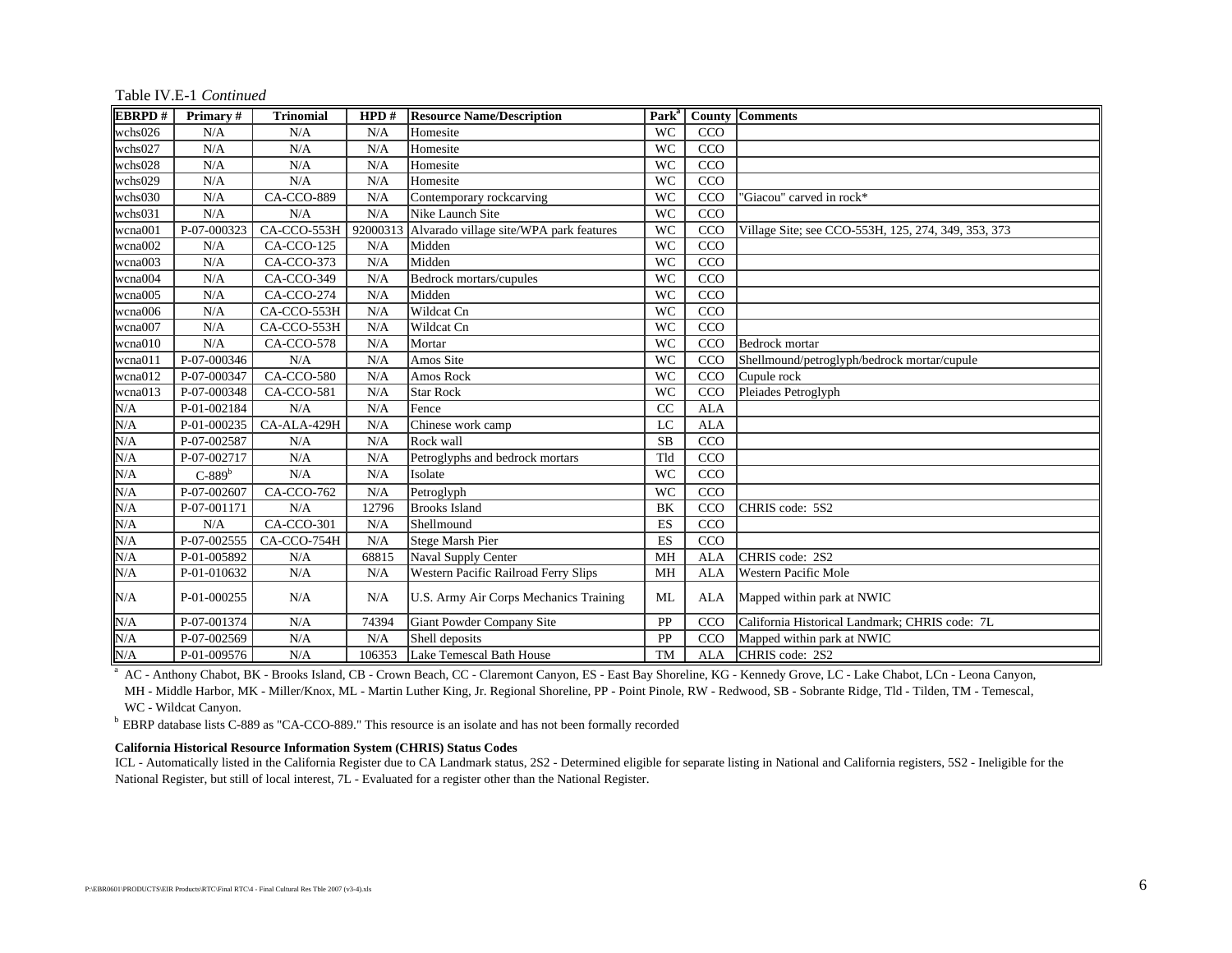# **V. ALTERNATIVES**  *(REVISED FROM DRAFT EIR)*

The CEQA Guidelines require an analysis of a range of reasonable alternatives to the proposed project, or the location of the proposed project, which could feasibly attain most of the project's basic objectives and avoid or substantially lessen any of the significant effects of the proposed project. The range of alternatives required in an EIR is governed by a "rule of reason" that requires the EIR to set forth only those alternatives necessary to permit a reasoned choice.<sup>1</sup>

The Wildfire Hazard Reduction and Resource Management Plan (Plan) has been described and analyzed in the previous chapters with an emphasis on potentially significant impacts and the guidelines, best management practices and performance standards included in the Plan and recommended mitigation measures to avoid these impacts. The following discussion is intended to inform the public and decision-makers of the potentially feasible alternatives to the proposed project.

This chapter is divided into three sections. The first section provides a brief discussion concerning alternatives that were considered but rejected. The second section briefly describes the principal characteristics of the alternatives considered in this section (i.e., the No Project alternative and the Mitigated alternative) and provides a qualitative comparison to the project. The last section discusses the environmentally-superior alternative. Table V-1 is a matrix that compares the impacts of the project to the impacts of alternatives evaluated in detail and alternatives rejected from detailed analysis. The comparison evaluates project and alternative impacts prior to mitigation.

Chapter III of this EIR describes the proposed Plan and identifies its purpose and lists the goals and objectives contained within the Plan. The Plan goals are listed below.

- Reduce fire hazards on District-owned lands in the East Bay's wildland-urban interface to an acceptable level.
- Maintain and enhance ecological values for plant and wildlife habitat consistent with fire reduction goals.
- Preserve aesthetic landscape values for park users and neighboring communities.
- Provide a vegetation management plan which is cost-effective and both financially and environmentally sustainable to EBRPD on an on-going basis.

The 12 Plan objectives (listed in Chapter III. Project Description) serve to more specifically direct wildfire hazard reduction and vegetation management actions. The purpose of these objectives and the policies and guidelines within the Plan is to provide guidance to District staff that will make a variety of informed, adaptive decisions according to site-specific information and will prepare annual fuel treatment plans that identify individual projects designed to meet the Plan goals over time (see Plan Chapter VI. Plan Implementation). The management goals and treatment recommendations included in the Plan focus on specific high wildfire hazard treatment areas and vegetation types. The treatment recommendations in the Plan are intended to be flexible and adaptable and provide

 <sup>1</sup> *CEQA Guidelines*, 2008. Section 15126.6.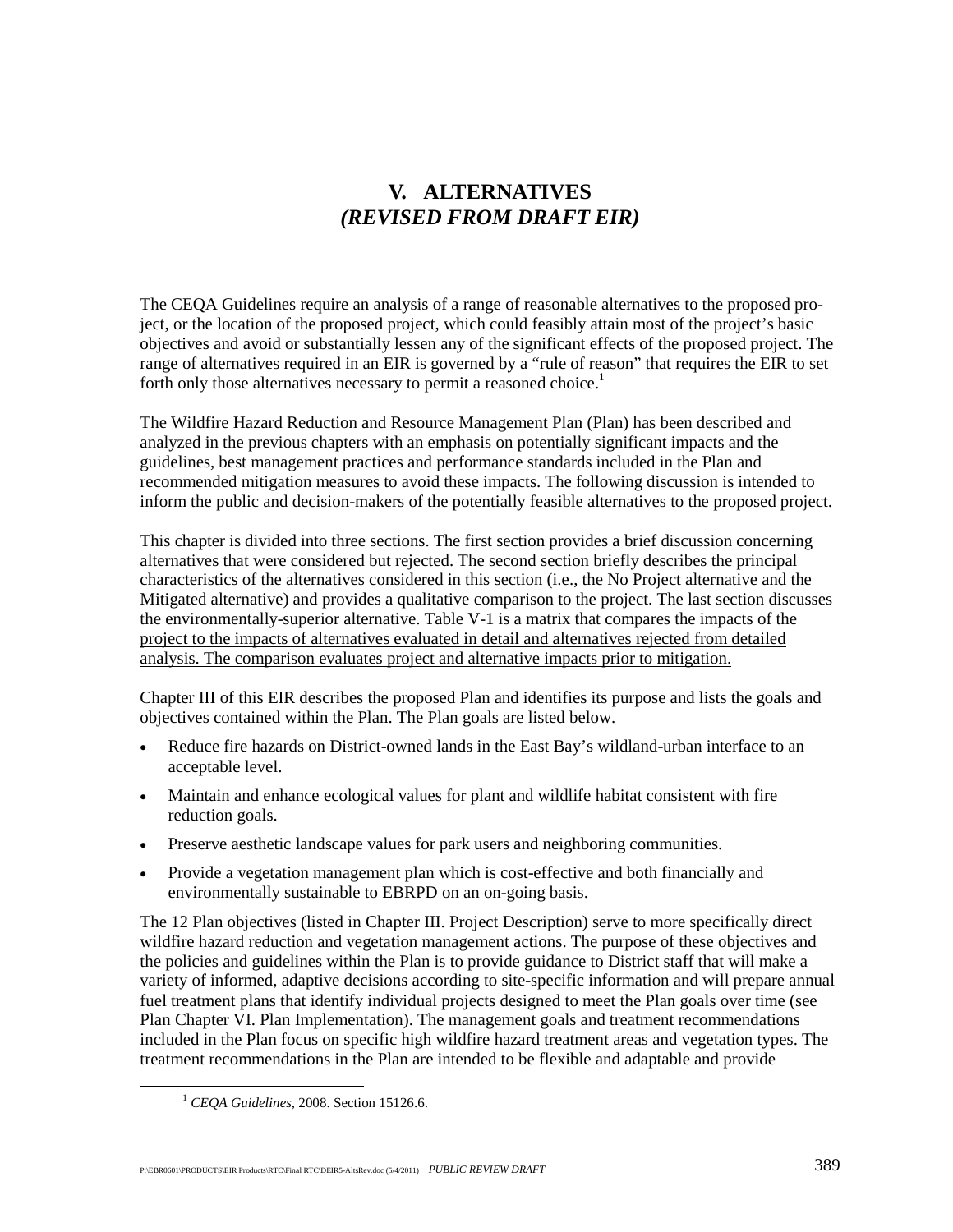guidance to the District as it they prepares specific treatment prescriptions for individual areas in order to address changing needs and conditions over time. The individual fuel treatment plans will be based on site specific assessments and available information, including this EIR, background studies and the District's GIS database. Specific treatment guidelines, best management practices, and mitigations are included in the Plan and this EIR to address the fuel reduction methods, vegetation types, and environmental conditions likely to be encountered during implementation of the Plan recommendations (see Table III-2 in Chapter III. Project Description) and the vegetation management program. The vegetation management program (VMP) identifies and describes the various vegetation types found within the East Bay parklands, including their associated fuel characteristics; describes treatment considerations for invasive plants; outlines goals and objectives of vegetation management activities within the EBRPD's jurisdiction; and delineates recommended treatment performance standards for each vegetation type to meet EBRPD's vegetation management goals. Coupled with the information presented in Chapter IV. Fuel Reduction Methods, the VMP provides information to enable the District to determine and prepare the annual fuels treatment plan.

The evaluation of environmental topics contained in Chapter IV of this EIR assesses the potential impacts that could occur with implementation of the Plan. Based on the analyses, all potential impacts but one associated with implementation of the Plan can be reduced to less-than-significant levels with the implementation of Plan guidelines and the mitigation measures identified in this EIR. One significant and unavoidable impact associated with short term substantial adverse visual impacts to the scenic character of the Study Area was identified.

# **A. ALTERNATIVES THAT WERE CONSIDERED BUT REJECTED**

The following section describes five alternatives to the proposed project that were considered but rejected for the reason(s) provided.

## **1. No Action Alternative**

Under the No Action alternative, the District would not undertake any existing or new fuel reduction activities to either maintain the existing fuel reduction zone or to complete projects that have been authorized under the FEMA Environmental Assessment.<sup>2</sup> In the short term, no potential adverse effects associated with vegetation management activities and related to biological resources, soil loss, erosion, compaction, potential landslides, water resources, air quality, cultural resources, and visual resources would occur. However, none of the beneficial impacts of the Plan would occur, including: reducing the threat of property damage, personal injury, and other impacts to public health and safety caused by future fires; removing non-native, highly flammable, invasive plants, and ultimately converting park vegetation to low fire hazard primarily native plant species and habitat types. This alternative would not meet the objectives of Measure CC, which calls for the use of public funds to "…enhance public safety (police and wildfire protection…" and which is included in Appendix E. Additionally, this alternative would not meet the goals and objectives of the Plan or the District's Master Plan objectives and policies, and, therefore, has been removed from further consideration.

 $\overline{\phantom{a}}$ <sup>2</sup> URS Corporation, 2003. Final Environmental Assessment for the East Bay Regional Park District Vegetation Management Projects, Alameda and Contra Costa Counties, California. HMGP #919-515-24. Prepared for the Federal Emergency Management Agency. April.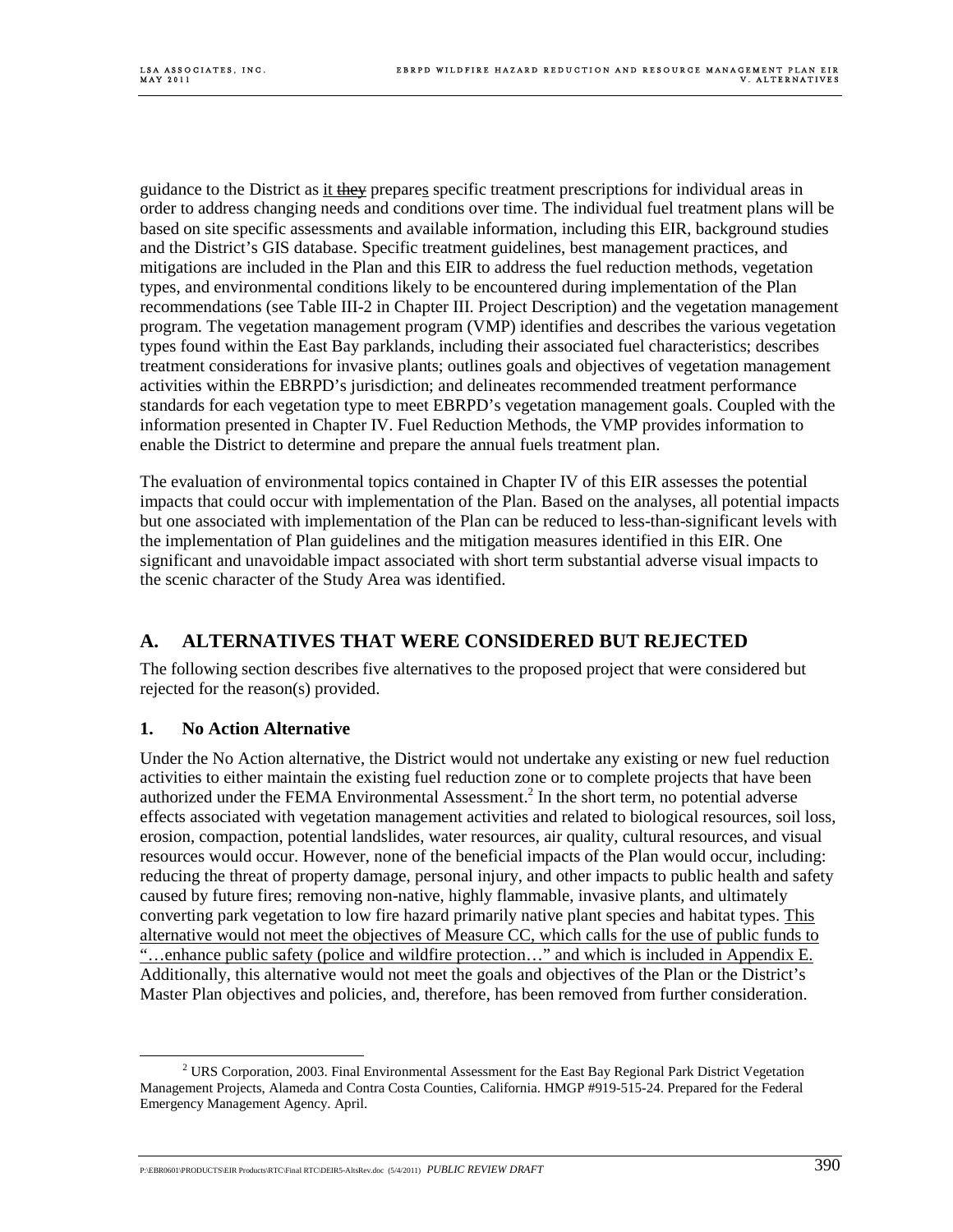## **2. Maximum Fuel Reduction Activities**

Under the Maximum Fuel Reduction Activities alternative, the entire Study Area (approximately 19,000 acres) both within and outside the recommended treatment areas described in the Plan would be within the "area of impact" and considered and prioritized for fuel reduction activities. Under this alternative, the District would first treat all areas of high hazard fuels (as determined through the wildfire hazard assessment and FlamMap modeling, see Appendix C of the Plan) regardless of whether they were adjacent to homes and facilities outside of the parklands.

This alternative would ensure that the most hazardous fuels were treated within each park unit, environmental resources within the parks were considered, and park facilities at risk were protected. However, because no fuel hazard priorities would be identified under this alternative, as they are in the 3,000 acres that are the focus of management activities in the proposed project, the Maximum Fuel Reduction Activities this alternative would not meet the primary objective of protecting life and property, nor would it meet the goal of providing a cost-effective vegetation management plan that is both economically and environmentally sustainable on an on-going basis. This alternative would not significantly reduce or avoid the impacts identified in Chapter IV for biological resources, slope instability, cultural resources, noise and visual resources, as fuel reduction treatments and activities would continue to occur. In fact, the alternative would likely increase any potential impacts associated with the project proportional to the larger area affected by fuel reduction activities (19,000 acres would be affected under the alternative compared to 3,000 acres under the project). The Maximum Fuel Reduction Activities alternative would require substantially more ground-disturbing and vegetation removal activities than the proposed project. Although adverse effects associated with these activities would be mitigated under the proposed project, the Maximum Fuel Reduction Activities alternative would adversely affect aquatic habitats and nesting raptors and songbirds, could conflict with policies that protect biological resources, and could introduce non-native species to the area. Because this alternative would require more heavy equipment use than the proposed project and more high hazard fuels would be removed (including plants whose root systems stabilize hillsides) compared to the proposed project, the alternative could contribute to landslide hazards. Grounddisturbing activities could also result in greater adverse effects to buried archaeological resources than the proposed project. The increased level of operation of mechanical equipment as part of these ground-disturbing activities, including vegetation management activities, also has the potential to increase ambient noise and vibration levels. Lastly, the removal of vegetation associated with the alternative would change the scenic character of the area and its surroundings. For these reasons, this alternative was considered but rejected from detailed analysis for not meeting the basic goals and objectives of the project.

#### **3. No Tree Removal**

Under the No Tree Removal alternative, the fuel reduction and vegetation management activities identified in the Plan would be fully implemented, except that no trees would be removed as part of any fuel reduction activities. While this alternative would maintain ecological and landscape aesthetic values within the Study Area over the short-term, the increasing number of trees and overall density within tree stands of all types would contribute to increased wildfire hazards and would promote the spread of diseases within and across stands, such as sudden oak death and pine pitch canker. Furthermore, mature and young eucalyptus and Monterey pine forests are non-native plant species that were widely introduced in large plantations and pose significant fire hazards within the Study Area. Non-native eucalyptus and pine are some of the most dense and flammable plant communities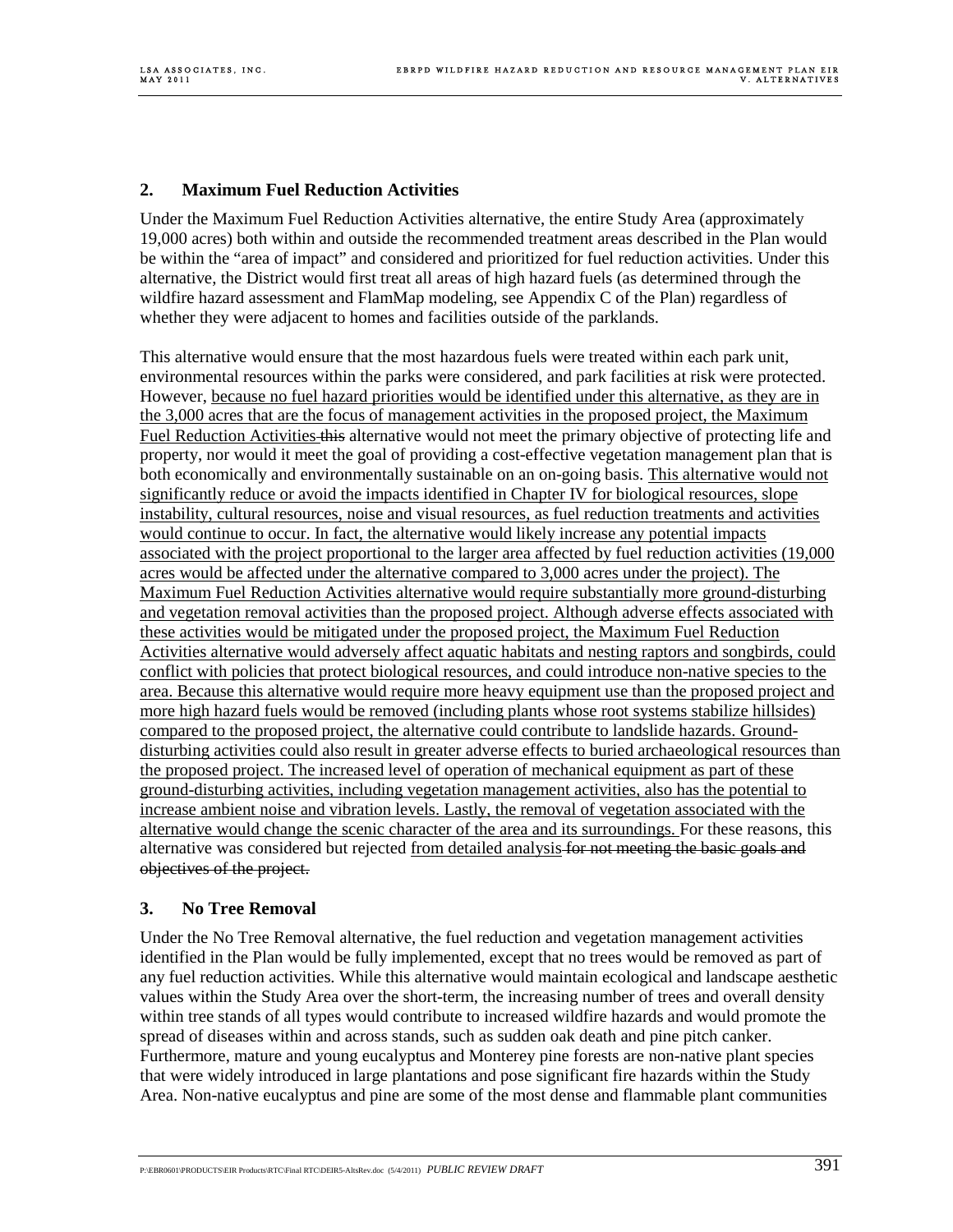in the hills. Unmaintained eucalyptus groves can have 400 to 900 trees per acre with fuel ladders into the canopy and 50 to 100 tons of flammable fuel on the ground.<sup>3</sup> Wind driven wildfire in these groves can be expected to produce flame lengths and ember throws that will quickly overcome firefighters and significantly reduce evacuation time for homeowners. In addition, the ground vegetation and ladder fuels in these dense woodland communities are difficult to maintain in a cost-effective manner. Unmaintained pine groves are also extremely flammable with deep needle duff on the ground and dense pine seedling growth within and around the grove. Additionally, eucalyptus re-growth through stump sprouting of previously cut mature eucalyptus is a significant issue and fire hazard in the Study Area. The young eucalyptus forest (one to ten years of age) is dominated by trees with multiple trunks and a large amount of leaves at the lower levels, and is more hazardous than mature eucalyptus forest due to high tree density and the presence of multiple stems, which can suspend dead leaves and branches within these stems that act as an additional ladder fuel.

It should be noted that selective thinning, pruning and removal of ground and ladder fuels are the recommended actions for the majority of the approximately  $1,370$   $\frac{1,360}{1,360}$  acres of eucalyptus stands within the identified treatment areas (see Table III-2 in the Project Description chapter of this EIR.) Removal of eucalyptus or pine stands is the recommended action when the eucalyptus or pines: (1) are located along a ridgeline close to homes to minimize ember production and distribution during a wildfire under Diablo wind conditions; (2) have heavy concentrations of understory fuels and are located adjacent to designated strategic fire routes or major roadways used for evacuation and emergency access; and (3) are located above a well-developed understory of native plant communities (e.g., oak-bay woodland). Even if most of the eucalyptus forests within the recommended treatment areas were removed (approximately  $1,370$   $\frac{1,360}{1,360}$  acres of eucalyptus or 548,000 to 1,233,000 trees), there would still be thousands of acres of eucalyptus and Monterey Pine forests and other tree species remaining within the 19,000-acre Study Area and the remaining wildland areas under management by others such as EBMUD and UC Berkeley.

This alternative would not significantly reduce or avoid the impacts identified in Chapter IV for biological resources, cultural resources, noise and visual resources as fuel reduction treatments and activities within the RTAs would continue to occur. Although no mature trees would be removed as part of this alternative, ground and ladder fuels would be eliminated. The removal of these fuels would require actual removal of younger and/or low-profile vegetation and associated use of heavy machinery on the site. Therefore, the alternative has the potential to result in greater adverse effects to aquatic habitats and nesting raptors and songbirds than the proposed project, and could conflict with policies that protect biological resources. In addition, the alternative could introduce non-native species to the area. Similarly, because heavy equipment would operate on the site (although equipment use would be less than associated with the proposed project), the alternative could contribute to landslide hazards. Ground-disturbing activities could also result in adverse effects to buried archaeological resources (although these effects would be less than the proposed project). Mechanical equipment operated as part of these ground-disturbing activities, including vegetation management activities, also has the potential to increase ambient noise and vibration levels (although these increases would be less than associated with the proposed project). Lastly, the removal of vegetation associated with the alternative would change the scenic character of the area and its surroundings (although the alternative would not result in the removal of mature trees, the removal of other types of vegetation would still change the visual character of the area). Compared to the

 <sup>3</sup>  $3$  Kent, Jerry. 2009. Non-published Draft Wildfire Discussion Paper to EBRPD and LSA Associates, Inc. January 21.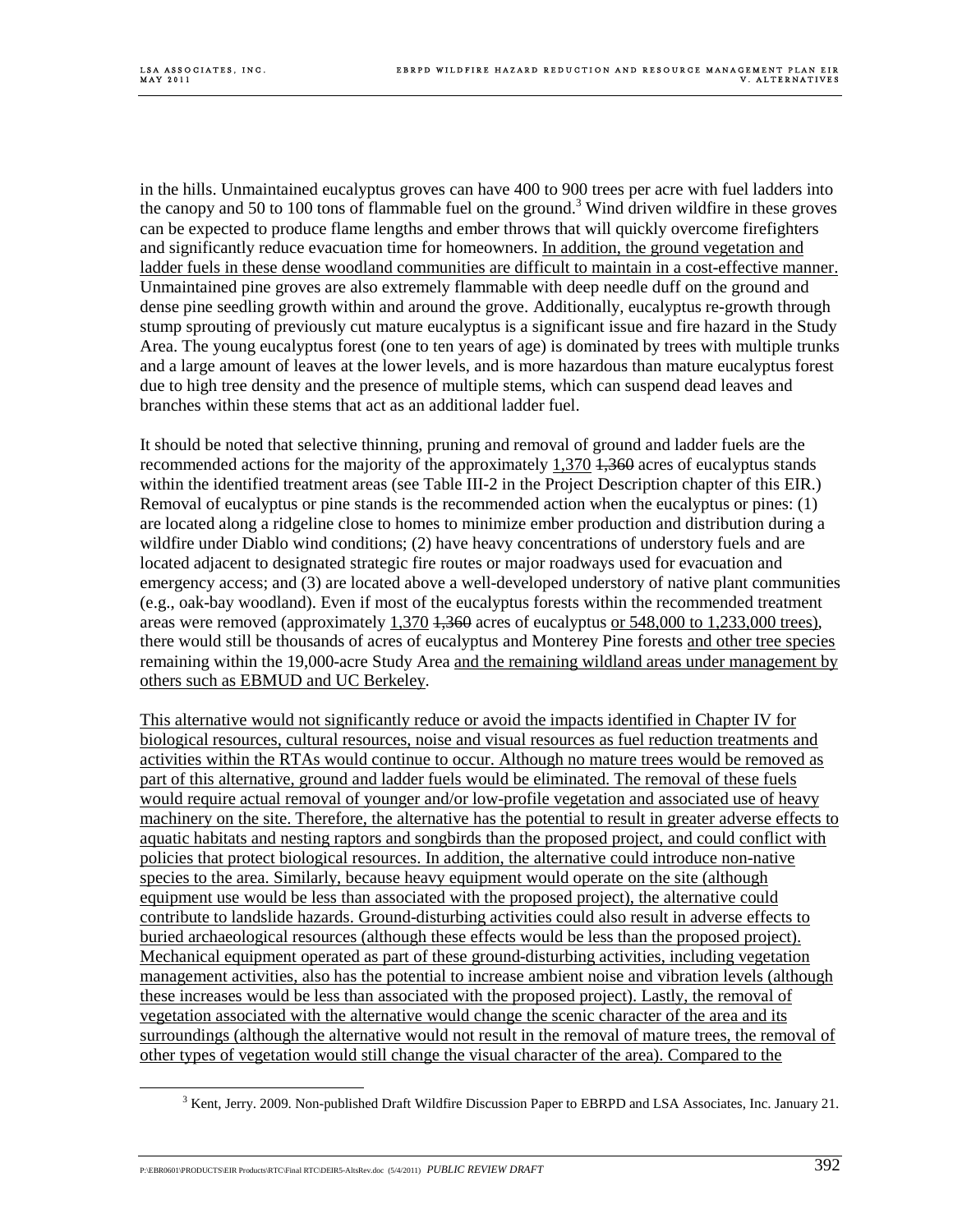proposed project, this alternative could potentially reduce impacts associated with slope instability as trees, whose roots contribute to holding the soil in place, would not be removed. However, under the proposed project, stumps and roots would remain in place after tree removal. Other vegetation may be removed on steep slopes, and perhaps more understory vegetation would be required to be removed under this alternative to counter the increased hazard of leaving non-native eucalyptus and Monterey pines in place, which would lead to impacts associated with slope instability. Mitigation Measure GEO-1 has been identified to reduce the impacts of the Plan related to slope instability to a less-thansignificant level, and would be applied to both the project and all alternatives that could adversely affect slope instability.

This alternative also would not meet the Plan's objective of furthering biologically rich and relatively low fire hazard native habitats such as bay-oak woodlands, native grasslands, and differing age groups of chaparral (and would not realize associated beneficial environmental effects, such as improved foraging habitat for raptors). Dense ground fuels, such as those that occur in young, dense groves of eucalyptus trees, are known to reduce biological diversity. Therefore, tThis alternative would not meet the primary objectives of protecting life and property, maintaining a network of strategic fire routes for evacuation and emergency access; and reducing and removing non-native invasive plants and converting park lands to viable, sustainable, and low hazard ecosystems. This alternative also would fail to meet both the goals and objectives of the project over the long-term. Because of these this reasons, this alternative was considered but rejected.

## **4. Wildland-Urban Interface Management Only**

To maximize the protection of homes and buildings outside of the parks, under the Wildland-Urban Interface Management Only alternative, the fuel reduction and vegetation management activities identified in the Plan would be fully implemented only on park lands within treatment areas that are within 200 feet of homes and other structures outside of the parks and along strategic fire routes. The eucalyptus stands that represent significant threats from torching and crown fires that can cause ember flight at great distances under a Diablo wind condition would not be treated, nor would any developed facility or facility at risk as defined in the Plan (see Table III-1 in Chapter III, Project Description). Similar to the No Tree Removal alternative, implementation of this alternative would not meet the Plan's primary objectives of protecting life and property as the fire threat associated with eucalyptus and Monterey pine on ridges producing embers and quickly spreading fire under a Diablo wind condition wildfire is significant. Additionally, nNot managing certain areas of vegetation to protect facilities at risk, some of which are cultural resources, could create new significant impacts associated with this alternative. Additionally, this alternative would not avoid or reduce any of the potentially significant impacts associated with the Plan related to biological resources, slope instability, cultural resources, noise, and visual resources. Although this alternative would reduce fuel reduction and management activities compared to the project, such activities would still occur and would result in adverse short-term environmental effects. Although impacts associated with ground disturbance and vegetation removal would be reduced compared to the project, the alternative would result in similar types of associated impacts (although these impacts would be incrementally reduced compared to the project). Therefore, the alternative has the potential to adversely affect aquatic habitats and nesting raptors and songbirds, and could conflict with policies that protect biological resources. In addition, the alternative could introduce non-native species to the area. Because heavy equipment would operate on the site, the alternative could contribute to landslide hazards. Grounddisturbing activities could also adversely affect buried archaeological resources. Noise generated by these ground-disturbing activities, including vegetation management activities, also has the potential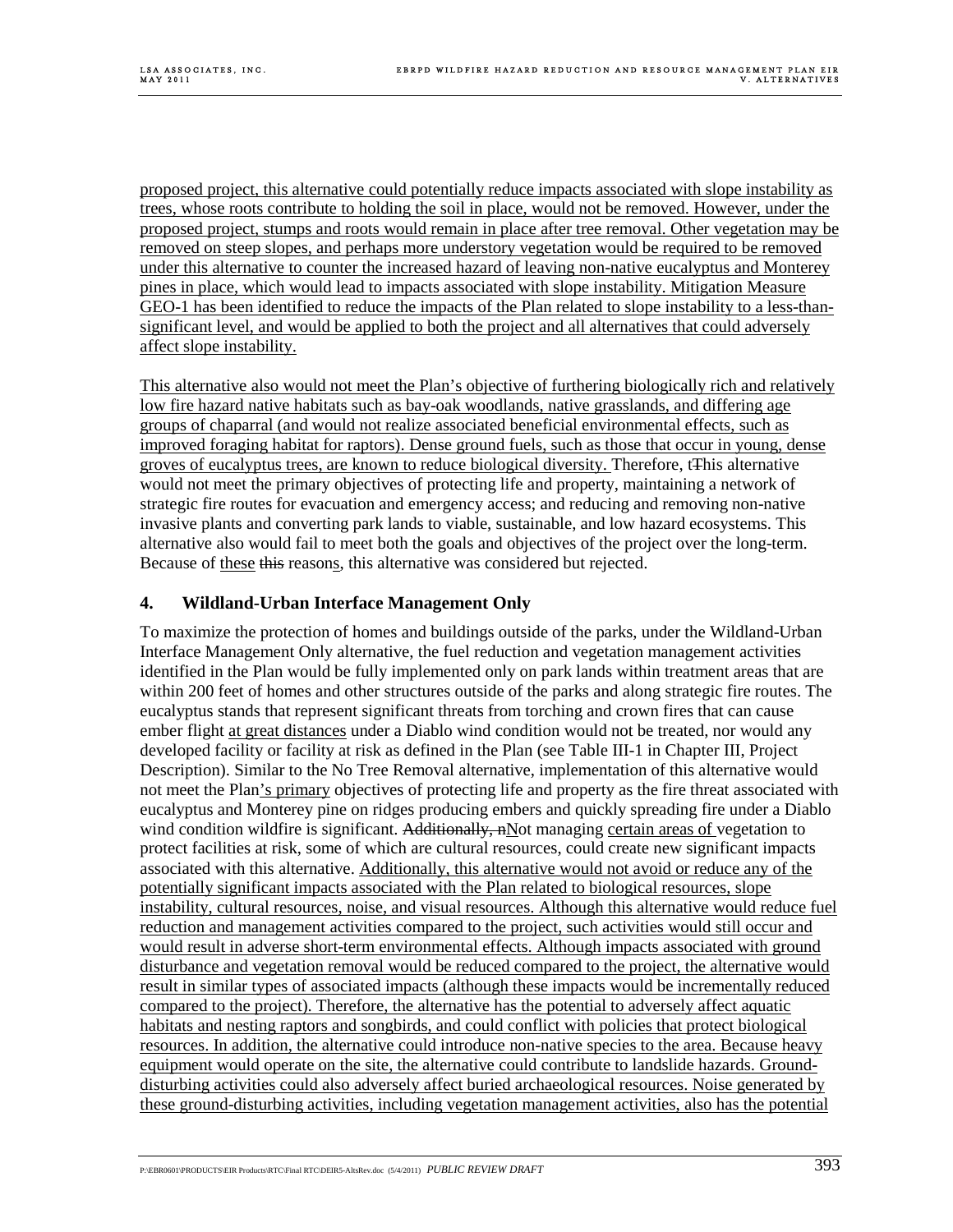to increase ambient noise and vibration levels. Lastly, the removal of vegetation associated with the alternative would change the scenic character of the area and its surroundings (although changes to the aesthetics of the area would mainly be confined to areas near existing structures and along strategic fire routes). Because this alternative would fail to reduce any significant impacts and would not meet the basic objectives of the Plan, it was removed from further consideration.

## **5. No Chemical Use Alternative**

The No Chemical Use alternative proposes that all fuel treatment methods except chemical treatments would be included for consideration as part of fuel reduction and vegetation management activities covered under this EIR. The reader should note that no significant potentially significant impacts related to the use of chemicals for vegetation management activities were identified as a result of the analyses in this EIR. This alternative would not achieve the primary goal of the Plan, the reduction of wildfire hazards, because when eucalyptus trees are removed and no chemical treatment is provided, the regrowth of eucalyptus sprouts from the stump will create a mass of fuel and a level of fire hazard that will, over time, exceed the original, as has been documented by the District in the Study Area itself.4 The goals and objectives of the Plan associated with maintaining ecological values, and preserving aesthetic values would generally be achievable, under this alternative. However, this alternative would not meet the objective of providing a cost-effective and sustainable Plan, because with the exception that, where chemical treatments are considered to be would otherwise be the most economic and effective means of treatment other treatment methods would be required and so may not provide the most cost-effective or financially sustainable vegetation management plan possible.

The Marin Municipal Water District (MMWD) Board of Directors suspended the use of herbicides on their lands in August 2005. Prior to the suspension of herbicide use, MMWD staff estimate that broom had essentially been eradicated from the defined fuelbreak system. Since 2005, MMWD staff estimate that 1,000 acres, representing 5 percent of the watershed, is seriously infested with invasive plants, primarily broom (see www.marinwater.org and Plan Appendix H for additional detail). The other alternative methods tested by MMWD include: mechanical removal, hand removal, controlled burning, grazing, high intensity heat/flame, biological control, and water or foam (soap-based). Since 2005 MMWD has been preparing a risk assessment of herbicides (essentially the same as those allowed for use by EBRPD) and updating their Vegetation Management Plan. As of March 2010, MMWD's draft reports and analyses have shown no significant risk associated with the use of the chemicals studied on human health, animals or non-target plants, and a greatly increased average annual cost for eradicating 100 acres of the 750 acres of broom without the use of herbicides  $(\$2,810,625$  per year) as compared to with the use of herbicides  $(\$823,250)$ .<sup>5</sup> MMWD watershed managers have determined that the use of chemicals is a cost-effective and safe method to reduce wildfire hazards on MMWD open space lands and control exotic weed invasions.

 $\frac{1}{4}$ <sup>4</sup> Kent, Jerry, Previous EBRPD Assistant Manager. 2010. Unpublished report concerning EBRPD eucalyptus removal projects from 1972 to 2004, Revised Draft, March 2, 2010.

University of California, Berkeley. Office of Emergency Preparedness. 2007. Fire Mitigation Program – Annual Report 2007, Large Projects.

<sup>&</sup>lt;sup>5</sup> Klein, Janet, MMWD Watershed Manager. 2010. Personal communication to LSA Associates Inc. March 17, 2010. Marin Municipal Water District. 2009. Vegetation Management Plan Update, Interim Background Report No. 7, Vegetation Management Plan Alternatives Report. February 13.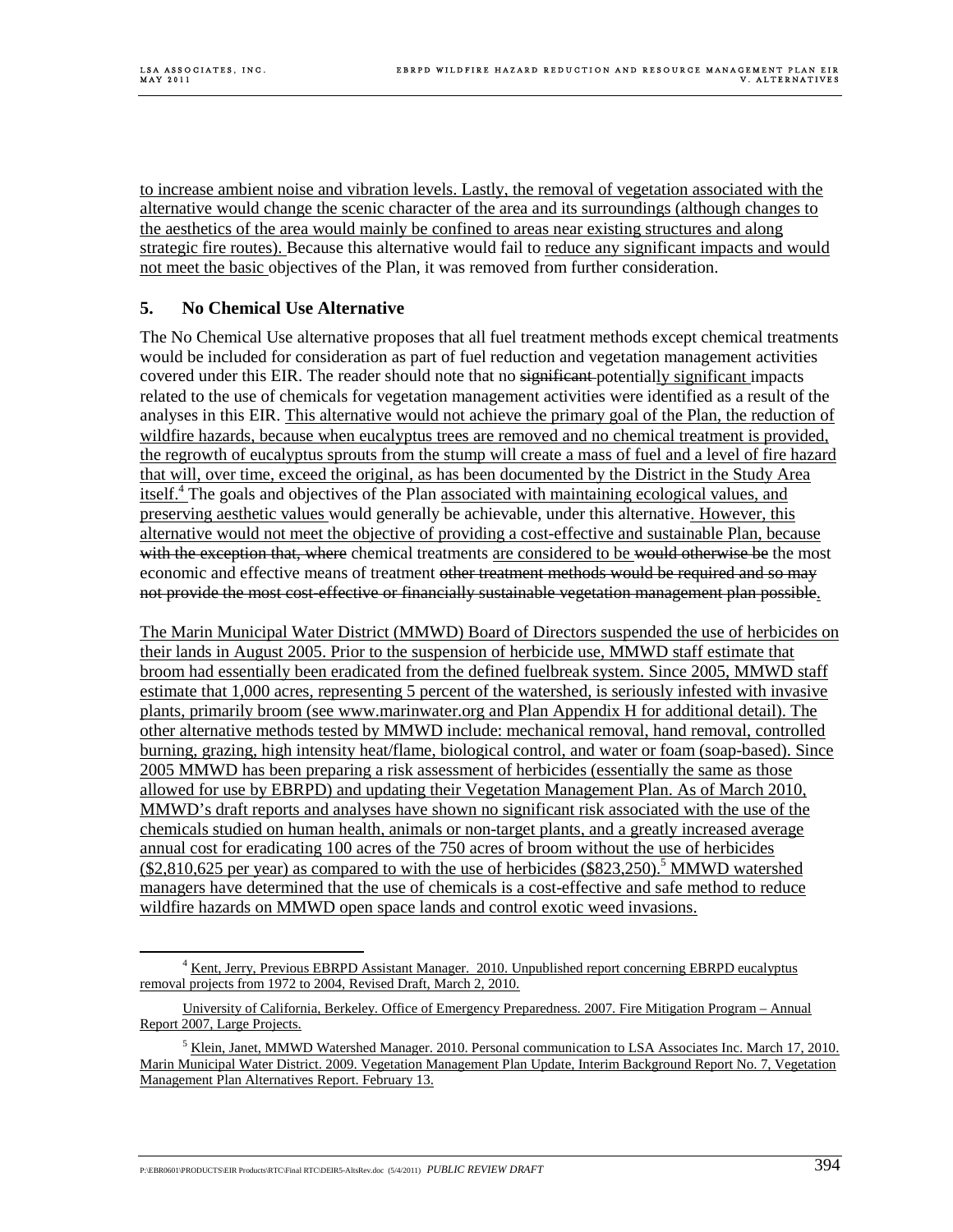Following a deep freeze in 1972 that killed or damaged many eucalyptus trees, EBRPD employed a variety of vegetation management techniques to create a 13-mile fuel break along the crest of the East Bay Hills. The judicious application of chemicals (including 2,4-D and Roundup) was deemed to be most effective in reducing regeneration of eucalyptus trees from stumps; other techniques, such as logging without application of herbicides, were considered generally ineffective in the long-term at controlling eucalyptus-related fire hazards. In some smaller areas, the application of Roundup was determined to be highly effective at controlling regrowth from stumps. Therefore, the use of small quantities of herbicides, in a way that is protective of ecological values, is considered a necessary tool for controlling the regeneration of hazardous eucalyptus groves.<sup>6</sup>

The Plan proposes that the primary use of chemical treatment is to prevent the re-growth of cut vegetation, particularly in areas which are inaccessible to heavy equipment and where soil disturbance is to be avoided, and to control invasive non-native plant species that exacerbate wildfire risk (e.g., broom and eucalyptus resprouts). Per the Plan and as evaluated in Section IV.H, Hazards and Hazardous Materials of this EIR, chemical use is an efficient and cost-effective method that the District uses under the auspices of EBRPD's IPM policies and practices and in combination with other treatment measures (e.g., mowing, burning and hand removal). Recent studies conducted by the Marin Municipal Water District (MMWD) confirm this approach; the results of their studies on the use of non-chemical control methods for the control of invasive non-native plants indicated that nonchemical alternatives are ineffective for large-scale vegetation management projects. (see Appendix H of the Plan for additional information on these studies).<sup>7</sup> The Plan contains guidelines and best management practices that would reduce potential adverse impacts related to chemical use to a lessthan-significant level. The No Chemical Use alternative would, however, remove from consideration chemical treatments approved by the State and currently used by EBRPD to treat vegetation in an economic and environmentally sustainable manner, resulting in additional, potentially more-costly treatments being used. This change, over time, could result in some treatment actions being delayed or removed from consideration due to lack of funding, which in turn would result in increased wildfire hazards as areas are left untreated. Additionally, because chemical use is found in this EIR to result in a less-than-significant impact, this alternative would not avoid or reduce any of the significant impacts associated with the Plan related to biological resources, slope instability, cultural resources, noise, and visual resources. Since the significant impacts of the project are primarily related to ground-disturbing activities (including vegetation removal) and not chemical use, the alternative would not result in significant environmental gains. In particular, the alternative has the potential to adversely affect aquatic habitats and nesting raptors and songbirds, and could conflict with policies that protect biological resources, as weedy species would continue to expand and replace native species and habitat. These aforementioned impacts are those associated with ground disturbance (including the installation of culverts) and vegetation removal. In addition, the alternative could introduce non-native species to the area (the alternative could exacerbate this impact because it would not allow for the use of herbicides, which are a proven tool in managing non-native species). Similarly, because this alternative would require more heavy equipment use than the proposed project, the alternative could contribute to soil compaction, destabilization or landslide hazards that

 $\overline{6}$  $\frac{6}{6}$  Kent, Jerry, Previous EBRPD Assistant Manager. 2010. Personal communication with EBRPD. March 10.

 $7$  The MMWD Board of Directors suspended the use of herbicides on their lands in August 2005. Since that time, the watershed staff has been "losing the battle against these non-native plants that exacerbate wildfire risk." MMWD estimates that 1,000 acres representing 5 percent of their watershed is seriously infested with invasive plants, primarily broom (www.marinwater.org). The other alternative methods tested by MMWD include: mechanical removal, hand removal, controlled burning, grazing, high intensity heat/flame, biological control, and water or foam (soap-based).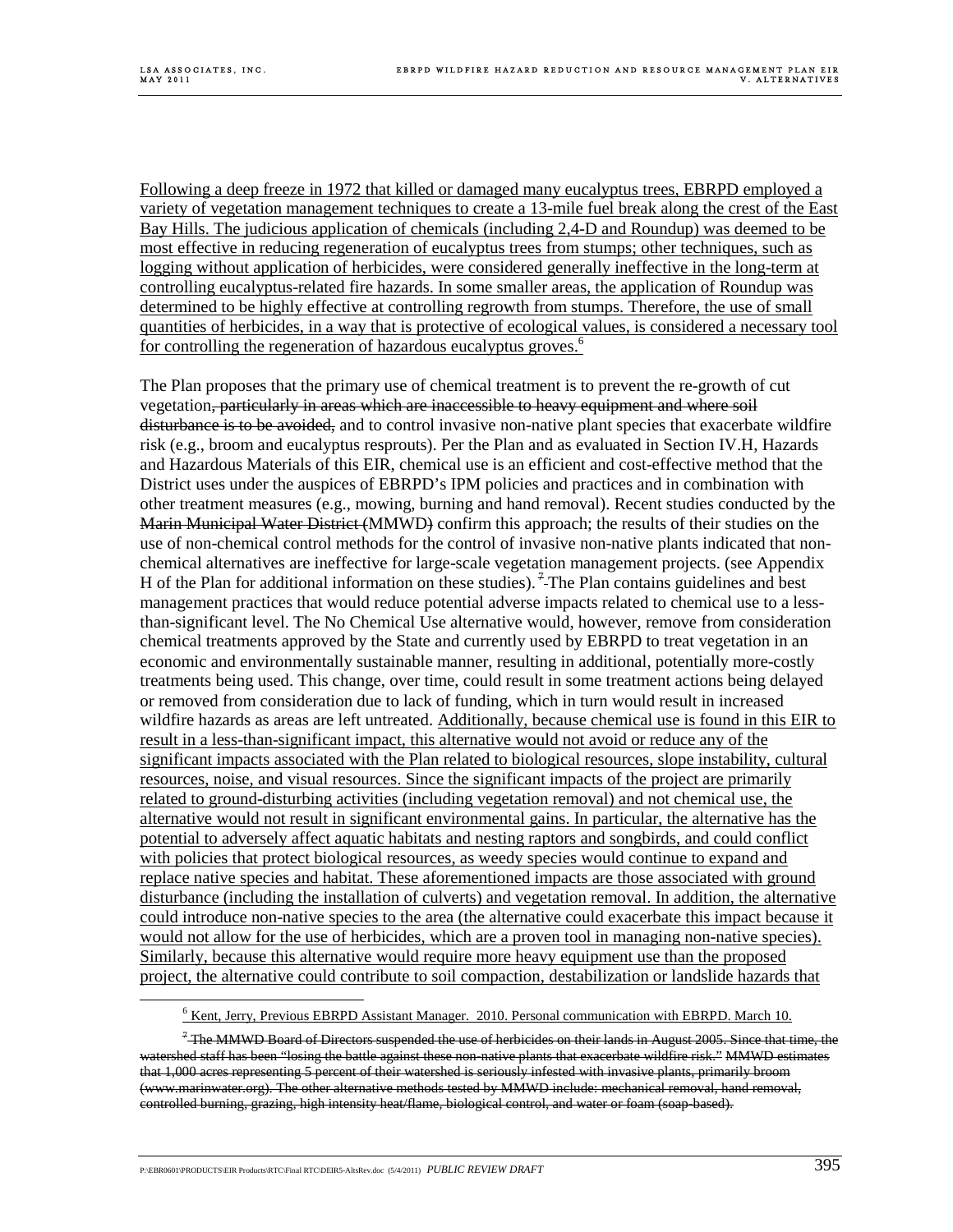would be more severe than the proposed project. Ground-disturbing activities could also result in greater adverse effects to buried archaeological resources than the proposed project. Mechanical equipment operated as part of these ground-disturbing activities, including vegetation management activities, also has the potential to increase ambient noise and vibration levels compared to the proposed project. Lastly, the removal of vegetation associated with the alternative would change the scenic character of the area and its surroundings. Because this alternative would not reduce any significant impacts, would not achieve the basic goals and objectives of the project and would not result in the creation of a vegetation management plan which is cost-effective and financially and environmentally sustainable to EBRPD on an on-going basis, it was removed from further consideration.

# **B. ALTERNATIVES TO THE PLAN**

This section analyzes the following two three alternatives:

- The CEQA-required **No Project alternative** assumes that the Plan would not be adopted or implemented and that existing conditions would remain.
- The **Mitigated alternative** assumes that the Plan would be revised to include additional guidelines and mitigation measures to mitigate the potential significant impacts identified in this EIR.
- The **Modified No Tree Removal and No Chemical Use alternative** assumes that the principal treatment for the approximately 1,370 acres of eucalyptus and 150 acres of Monterey pines in the Recommended Treatment Areas is to remove all understory fuels to bare ground (including leaf litter, all shrubs, and trees with a diameter at breast height (dbh) of less than 12 inches), remove diseased trees, and limb up all remaining trees to a minimum of 8 feet in height. In addition, no chemicals would be used to manage non-native vegetation.

For each alternative, a brief discussion of its principal characteristic(s) is followed by an analysis of the alternative. The emphasis of the analysis is on the alternative's relative adverse effects compared to the proposed project and a determination of whether or not the alternative would reduce, eliminate, or create new significant impacts.

## **1. No Project Alternative**

The following provides a brief description and analysis of the CEQA-required No Project alternative.

**a. Principal Characteristics**. The No Project alternative assumes that the Plan would neither be adopted nor implemented and that existing conditions would remain in effect throughout the Study Area. Only those fuel reduction or vegetation management actions covered under the existing FEMA Environmental Assessment and ongoing maintenance activities would be conducted (i.e., no actions identified as Initial Treatments in Table III-1 of the Project Description would occur.)

**b. Analysis of No Project Alternative**. Under this alternative, none of the potential impacts identified in Chapter IV of this EIR would occur because no additional fuel treatment or vegetation management activities would occur outside those already covered under the FEMA Environmental Assessment or already being conducted as maintenance activities. While some potential impacts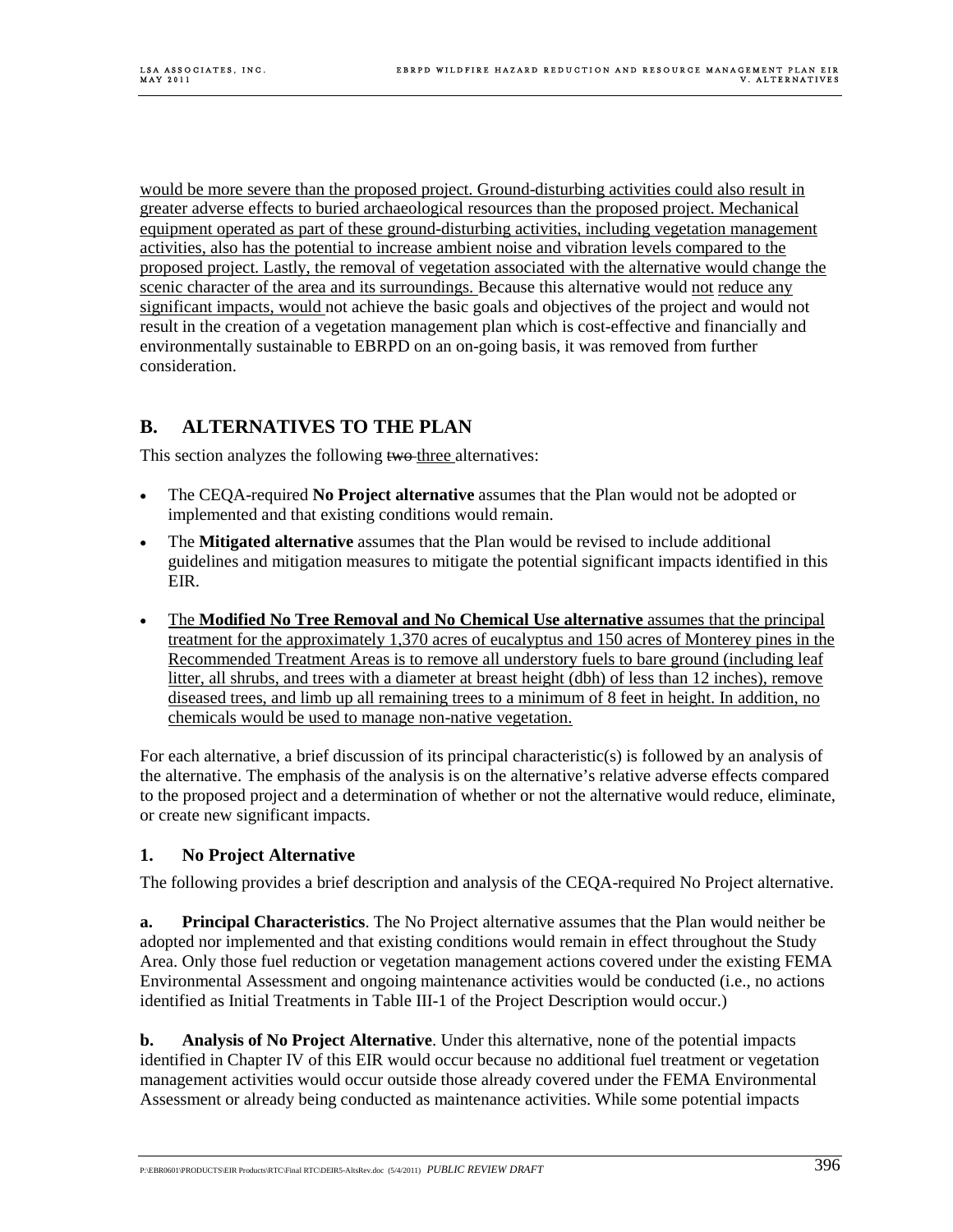would be avoided, the goals and objectives of the proposed project would not be achieved. Additionally, mitigation measures have been identified for all but one of the potential impacts associated with implementation of the Plan. The potential for increased catastrophic wildfire hazards within the Study Area and, specifically, within the wildland-urban interface would increase substantially over time under this alternative, which would be a new significant impact. The increasing rate in home losses in California from wildfires makes it clear that a dramatic change in fire-safe construction, combined with improved vegetation management practices to reduce available fuels for wildfires, should be made to protect human health and property from wildfire risks. East Bay communities have made some improvements since 2001 in residential and neighborhood safety and fire fighting capability; however the continued increase in development along the wildland-urban interface, sustained encroachment of communities into wildland areas, and the effects of global climate change put an ever-increasing number of people at risk from wildfires. In spite of concerted efforts at wildland vegetation management on public lands, fuel loads remain high and the most costeffective ways for dealing with severe Diablo wind-related wildfires remains elusive. Under this alternative, the beneficial impacts of the Plan would not occur, including management programs undertaken in concert with fuel reduction actions that are focused on restoring and maintaining wildlife habitat and native plant communities would not be conducted, and invasive and non-native species would continue to spread into native plant communities and increase wildfire hazards.

## **2. Mitigated Alternative**

The following provides a brief description of the Mitigated alternative and potential impacts associated with its implementation.

**a. Principal Characteristics**. The focus of the Mitigated alternative is to revise the Plan to include the additional mitigation measures identified in this EIR.

**b.** Analysis of Mitigated Alternative. Under this alternative, only the significant and unavoidable impact associated with short-term adverse impacts to the visual character of the Study Area would occur, and none of the other potentially significant impacts identified in Chapter IV of this EIR would occur because the mitigation measures proposed in this EIR would be included as required mitigations in the Plan. This alternative would enable the goals and objectives of the Plan to be achieved, and would further support implementation of the identified fuel treatment and vegetation management activities included in the Plan.

## **3. Modified No Tree Removal and No Chemical Use Alternative**

The following provides a brief description of the Modified No Tree Removal and No Chemical Use alternative and potential impacts associated with its implementation.

**a. Principal Characteristics**. Under the Modified No Tree Removal and No Chemical Use alternative the principal treatment for the approximately 1,370 acres of eucalyptus and 150 acres of Monterey Pines in the Recommended Treatment Areas is to remove all understory fuels to bare ground (including leaf litter, all shrubs, and trees with a diameter at breast height (dbh) of less than 2 inches), remove diseased trees, and limb up all remaining trees to a minimum of 8 feet in height creating managed monoculture groves of primarily eucalyptus trees similar to Kennedy Grove or the eucalyptus grove on the main UC Berkeley campus. Additionally, under this alternative no herbicides could be used to keep any cut eucalyptus (those with a dbh of less than 6 inches) from resprouting or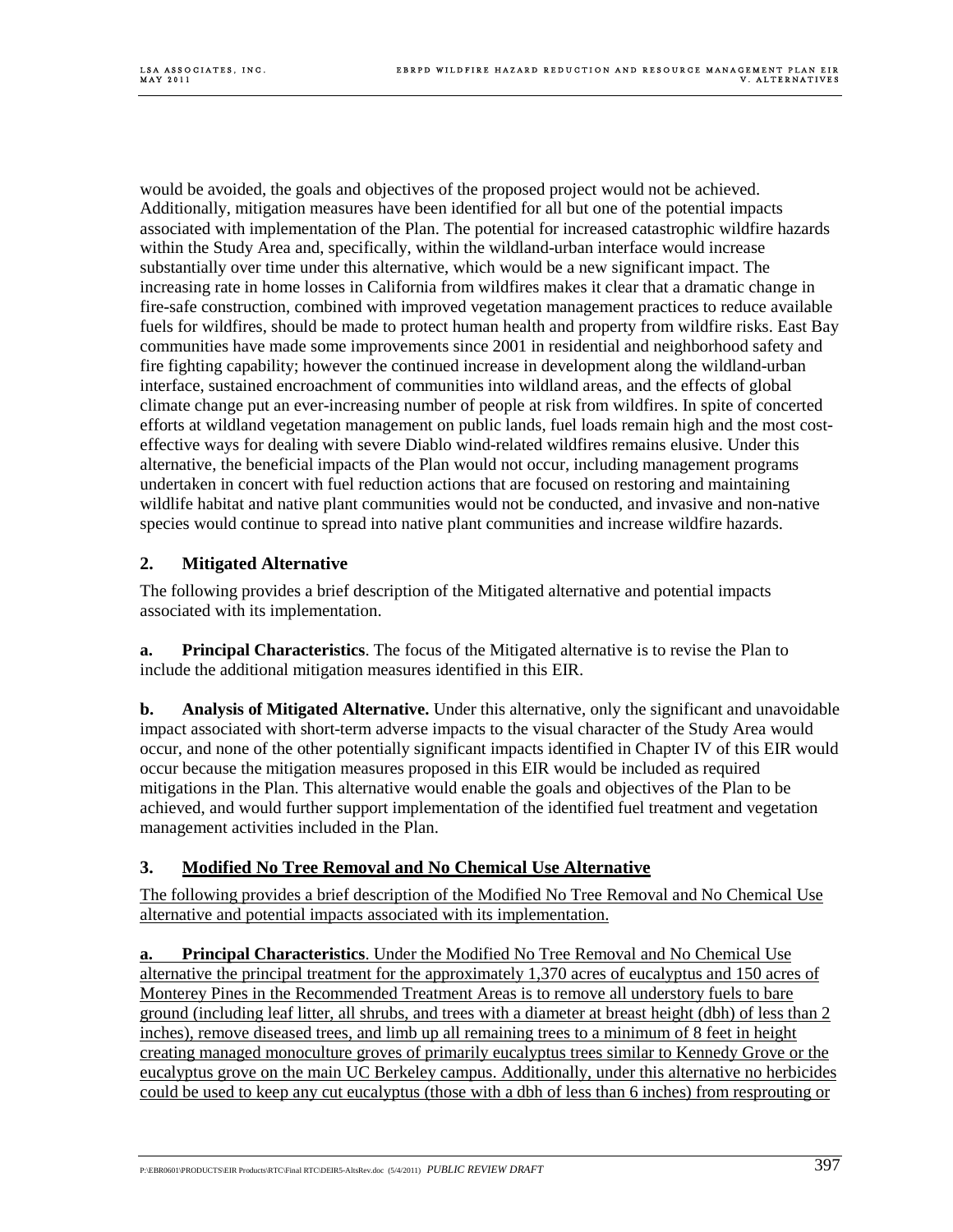incursions of broom or other invasive plant species from colonizing the disturbed area of approximately 1,520 acres.

**b. Analysis Modified No Tree Removal and No Chemical Use Alternative.** This alternative differs from the proposed project in that the removal of eucalyptus and Monterey Pine trees is further limited, no herbicides can be used to maintain the groves of trees in a low fire hazard state and stop the colonization of invasive understory plants, and all understory fuels would be removed to forestall the regeneration of native habitats (e.g., oak bay woodlands or native grasslands). As stated above, under the proposed Plan, selective thinning, pruning and removal of ground and ladder fuels are the recommended actions for the majority of eucalyptus stands, and complete removal of trees is the recommended action in a select number of circumstances determined necessary to meet the goal of protecting the public's health and welfare from wildfire hazard.

This alternative would not reduce to a less-than-significant level or avoid any of the potentially significant impacts associated with the Project (note that all these impacts except for one would be reduced to a less-than-significant level with identified mitigation measures), and could create new significant impacts associated with the removal of understory vegetation that could impact specialstatus plants and animals and their habitats. Biological resource impacts associated with the replacement of culverts, disturbance to nesting birds, construction of a new strategic fire route, and conflict with other policies and regulations would still continue to occur (although these impacts would be reduced with the implementation of identified mitigation measures). However, impacts to nesting birds and conflicts with policies and regulations protecting biological resources would likely be substantially lessened under the Modified No Tree Removal and No Chemical Use alternative because removal of mature trees that contain nesting sites for birds and other protected animals would be avoided. The small trees that would be removed are less likely to contain important bird nesting sites. However birds, including raptors, could use younger and smaller vegetation and thus could be adversely affected by the alternative. Therefore, associated impacts would not be completely avoided. It should be noted that the alternative would not realize long-term benefits to bird habitat (and wildlife habitat in general) associated with the restoration of native plant communities. In addition, the alternative could result in greater impacts to wildlife associated with understory vegetation since such vegetation would be removed en masse in the treatment areas and not in the customized way that would be made possible through judicious use of herbicides. The spot treatment of vegetation through herbicide application, which would occur as part of the project, is expected to be more protective of wildlife than total removal of understory vegetation.

The types of slope instability impacts would be similar to the proposed project under this alternative as would significant impacts associated with cultural resources and short-term noise, because other fuel reduction activities would occur. However, the severity of these impacts would also be substantially lessened compared to the proposed project (although not to a less-than-significant level) because major ground disturbance associated with removal of large trees would not occur. Slope stability would not be compromised to the extent of the proposed project. Similarly, because less ground disturbance would occur, potential impacts to unidentified cultural resources would be reduced and management activities would likely generate less noise. Under this alternative, the significant and unavoidable impact associated with short-term adverse impacts to the visual character of the Study Area would also occur related to fuel reduction activities that are similar to the project and would occur under this alternative. Removal of large amounts of vegetation – even if mature trees are retained – would substantially change the aesthetic character of the Study Area. Again, since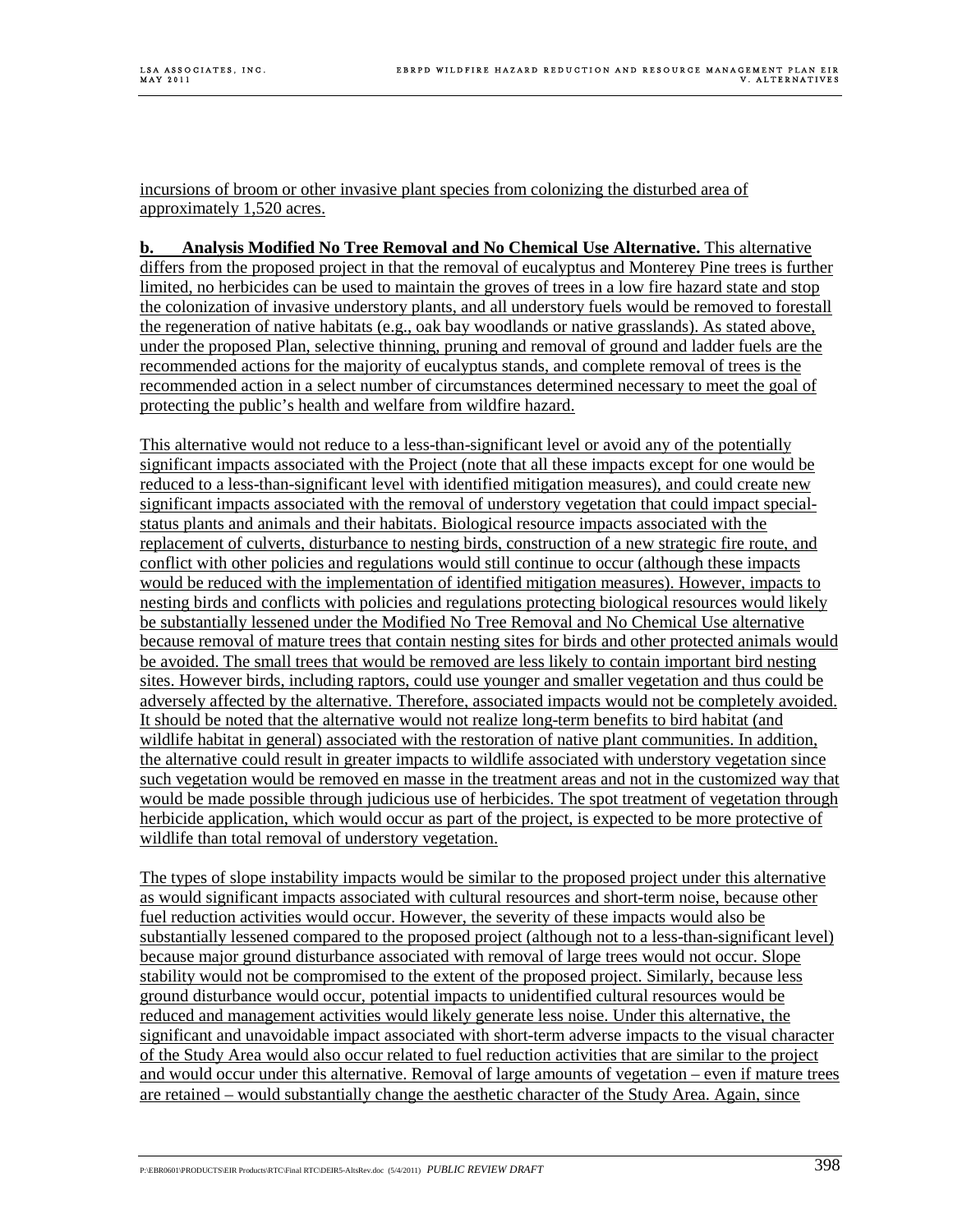mature trees would be retained as part of the alternative, the visual character of the area would be less altered than under the project. However, it should also be noted that this alternative would not be as successful in restoring native landscapes to the site, which is considered a beneficial impact to visual resources. Other beneficial impacts that would not be realized by this alternative include the restoration of scrub and grassland communities, which provide improved foraging habitat for raptors.

The primary goal of reducing fire hazards on District-owned land to an acceptable level would be somewhat met under this alternative because ground and ladder fuels would be removed. However, significant fire hazards associated with eucalyptus and Monterey pine trees located along a ridgeline close to homes would still occur and ember production and distribution during a wildfire under Diablo wind conditions would not be minimized under this alternative.

In summary, the Modified No Tree Removal and No Chemical Use alternative would reduce impacts to biological resources, slope instability, cultural resources, noise, and scenic character, but would not significantly reduce (to a less-than-significant level) or avoid these impacts, and might cause new significant impacts related to removal of special-status plants and animal species. This alternative also would only partially meet the primary goals and objectives of the proposed project.

# **C. ENVIRONMENTALLY-SUPERIOR ALTERNATIVE**

CEQA requires that an environmentally-superior alternative be identified in the EIR. Based on the analysis provided above, the Mitigated alternative is considered the environmentally-superior alternative because it would incorporate into the Plan the additional mitigation measures included in this EIR to reduce impacts to a less-than-significant level, except for the one significant and unavoidable impact related to visual resources.

Both the proposed project and the Mitigated alternative would provide the least amount of potentially-significant impacts resulting from fuel treatment and vegetation management activities within the Study Area. Both the proposed project and the Mitigated alternative would also provide sufficient guidelines, recommendations, and mitigation measures necessary to reduce potential impacts. Therefore, the Mitigated alternative is the environmentally-superior alternative.

Table V-1, below, is a matrix that compares the impacts of the project to the impacts of alternatives evaluated in detail and alternatives rejected from detailed analysis. The comparison evaluates project and alternative impacts prior to mitigation. This matrix summarizes the impact analysis contained in this chapter. Please refer to the previous discussion for additional detail.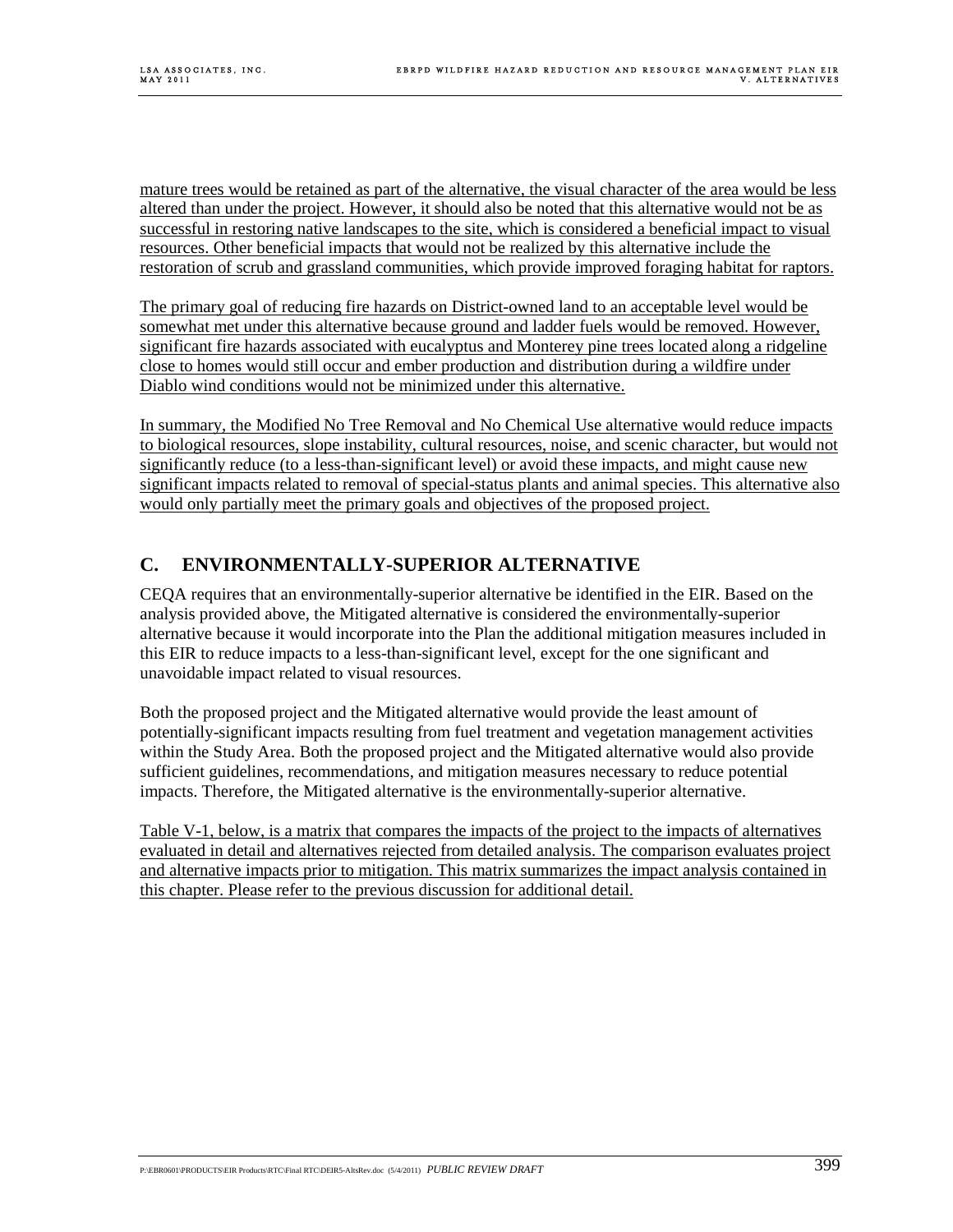| <b>Alternatives Rejected From Detailed Analysis<sup>1</sup></b><br><b>Alternatives Analyzed in Detail</b> <sup>1</sup><br><b>Proposed Project</b><br>Level of<br>Wildland-<br><b>No Tree</b><br><b>Significance</b><br><b>Removal and</b><br><b>Urban</b><br>Without/<br><b>No Chemical</b><br><b>Interface</b><br><b>Maximum</b><br>Environmental<br>No Chemical<br>With<br><b>No Project</b><br><b>Mitigated</b><br><b>Fuel</b><br>No Tree<br><b>Management</b><br><b>Use</b><br>$\underline{\mathbf{N}\mathbf{0}}$<br><b>Significant Impact</b><br><b>Action</b><br>Reduction<br>Removal<br><b>Mitigation</b><br><b>Alternative</b><br><b>Alternative</b><br><b>Alternative</b><br>Only<br><b>Use</b><br>BIO-1 (disturbance to aquatic habitats)<br>S/LTS<br>$\quad =$<br>$\leq$<br>$\leq$<br>E.<br>$\leq$<br>$\equiv$<br>$\equiv$<br>$\geq$<br>BIO-2 (disturbance to nesting raptors and<br>$\leq^2$<br>S/LTS<br>$\leq$<br>$\leq$<br>$\leq$<br>$\geq$<br>$\leq$<br>$\leq$<br>$\geq$<br>songbirds)<br>BIO-3 (serve as conduit for non-native<br>S/LTS<br>$\leq$<br>$\leq$<br>$=$<br>$\equiv$<br>$\leq$<br>$\equiv$<br>$\equiv$<br>Ξ<br>plants)<br>BIO-4 (conflict with local<br>S/LTS<br>$\leq$<br>$\leq$<br>$\geq$<br>$\leq$<br>$=$<br>$\leq$<br>$\leq$<br>$\equiv$<br>policies/ordinances/regulations)<br>Geology, Soils,<br>GEO-1 (increased slope stability)<br>S/LTS<br>><br>$\leq$<br>$\leq$<br>$\leq$<br>$\geq$<br>$\leq$<br>$\leq$<br>$\leq$<br>and Seismicity<br>Cultural and<br>S/LTS<br>CULT-1 (impacts to human remains)<br>$\geq$<br>$\,<$<br>$\leq$<br>$\leq$<br>$\,<$<br>$\leq$<br>$\leq$<br>$=$<br>Paleontological<br>CULT-2 (impacts to unique)<br>S/LTS<br>$\leq$<br>$\leq$<br>$\leq$<br>$\geq$<br>$\leq$<br>$\leq$<br>$\,>$<br>$\leq$<br>Resources<br>paleontological resources)<br>CULT-3 (exclusion of cultural resources<br>S/LTS<br>$\geq$<br>$\leq$<br>$\leq$<br>$\leq$<br>$=$<br>$\leq$<br>$\leq$<br>$\leq$<br>from long-range planning)<br><b>Noise</b><br>NOI-1 (short-term generation of noise<br>S/LTS<br>$\leq$<br>$\leq$<br>$\leq$<br>$\leq$<br>$\geq$<br>$\leq$<br>$\equiv$<br>><br>and vibration)<br>Visual<br>VIS-1 (impacts to scenic character)<br>S/SU<br>$\leq$<br>$\leq$<br>$\equiv$<br>$\leq$<br>$\leq$<br>$\geq$<br>$\leq$<br>$=$<br><b>Resources</b><br>$SU =$ Significant and Unavoidable impact(s)<br>$=$ the impact is similar to the proposed project<br>$LTS = Less Than Significant impact(s)$<br>< the impact is less than proposed project<br>> the impact is greater than proposed project<br>These impact findings represent a comparison of the (unmitigated) impacts associated with each alternative to the (unmitigated/mitigated) impacts of the project.<br>While this alternative would result in slightly reduced impacts to nesting raptors and songbirds because removal of mature trees would be avoided, this alternative would<br>potentially result in a new significant impact related to removal of special-status plant and animal species because understory vegetation would not be removed in the customized<br>way that would be made possible through the judicious use of herbicides.<br>Source: LSA Associates, Inc, 2010.<br>P:\EBR0601\PRODUCTS\EIR Products\RTC\Final RTC\DEIR5-AltsRev.doc (5/4/2011) PUBLIC REVIEW DRAFT |               | Table V-1: Comparison of Project Alternatives Evaluated in Detail |  |  |  |  |  |  |
|--------------------------------------------------------------------------------------------------------------------------------------------------------------------------------------------------------------------------------------------------------------------------------------------------------------------------------------------------------------------------------------------------------------------------------------------------------------------------------------------------------------------------------------------------------------------------------------------------------------------------------------------------------------------------------------------------------------------------------------------------------------------------------------------------------------------------------------------------------------------------------------------------------------------------------------------------------------------------------------------------------------------------------------------------------------------------------------------------------------------------------------------------------------------------------------------------------------------------------------------------------------------------------------------------------------------------------------------------------------------------------------------------------------------------------------------------------------------------------------------------------------------------------------------------------------------------------------------------------------------------------------------------------------------------------------------------------------------------------------------------------------------------------------------------------------------------------------------------------------------------------------------------------------------------------------------------------------------------------------------------------------------------------------------------------------------------------------------------------------------------------------------------------------------------------------------------------------------------------------------------------------------------------------------------------------------------------------------------------------------------------------------------------------------------------------------------------------------------------------------------------------------------------------------------------------------------------------------------------------------------------------------------------------------------------------------------------------------------------------------------------------------------------------------------------------------------------------------------------------------------------------------------------------------------------------------------------------------------------------------------------------------------------------------------------------------------------------------------------------------------------------------------------------------------------------------------------------------------------------------------------------------------------------------------------------|---------------|-------------------------------------------------------------------|--|--|--|--|--|--|
|                                                                                                                                                                                                                                                                                                                                                                                                                                                                                                                                                                                                                                                                                                                                                                                                                                                                                                                                                                                                                                                                                                                                                                                                                                                                                                                                                                                                                                                                                                                                                                                                                                                                                                                                                                                                                                                                                                                                                                                                                                                                                                                                                                                                                                                                                                                                                                                                                                                                                                                                                                                                                                                                                                                                                                                                                                                                                                                                                                                                                                                                                                                                                                                                                                                                                                              |               |                                                                   |  |  |  |  |  |  |
|                                                                                                                                                                                                                                                                                                                                                                                                                                                                                                                                                                                                                                                                                                                                                                                                                                                                                                                                                                                                                                                                                                                                                                                                                                                                                                                                                                                                                                                                                                                                                                                                                                                                                                                                                                                                                                                                                                                                                                                                                                                                                                                                                                                                                                                                                                                                                                                                                                                                                                                                                                                                                                                                                                                                                                                                                                                                                                                                                                                                                                                                                                                                                                                                                                                                                                              |               |                                                                   |  |  |  |  |  |  |
|                                                                                                                                                                                                                                                                                                                                                                                                                                                                                                                                                                                                                                                                                                                                                                                                                                                                                                                                                                                                                                                                                                                                                                                                                                                                                                                                                                                                                                                                                                                                                                                                                                                                                                                                                                                                                                                                                                                                                                                                                                                                                                                                                                                                                                                                                                                                                                                                                                                                                                                                                                                                                                                                                                                                                                                                                                                                                                                                                                                                                                                                                                                                                                                                                                                                                                              |               |                                                                   |  |  |  |  |  |  |
|                                                                                                                                                                                                                                                                                                                                                                                                                                                                                                                                                                                                                                                                                                                                                                                                                                                                                                                                                                                                                                                                                                                                                                                                                                                                                                                                                                                                                                                                                                                                                                                                                                                                                                                                                                                                                                                                                                                                                                                                                                                                                                                                                                                                                                                                                                                                                                                                                                                                                                                                                                                                                                                                                                                                                                                                                                                                                                                                                                                                                                                                                                                                                                                                                                                                                                              |               |                                                                   |  |  |  |  |  |  |
|                                                                                                                                                                                                                                                                                                                                                                                                                                                                                                                                                                                                                                                                                                                                                                                                                                                                                                                                                                                                                                                                                                                                                                                                                                                                                                                                                                                                                                                                                                                                                                                                                                                                                                                                                                                                                                                                                                                                                                                                                                                                                                                                                                                                                                                                                                                                                                                                                                                                                                                                                                                                                                                                                                                                                                                                                                                                                                                                                                                                                                                                                                                                                                                                                                                                                                              | <b>Topics</b> |                                                                   |  |  |  |  |  |  |
|                                                                                                                                                                                                                                                                                                                                                                                                                                                                                                                                                                                                                                                                                                                                                                                                                                                                                                                                                                                                                                                                                                                                                                                                                                                                                                                                                                                                                                                                                                                                                                                                                                                                                                                                                                                                                                                                                                                                                                                                                                                                                                                                                                                                                                                                                                                                                                                                                                                                                                                                                                                                                                                                                                                                                                                                                                                                                                                                                                                                                                                                                                                                                                                                                                                                                                              | Biological    |                                                                   |  |  |  |  |  |  |
|                                                                                                                                                                                                                                                                                                                                                                                                                                                                                                                                                                                                                                                                                                                                                                                                                                                                                                                                                                                                                                                                                                                                                                                                                                                                                                                                                                                                                                                                                                                                                                                                                                                                                                                                                                                                                                                                                                                                                                                                                                                                                                                                                                                                                                                                                                                                                                                                                                                                                                                                                                                                                                                                                                                                                                                                                                                                                                                                                                                                                                                                                                                                                                                                                                                                                                              | Resources     |                                                                   |  |  |  |  |  |  |
|                                                                                                                                                                                                                                                                                                                                                                                                                                                                                                                                                                                                                                                                                                                                                                                                                                                                                                                                                                                                                                                                                                                                                                                                                                                                                                                                                                                                                                                                                                                                                                                                                                                                                                                                                                                                                                                                                                                                                                                                                                                                                                                                                                                                                                                                                                                                                                                                                                                                                                                                                                                                                                                                                                                                                                                                                                                                                                                                                                                                                                                                                                                                                                                                                                                                                                              |               |                                                                   |  |  |  |  |  |  |
|                                                                                                                                                                                                                                                                                                                                                                                                                                                                                                                                                                                                                                                                                                                                                                                                                                                                                                                                                                                                                                                                                                                                                                                                                                                                                                                                                                                                                                                                                                                                                                                                                                                                                                                                                                                                                                                                                                                                                                                                                                                                                                                                                                                                                                                                                                                                                                                                                                                                                                                                                                                                                                                                                                                                                                                                                                                                                                                                                                                                                                                                                                                                                                                                                                                                                                              |               |                                                                   |  |  |  |  |  |  |
|                                                                                                                                                                                                                                                                                                                                                                                                                                                                                                                                                                                                                                                                                                                                                                                                                                                                                                                                                                                                                                                                                                                                                                                                                                                                                                                                                                                                                                                                                                                                                                                                                                                                                                                                                                                                                                                                                                                                                                                                                                                                                                                                                                                                                                                                                                                                                                                                                                                                                                                                                                                                                                                                                                                                                                                                                                                                                                                                                                                                                                                                                                                                                                                                                                                                                                              |               |                                                                   |  |  |  |  |  |  |
|                                                                                                                                                                                                                                                                                                                                                                                                                                                                                                                                                                                                                                                                                                                                                                                                                                                                                                                                                                                                                                                                                                                                                                                                                                                                                                                                                                                                                                                                                                                                                                                                                                                                                                                                                                                                                                                                                                                                                                                                                                                                                                                                                                                                                                                                                                                                                                                                                                                                                                                                                                                                                                                                                                                                                                                                                                                                                                                                                                                                                                                                                                                                                                                                                                                                                                              |               |                                                                   |  |  |  |  |  |  |
|                                                                                                                                                                                                                                                                                                                                                                                                                                                                                                                                                                                                                                                                                                                                                                                                                                                                                                                                                                                                                                                                                                                                                                                                                                                                                                                                                                                                                                                                                                                                                                                                                                                                                                                                                                                                                                                                                                                                                                                                                                                                                                                                                                                                                                                                                                                                                                                                                                                                                                                                                                                                                                                                                                                                                                                                                                                                                                                                                                                                                                                                                                                                                                                                                                                                                                              |               |                                                                   |  |  |  |  |  |  |
|                                                                                                                                                                                                                                                                                                                                                                                                                                                                                                                                                                                                                                                                                                                                                                                                                                                                                                                                                                                                                                                                                                                                                                                                                                                                                                                                                                                                                                                                                                                                                                                                                                                                                                                                                                                                                                                                                                                                                                                                                                                                                                                                                                                                                                                                                                                                                                                                                                                                                                                                                                                                                                                                                                                                                                                                                                                                                                                                                                                                                                                                                                                                                                                                                                                                                                              |               |                                                                   |  |  |  |  |  |  |
|                                                                                                                                                                                                                                                                                                                                                                                                                                                                                                                                                                                                                                                                                                                                                                                                                                                                                                                                                                                                                                                                                                                                                                                                                                                                                                                                                                                                                                                                                                                                                                                                                                                                                                                                                                                                                                                                                                                                                                                                                                                                                                                                                                                                                                                                                                                                                                                                                                                                                                                                                                                                                                                                                                                                                                                                                                                                                                                                                                                                                                                                                                                                                                                                                                                                                                              |               |                                                                   |  |  |  |  |  |  |
|                                                                                                                                                                                                                                                                                                                                                                                                                                                                                                                                                                                                                                                                                                                                                                                                                                                                                                                                                                                                                                                                                                                                                                                                                                                                                                                                                                                                                                                                                                                                                                                                                                                                                                                                                                                                                                                                                                                                                                                                                                                                                                                                                                                                                                                                                                                                                                                                                                                                                                                                                                                                                                                                                                                                                                                                                                                                                                                                                                                                                                                                                                                                                                                                                                                                                                              |               |                                                                   |  |  |  |  |  |  |
|                                                                                                                                                                                                                                                                                                                                                                                                                                                                                                                                                                                                                                                                                                                                                                                                                                                                                                                                                                                                                                                                                                                                                                                                                                                                                                                                                                                                                                                                                                                                                                                                                                                                                                                                                                                                                                                                                                                                                                                                                                                                                                                                                                                                                                                                                                                                                                                                                                                                                                                                                                                                                                                                                                                                                                                                                                                                                                                                                                                                                                                                                                                                                                                                                                                                                                              |               |                                                                   |  |  |  |  |  |  |
|                                                                                                                                                                                                                                                                                                                                                                                                                                                                                                                                                                                                                                                                                                                                                                                                                                                                                                                                                                                                                                                                                                                                                                                                                                                                                                                                                                                                                                                                                                                                                                                                                                                                                                                                                                                                                                                                                                                                                                                                                                                                                                                                                                                                                                                                                                                                                                                                                                                                                                                                                                                                                                                                                                                                                                                                                                                                                                                                                                                                                                                                                                                                                                                                                                                                                                              |               |                                                                   |  |  |  |  |  |  |
|                                                                                                                                                                                                                                                                                                                                                                                                                                                                                                                                                                                                                                                                                                                                                                                                                                                                                                                                                                                                                                                                                                                                                                                                                                                                                                                                                                                                                                                                                                                                                                                                                                                                                                                                                                                                                                                                                                                                                                                                                                                                                                                                                                                                                                                                                                                                                                                                                                                                                                                                                                                                                                                                                                                                                                                                                                                                                                                                                                                                                                                                                                                                                                                                                                                                                                              |               |                                                                   |  |  |  |  |  |  |
| 400                                                                                                                                                                                                                                                                                                                                                                                                                                                                                                                                                                                                                                                                                                                                                                                                                                                                                                                                                                                                                                                                                                                                                                                                                                                                                                                                                                                                                                                                                                                                                                                                                                                                                                                                                                                                                                                                                                                                                                                                                                                                                                                                                                                                                                                                                                                                                                                                                                                                                                                                                                                                                                                                                                                                                                                                                                                                                                                                                                                                                                                                                                                                                                                                                                                                                                          |               |                                                                   |  |  |  |  |  |  |
|                                                                                                                                                                                                                                                                                                                                                                                                                                                                                                                                                                                                                                                                                                                                                                                                                                                                                                                                                                                                                                                                                                                                                                                                                                                                                                                                                                                                                                                                                                                                                                                                                                                                                                                                                                                                                                                                                                                                                                                                                                                                                                                                                                                                                                                                                                                                                                                                                                                                                                                                                                                                                                                                                                                                                                                                                                                                                                                                                                                                                                                                                                                                                                                                                                                                                                              |               |                                                                   |  |  |  |  |  |  |
|                                                                                                                                                                                                                                                                                                                                                                                                                                                                                                                                                                                                                                                                                                                                                                                                                                                                                                                                                                                                                                                                                                                                                                                                                                                                                                                                                                                                                                                                                                                                                                                                                                                                                                                                                                                                                                                                                                                                                                                                                                                                                                                                                                                                                                                                                                                                                                                                                                                                                                                                                                                                                                                                                                                                                                                                                                                                                                                                                                                                                                                                                                                                                                                                                                                                                                              |               |                                                                   |  |  |  |  |  |  |
|                                                                                                                                                                                                                                                                                                                                                                                                                                                                                                                                                                                                                                                                                                                                                                                                                                                                                                                                                                                                                                                                                                                                                                                                                                                                                                                                                                                                                                                                                                                                                                                                                                                                                                                                                                                                                                                                                                                                                                                                                                                                                                                                                                                                                                                                                                                                                                                                                                                                                                                                                                                                                                                                                                                                                                                                                                                                                                                                                                                                                                                                                                                                                                                                                                                                                                              |               |                                                                   |  |  |  |  |  |  |
|                                                                                                                                                                                                                                                                                                                                                                                                                                                                                                                                                                                                                                                                                                                                                                                                                                                                                                                                                                                                                                                                                                                                                                                                                                                                                                                                                                                                                                                                                                                                                                                                                                                                                                                                                                                                                                                                                                                                                                                                                                                                                                                                                                                                                                                                                                                                                                                                                                                                                                                                                                                                                                                                                                                                                                                                                                                                                                                                                                                                                                                                                                                                                                                                                                                                                                              |               |                                                                   |  |  |  |  |  |  |
|                                                                                                                                                                                                                                                                                                                                                                                                                                                                                                                                                                                                                                                                                                                                                                                                                                                                                                                                                                                                                                                                                                                                                                                                                                                                                                                                                                                                                                                                                                                                                                                                                                                                                                                                                                                                                                                                                                                                                                                                                                                                                                                                                                                                                                                                                                                                                                                                                                                                                                                                                                                                                                                                                                                                                                                                                                                                                                                                                                                                                                                                                                                                                                                                                                                                                                              | Notes:        |                                                                   |  |  |  |  |  |  |
|                                                                                                                                                                                                                                                                                                                                                                                                                                                                                                                                                                                                                                                                                                                                                                                                                                                                                                                                                                                                                                                                                                                                                                                                                                                                                                                                                                                                                                                                                                                                                                                                                                                                                                                                                                                                                                                                                                                                                                                                                                                                                                                                                                                                                                                                                                                                                                                                                                                                                                                                                                                                                                                                                                                                                                                                                                                                                                                                                                                                                                                                                                                                                                                                                                                                                                              |               |                                                                   |  |  |  |  |  |  |
|                                                                                                                                                                                                                                                                                                                                                                                                                                                                                                                                                                                                                                                                                                                                                                                                                                                                                                                                                                                                                                                                                                                                                                                                                                                                                                                                                                                                                                                                                                                                                                                                                                                                                                                                                                                                                                                                                                                                                                                                                                                                                                                                                                                                                                                                                                                                                                                                                                                                                                                                                                                                                                                                                                                                                                                                                                                                                                                                                                                                                                                                                                                                                                                                                                                                                                              |               |                                                                   |  |  |  |  |  |  |
|                                                                                                                                                                                                                                                                                                                                                                                                                                                                                                                                                                                                                                                                                                                                                                                                                                                                                                                                                                                                                                                                                                                                                                                                                                                                                                                                                                                                                                                                                                                                                                                                                                                                                                                                                                                                                                                                                                                                                                                                                                                                                                                                                                                                                                                                                                                                                                                                                                                                                                                                                                                                                                                                                                                                                                                                                                                                                                                                                                                                                                                                                                                                                                                                                                                                                                              |               |                                                                   |  |  |  |  |  |  |
|                                                                                                                                                                                                                                                                                                                                                                                                                                                                                                                                                                                                                                                                                                                                                                                                                                                                                                                                                                                                                                                                                                                                                                                                                                                                                                                                                                                                                                                                                                                                                                                                                                                                                                                                                                                                                                                                                                                                                                                                                                                                                                                                                                                                                                                                                                                                                                                                                                                                                                                                                                                                                                                                                                                                                                                                                                                                                                                                                                                                                                                                                                                                                                                                                                                                                                              |               |                                                                   |  |  |  |  |  |  |
|                                                                                                                                                                                                                                                                                                                                                                                                                                                                                                                                                                                                                                                                                                                                                                                                                                                                                                                                                                                                                                                                                                                                                                                                                                                                                                                                                                                                                                                                                                                                                                                                                                                                                                                                                                                                                                                                                                                                                                                                                                                                                                                                                                                                                                                                                                                                                                                                                                                                                                                                                                                                                                                                                                                                                                                                                                                                                                                                                                                                                                                                                                                                                                                                                                                                                                              |               |                                                                   |  |  |  |  |  |  |
|                                                                                                                                                                                                                                                                                                                                                                                                                                                                                                                                                                                                                                                                                                                                                                                                                                                                                                                                                                                                                                                                                                                                                                                                                                                                                                                                                                                                                                                                                                                                                                                                                                                                                                                                                                                                                                                                                                                                                                                                                                                                                                                                                                                                                                                                                                                                                                                                                                                                                                                                                                                                                                                                                                                                                                                                                                                                                                                                                                                                                                                                                                                                                                                                                                                                                                              |               |                                                                   |  |  |  |  |  |  |
|                                                                                                                                                                                                                                                                                                                                                                                                                                                                                                                                                                                                                                                                                                                                                                                                                                                                                                                                                                                                                                                                                                                                                                                                                                                                                                                                                                                                                                                                                                                                                                                                                                                                                                                                                                                                                                                                                                                                                                                                                                                                                                                                                                                                                                                                                                                                                                                                                                                                                                                                                                                                                                                                                                                                                                                                                                                                                                                                                                                                                                                                                                                                                                                                                                                                                                              |               |                                                                   |  |  |  |  |  |  |
|                                                                                                                                                                                                                                                                                                                                                                                                                                                                                                                                                                                                                                                                                                                                                                                                                                                                                                                                                                                                                                                                                                                                                                                                                                                                                                                                                                                                                                                                                                                                                                                                                                                                                                                                                                                                                                                                                                                                                                                                                                                                                                                                                                                                                                                                                                                                                                                                                                                                                                                                                                                                                                                                                                                                                                                                                                                                                                                                                                                                                                                                                                                                                                                                                                                                                                              |               |                                                                   |  |  |  |  |  |  |
|                                                                                                                                                                                                                                                                                                                                                                                                                                                                                                                                                                                                                                                                                                                                                                                                                                                                                                                                                                                                                                                                                                                                                                                                                                                                                                                                                                                                                                                                                                                                                                                                                                                                                                                                                                                                                                                                                                                                                                                                                                                                                                                                                                                                                                                                                                                                                                                                                                                                                                                                                                                                                                                                                                                                                                                                                                                                                                                                                                                                                                                                                                                                                                                                                                                                                                              |               |                                                                   |  |  |  |  |  |  |
|                                                                                                                                                                                                                                                                                                                                                                                                                                                                                                                                                                                                                                                                                                                                                                                                                                                                                                                                                                                                                                                                                                                                                                                                                                                                                                                                                                                                                                                                                                                                                                                                                                                                                                                                                                                                                                                                                                                                                                                                                                                                                                                                                                                                                                                                                                                                                                                                                                                                                                                                                                                                                                                                                                                                                                                                                                                                                                                                                                                                                                                                                                                                                                                                                                                                                                              |               |                                                                   |  |  |  |  |  |  |
|                                                                                                                                                                                                                                                                                                                                                                                                                                                                                                                                                                                                                                                                                                                                                                                                                                                                                                                                                                                                                                                                                                                                                                                                                                                                                                                                                                                                                                                                                                                                                                                                                                                                                                                                                                                                                                                                                                                                                                                                                                                                                                                                                                                                                                                                                                                                                                                                                                                                                                                                                                                                                                                                                                                                                                                                                                                                                                                                                                                                                                                                                                                                                                                                                                                                                                              |               |                                                                   |  |  |  |  |  |  |
|                                                                                                                                                                                                                                                                                                                                                                                                                                                                                                                                                                                                                                                                                                                                                                                                                                                                                                                                                                                                                                                                                                                                                                                                                                                                                                                                                                                                                                                                                                                                                                                                                                                                                                                                                                                                                                                                                                                                                                                                                                                                                                                                                                                                                                                                                                                                                                                                                                                                                                                                                                                                                                                                                                                                                                                                                                                                                                                                                                                                                                                                                                                                                                                                                                                                                                              |               |                                                                   |  |  |  |  |  |  |
|                                                                                                                                                                                                                                                                                                                                                                                                                                                                                                                                                                                                                                                                                                                                                                                                                                                                                                                                                                                                                                                                                                                                                                                                                                                                                                                                                                                                                                                                                                                                                                                                                                                                                                                                                                                                                                                                                                                                                                                                                                                                                                                                                                                                                                                                                                                                                                                                                                                                                                                                                                                                                                                                                                                                                                                                                                                                                                                                                                                                                                                                                                                                                                                                                                                                                                              |               |                                                                   |  |  |  |  |  |  |
|                                                                                                                                                                                                                                                                                                                                                                                                                                                                                                                                                                                                                                                                                                                                                                                                                                                                                                                                                                                                                                                                                                                                                                                                                                                                                                                                                                                                                                                                                                                                                                                                                                                                                                                                                                                                                                                                                                                                                                                                                                                                                                                                                                                                                                                                                                                                                                                                                                                                                                                                                                                                                                                                                                                                                                                                                                                                                                                                                                                                                                                                                                                                                                                                                                                                                                              |               |                                                                   |  |  |  |  |  |  |
|                                                                                                                                                                                                                                                                                                                                                                                                                                                                                                                                                                                                                                                                                                                                                                                                                                                                                                                                                                                                                                                                                                                                                                                                                                                                                                                                                                                                                                                                                                                                                                                                                                                                                                                                                                                                                                                                                                                                                                                                                                                                                                                                                                                                                                                                                                                                                                                                                                                                                                                                                                                                                                                                                                                                                                                                                                                                                                                                                                                                                                                                                                                                                                                                                                                                                                              |               |                                                                   |  |  |  |  |  |  |
|                                                                                                                                                                                                                                                                                                                                                                                                                                                                                                                                                                                                                                                                                                                                                                                                                                                                                                                                                                                                                                                                                                                                                                                                                                                                                                                                                                                                                                                                                                                                                                                                                                                                                                                                                                                                                                                                                                                                                                                                                                                                                                                                                                                                                                                                                                                                                                                                                                                                                                                                                                                                                                                                                                                                                                                                                                                                                                                                                                                                                                                                                                                                                                                                                                                                                                              |               |                                                                   |  |  |  |  |  |  |
|                                                                                                                                                                                                                                                                                                                                                                                                                                                                                                                                                                                                                                                                                                                                                                                                                                                                                                                                                                                                                                                                                                                                                                                                                                                                                                                                                                                                                                                                                                                                                                                                                                                                                                                                                                                                                                                                                                                                                                                                                                                                                                                                                                                                                                                                                                                                                                                                                                                                                                                                                                                                                                                                                                                                                                                                                                                                                                                                                                                                                                                                                                                                                                                                                                                                                                              |               |                                                                   |  |  |  |  |  |  |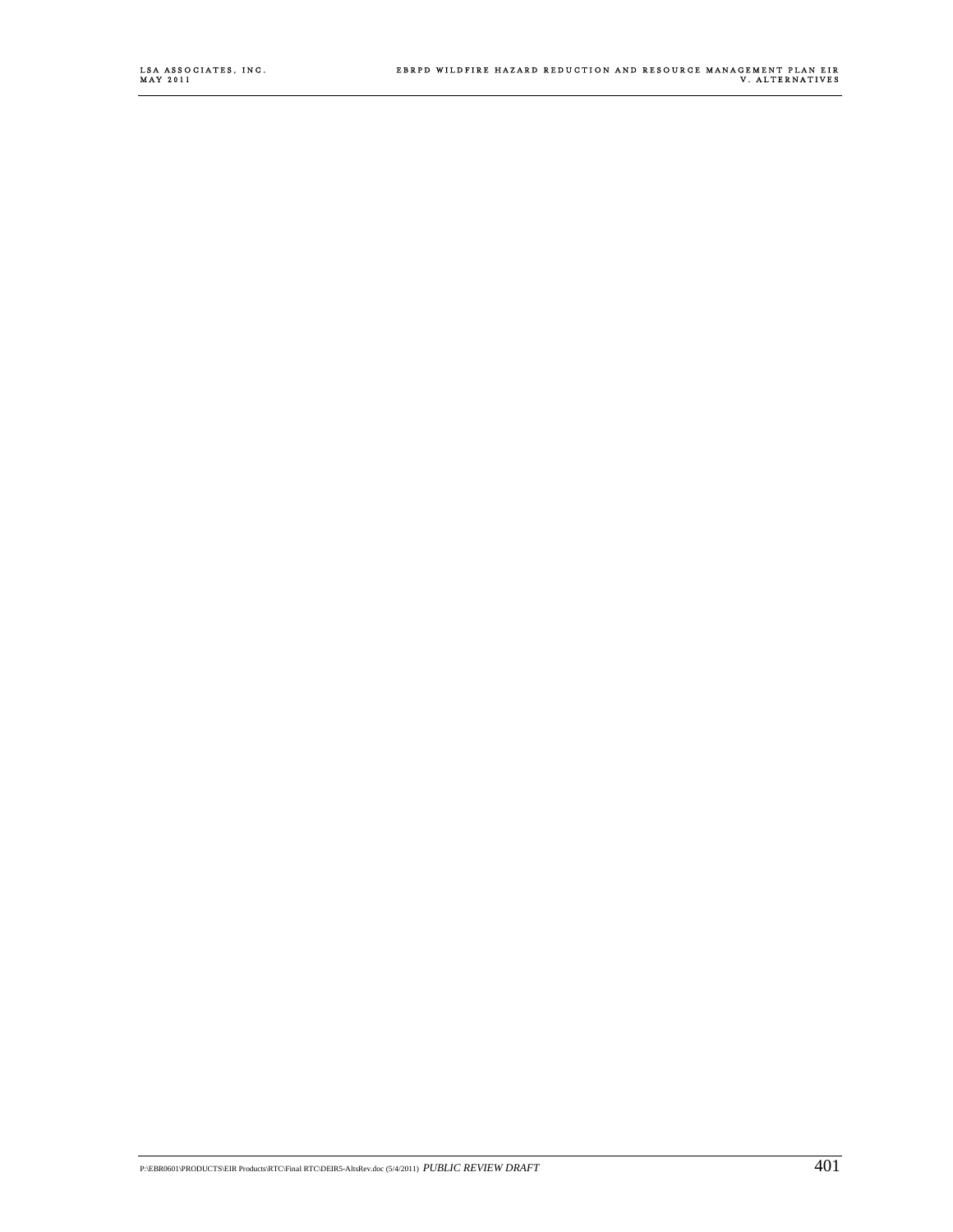# **VI. CEQA-REQUIRED ASSESSMENT CONCLUSIONS**  *(REVISED FROM DRAFT EIR)*

As required by CEQA, this chapter discusses the following types of impacts that could result from implementation of the proposed project: growth-inducing impacts; significant irreversible changes; cumulative impacts; effects found not to be significant; and unavoidable significant effects.

# **A. GROWTH-INDUCING IMPACTS**

A project is considered growth-inducing if it would directly or indirectly foster economic or population growth or the construction of additional housing.<sup>1</sup> Examples of projects likely to have significant growth-inducing impacts include extensions or expansions of infrastructure systems beyond what is needed to serve project-specific demand or the development of new residential subdivisions or industrial parks in areas that are currently only sparsely developed or are undeveloped.

The purpose of the East Bay Regional Park District's (EBRPD's) Wildfire Hazard Reduction and Resource Management Plan (Plan) is to reduce the risk of a wildfire in identified high hazard areas on EBRPD parklands through fuel reduction actions that are conducted in a manner that reduces adverse environmental effects and implements resource and habitat management goals. The Plan is not intended to be used as a technical manual for habitat restoration, but rather provides basic guidelines for protecting environmental values, enhancing habitat and restoring native vegetation while reducing wildfire hazards. The Plan provides specific goals, objectives, guidelines, and best management practices (BMPs) to guide wildfire hazard reduction and resource management activities that will be carried out by EBRPD and its contractors over time and in a manner that blends ecological and resource considerations with current fire science methodology and practices to achieve the desired results.

The Plan does not include, nor would its implementation require, the expansion of infrastructure (e.g., construction of new public roads or sewer lines) or the construction of new facilities which would directly or indirectly foster economic or population growth in the vicinity of the Plan's Study Area; therefore, implementation of the Plan would not induce unanticipated growth.

# **B. SIGNIFICANT IRREVERSIBLE CHANGES**

An EIR must identify any significant irreversible environmental changes that could result from the implementation of a proposed project. These may include current or future uses of non-renewable resources and secondary or growth-inducing impacts that commit future generations to similar uses. CEQA dictates that irretrievable commitments of resources should be evaluated to assure that such current consumption is justified.<sup>2</sup> The *CEQA Guidelines* describe three distinct categories of signifi-

 <sup>1</sup> *CEQA Guidelines*, 2008, Section 15126.2(d).

<sup>2</sup> *CEQA Guidelines*, 2008, Section 15126.2(c).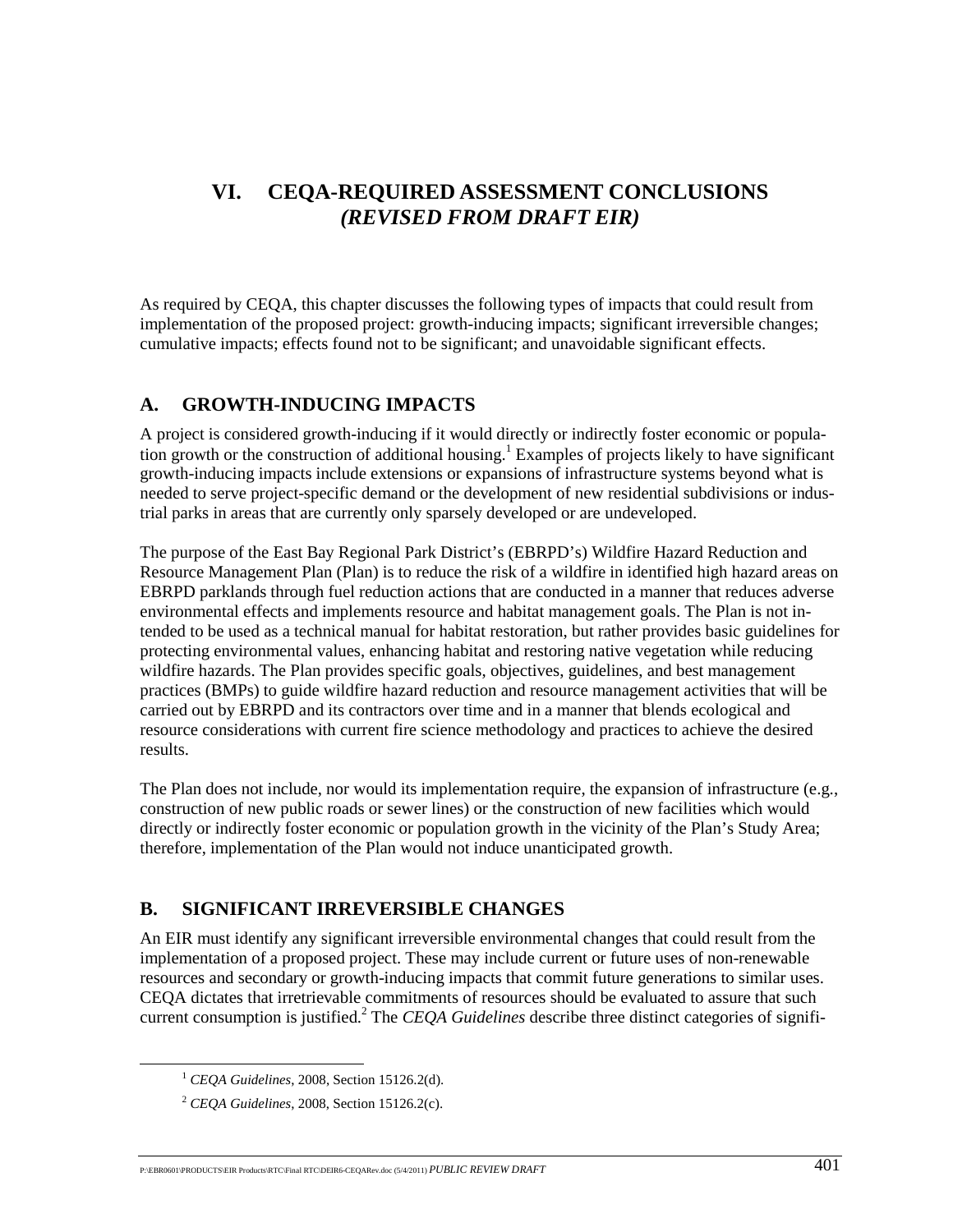cant irreversible changes: 1) changes in land use which would commit future generations; 2) irreversible changes from environmental actions; and 3) consumption of non-renewable resources.

## **1. Changes in Land Use Which Would Commit Future Generations**

The Study Area comprises 13 hillside and 7 shoreline parks under the jurisdiction of EBRPD. These parks are individually classified according to park type and land use designations to indicate various levels of resource protection and recreational intensity in each park. EBRPD also identifies areas needing special protection or management as Special Protection Features or Special Management Features, respectively. In addition to this internal classification, EBRPD has also adopted specific Land Use Development Plans for a number of parks to direct future park land development by outlining expected levels of use and development, delineating general park land character, planning access points and circulation systems, and dividing the park land into zoning units which will preserve the natural resources of the specified park land.

The recommendations, guidelines, and fuel treatment actions identified in the Plan are consistent with the intent of EBRPD's park type and land use designations, and are horizontally consistent with the existing Land Use Development Plans for those parks where these plans have been adopted. Further, the Plan includes recommendations, guidelines, and BMPs designed to reduce wildfire hazards and conduct resource management activities at the parks included in the Study Area; no development is included that would require the additional use of non-renewable resources or the commitment of future generations to their use. Because all activities included as part of the Plan's implementation would be consistent with existing land uses, future generations would not be committed to a substantial change in land uses.

## **2. Irreversible Changes from Environmental Actions**

Implementation of the Plan would reduce the risk of a wildfire in identified high hazard areas on EBRPD parklands through fuel reduction actions that are conducted in a manner that reduces adverse environmental effects and implements resource and habitat management goals.

Treatment methods included for consideration as part of the Plan include the thinning or removal of selected trees and shrubs determined to be non-native or highly flammable in the event of a wildfire, prescribed burning to reduce total fuel loads in areas where otherwise an excessive amount of available fuels would exist, chemical applications, and the use of grazing animals to reduce the amount of vegetation in treatment areas to low-hazard levels. While each of these actions would affect the amounts and types of vegetation within treatment areas, their application would not result in permanent or irreversible changes to the treated areas. Because only minimal use of herbicides is anticipated within the Study Area and then only through focused, highly-controlled, and regulated application of approved herbicides, and the Plan includes guidelines and best management practices associated with the use of chemicals, irreversible changes to the physical environment from the accidental release of hazardous materials associated with herbicide application to meet fuel reduction goals is extremely unlikely. Additionally, concerns regarding the use of forestry herbicides and their risk to water quality and other environmental impacts that might occur can be allayed by published environmental fate studies. These studies demonstrate that these chemicals do not leach through soils, but instead degrade rapidly by interaction with sunlight, water, and soil microorganisms into carbon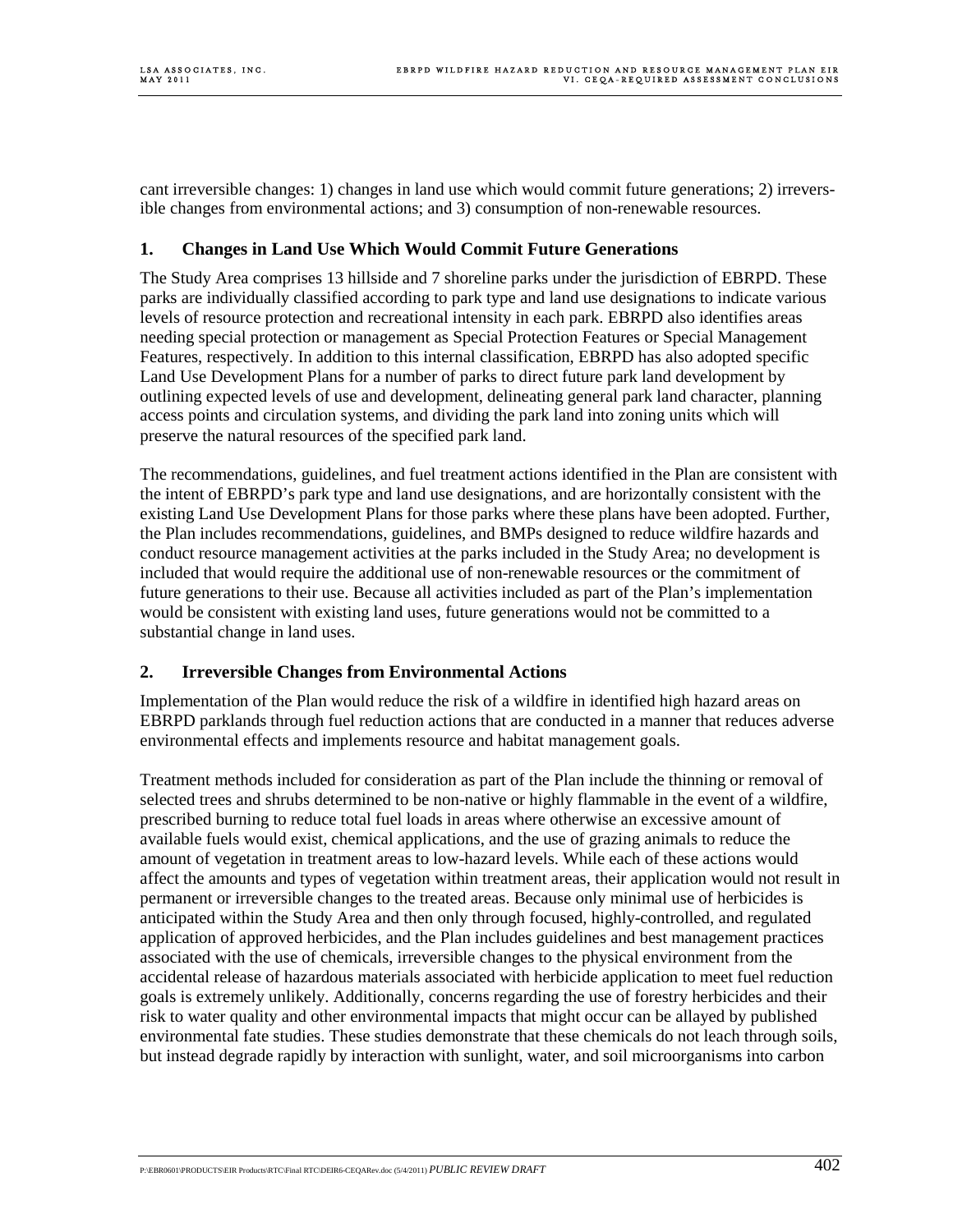dioxide and water. These herbicides do not volatize, and the directed spot application method eliminates the potential for drift to non-targeted plants.<sup>3</sup>

Because this Plan is a maintenance plan, it addresses vegetation management within the Study Area to reduce the risk of wildfires and to improve resources and habitat. Where feasible, the District would seek to improve, not degrade, environmental conditions in the Study Area during the performance of any fuel treatment actions included as part of the Plan. The intent of the Plan is to reduce or "thin" fuel to a sustainable, low-hazard condition. Further, the nature of vegetation is such that its continued re-growth despite initial treatments necessitates the continued maintenance of vegetation and other fuels after initial treatments have occurred. As a result, no irreversible changes are expected to result from the adoption and implementation of the Plan.

#### **3. Consumption of Nonrenewable Resources**

Consumption of nonrenewable resources includes the conversion of agricultural lands to urban uses, lost access to mineral reserves, and use of non-renewable energy sources. The Plan does not include the conversion of any land to other uses, nor does it impact access to mineral reserves.

Implementation of the Plan would include the limited use of petroleum products as needed for the operation and maintenance of mechanical equipment used to treat vegetation. The amount of nonrenewable resources used, however, would be significantly less than those required for consumption were a major wildfire and firefighting response to occur within the Study Area. As a result, implementation of the Plan would not result in the inefficient use of non-renewable energy resources.

# **C. CUMULATIVE IMPACTS**

CEQA defines cumulative impacts as "two or more individual effects, which, when considered together, are considerable, or which can compound or increase other environmental impacts." Section 15130 of the *CEQA Guidelines* requires that an EIR evaluate potential environmental impacts that are individually limited but cumulatively significant. These impacts could result from the proposed project alone or together with other projects.

## **1. Methodology**

When evaluating cumulative impacts, CEOA envisions the use of either a list of past, present, and probable future projects, including projects outside the control of the lead agency, or a summary of projections in an adopted planning document. This cumulative analysis uses the summary of treatment considerations and recommended treatment areas in the Plan, as well as those projects identified in related wildfire and planning documents pertaining to lands in the vicinity of the Study Area. In addition to the Land Use Development Plans prepared for specific EBRPD parks as identified in Section IV.A, Land Use and Planning Policy, the following summarizes other projects or adopted planning documents used to determine cumulative impacts from implementation of the Plan:

• *Annual Vegetation Management Plan for the Wildfire Prevention Assessment District, 2006.* City of Oakland, Oakland Fire Department, Fire Prevention Bureau.

 <sup>3</sup>  $3$  Brownfield, Nancy. IPM Specialist, East Bay Regional Park District. 2009. Personal Communication with LSA Associates Inc. February 6.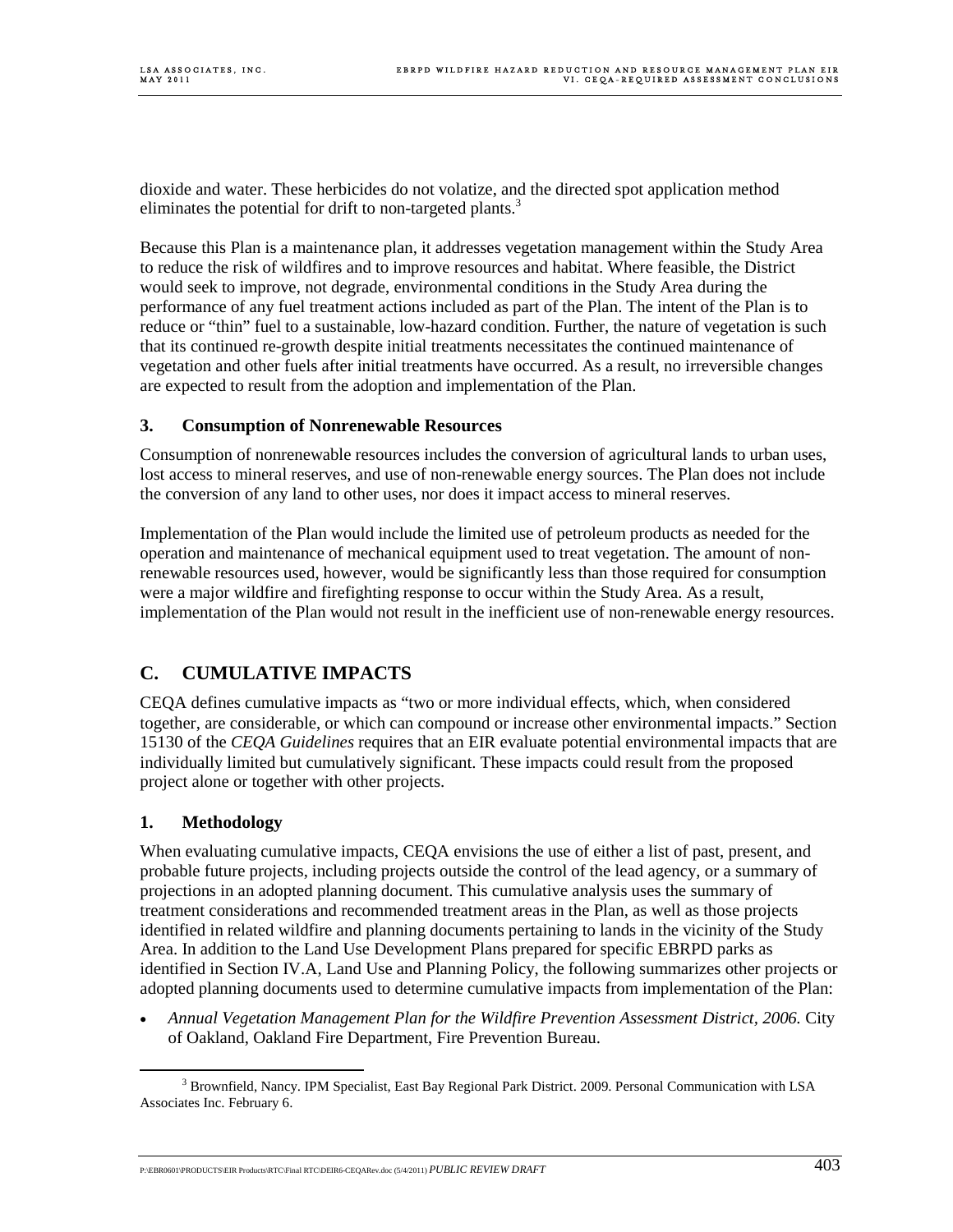- *2020 Hill Area Fire Fuel Management Program, 2003.* University of California, Berkeley.
- *2006 Long Range Development Plan.* Lawrence Berkeley National Laboratory.
- *East Bay Watershed Master Plan, 1996.* East Bay Municipal Utility District.
- *Fire Management Plan, 2000.* East Bay Municipal Utility District.
- *Low Effect East Bay Habitat Conservation Plan, 2008*. East Bay Municipal Utility District.
- *2003 Final Environmental Assessment for the East Bay Regional Park District Vegetation Management Projects*. East Bay Regional Park District.

The City of Oakland's *Annual Vegetation Management Plan for the Wildfire Prevention Assessment District* includes vegetation management activities utilizing similar treatment methods and considerations as those described in the Plan. This document also includes standards for achieving compliance with applicable land use and environmental regulations when conducting vegetation management activities.

The *2020 Hill Area Fire Fuel Management Program* describes fire fuel risk management objectives, strategies for implementation, and methodologies for treatment and compliance that include mitigations for reducing potential environmental effects. This document provides treatment prescriptions by vegetation type and addresses similar concerns to those identified in the Plan. Also included in this document are projects for consideration, which include:

- Creating a 100-foot sheltered fuel break along the border of the Panoramic residential area.
- Removing all eucalyptus trees that are not in areas of erosion concern.
- Removing all Monterey pine, cypress, and other plantation trees as they become senescent.
- Creating a ridgetop fuel break along the entire reach of Grizzly Peak, connecting with fuel breaks of the other major property holders such as the East Bay Regional Park District and East Bay Municipal Utility District.
- Removing or thinning trees and shrubs to a distance of 200 feet from either side of the roadway.
- Re-introducing domestic grazing animals for short-term controlled grazing over the larger tracts of scrub.
- As air quality permits, re-introducing broadcast prescribed burning into the ecosystem.
- Continuing annual work along Priority 1 and 2 areas.<sup>4</sup>
- Continuing working with local interest groups, such as the Claremont Canyon Conservancy, that share a common vision.

Subsequent to the preparation of the *2020 Hill Area Fire Fuel Management Program,* the Regents of the University of California have applied for a funding grant (PDMC-PJ-09-CA-2005-011) from the Department of Homeland Security's Federal Emergency Management Agency (FEMA) to implement

P:\EBR0601\PRODUCTS\EIR Products\RTC\Final RTC\DEIR6-CEQARev.doc (5/4/2011) *PUBLIC REVIEW DRAFT* 404

 $\frac{1}{4}$  The University of California, Berkeley's *2020 Hill Area Fire Fuel Management Program* defines Priority 1 areas as those requiring fuel reduction actions within 30 feet of the walls or property line of any neighboring private properties or structures to create defensible space. Priority 2 areas are those requiring fuel reduction actions within 30 feet of the walls or edges of Campus-owned public facilities and hardscape to create defensible space.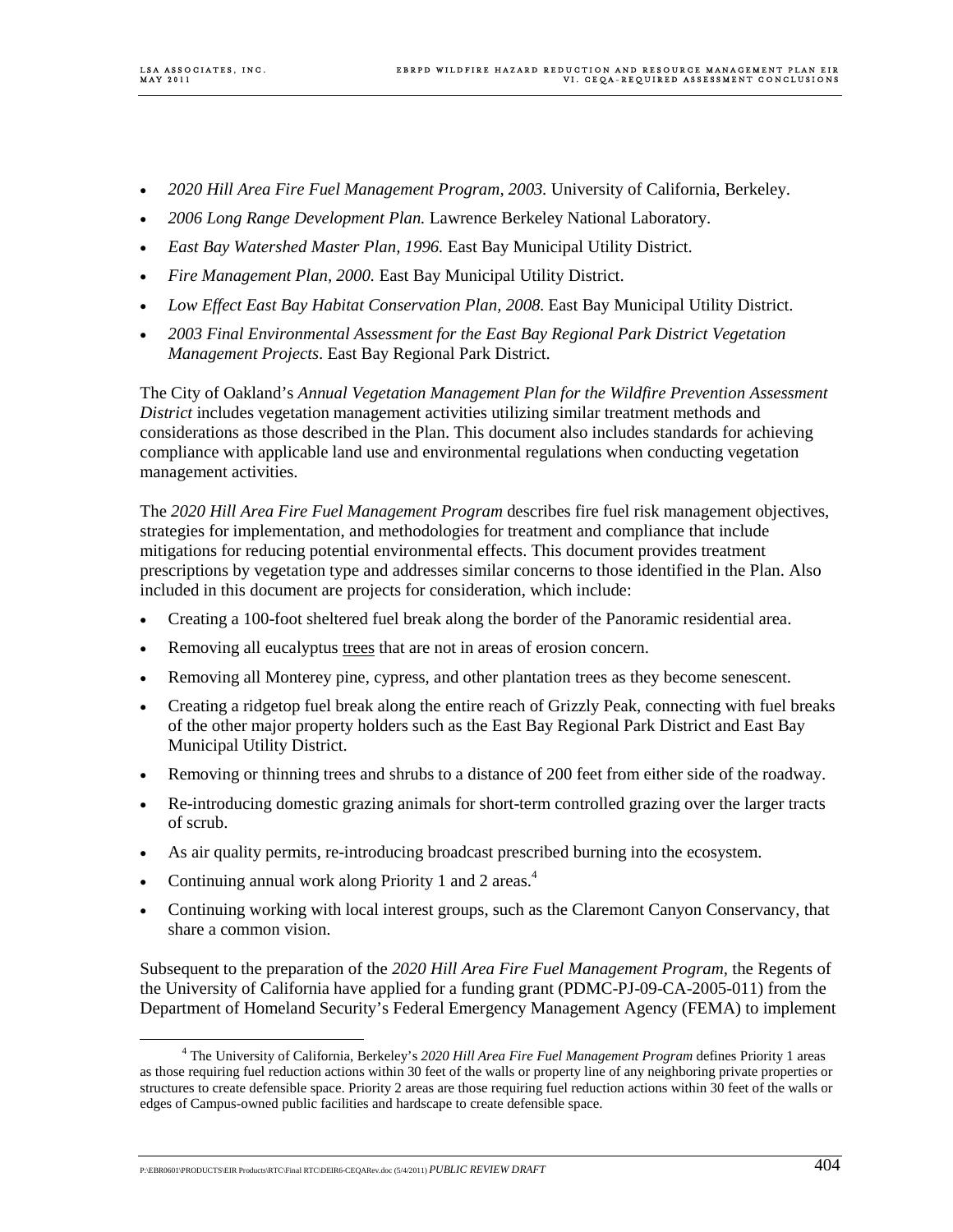a fire mitigation project at UC Berkeley on a 58-acre parcel in Strawberry Canyon that is at high risk to produce or conduct a devastating wildfire. UC believes that action is needed to reduce the risk of fire to the campus, nearby residents and the City of Berkeley. FEMA requested consultation with the U.S. Fish and Wildlife Service for this project which resulted in a Biological Opinion dated August 3, 2007 (1-1-07-F-0259). FEMA has prepared a Draft Environmental Assessment (DEA) for this project pursuant to the National Environmental Policy Act (NEPA). Two other UC projects that are continuing in the planning, review and funding processes are the Claremont Canyon Fuel Management Project (PDMC-PJ-09-CA-2005-003) a eucalyptus tree removal project on 45-acres; and the FEMA 2006 PDM Grant Program: UC Subcontract to the City of Oakland for the Frowning Ridge Polygon, a vegetation reduction project on 84 acres.

The *2006 Long Range Development Plan* for the Lawrence Berkeley National Laboratory includes vegetation management activities consistent with the Laboratory's fire-safe vegetation management measures. These actions include annually removing tree limbs a minimum of 6six to **8**eight feet from the ground, mowing or allowing grazing of grasses, removing brush from most vegetated areas of the site, and planting ornamental species near buildings for fire safety. This document's landscape management approach is consistent with urban forestry practices that ensure long-term health of trees and tree stands, and encourages native plants and removal of invasive exotic species, including French broom, artichoke thistle, Cape ivy, and pampas grass. Eucalyptus and other non-native tree stands across the site would continue to be removed or thinned. A Draft EIR was prepared on the *Long Range Development Plan* and was published in January of 2007.

The East Bay Municipal Utility District (EBMUD) adopted the *East Bay Watershed Master Plan*  (WMP) in 1996 to define long-term management of the approximately 28,200 acres of EBMUD lands. The WMP was prepared to establish long-term management direction for District-owned lands and reservoirs that will ensure the protection of the District's water resources and preserve environmental resources on those lands. To ensure regional coordination in fire and fuels management planning, the WMP incorporates those elements of the 1995 *Fire Hazard Mitigation Program & Fuel Management Plan for the East Bay Hills* (a document upon which the proposed project – the draft Wildfire Hazard Reduction and Resource Management Plan – builds and implements) that are consistent with EBMUD's water quality and natural resource management goals.

EBMUD's *Fire Management Plan (2000),* an implementation document for the EBMUD WMP, includes activities conducted to protect human life and property, provide for public safety, and protect and enhance water quality and other natural resources including watershed land uses on EBMUD land and adjacent properties. This document summarizes environmental protections and stipulates BMPs to be included during construction and management of fuel treatment areas and fuel breaks. EBMUD's *Fire Management Plan* includes actions to reduce wildfire hazards through prescribed burning, maintaining fire roads, and encouraging native vegetation on EBMUD lands.

EBMUD subsequently prepared the *Low Effect East Bay Habitat Conservation Plan,* (HCP) published in April of 2008 to implement the WMP. Specific WMP programs addressed in the HCP include water quality, forestry, livestock grazing, fire and fuels management and recreation and developed trails. The Habitat Conservation Plan was prepared in support of the pursuit of an Incidental Take Permit under Section  $10(a)(1)(B)$  of the federal Endangered Species Act.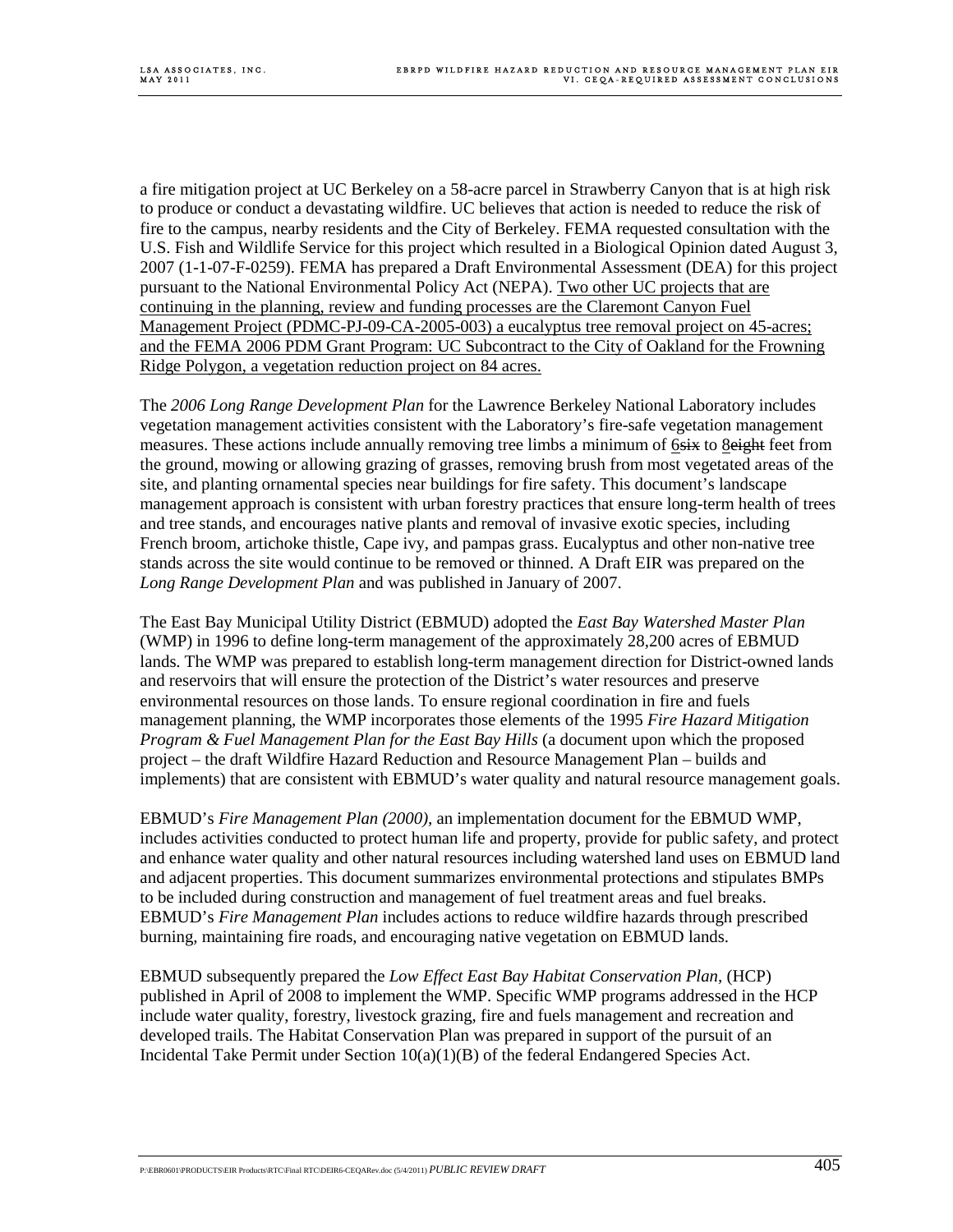The 2003 *Final Environmental Assessment for the East Bay Regional Park District Vegetation Management Projects* (2003 EA) is another document that has been taken into account as part of the ongoing fuel management projects being proposed or undertaken. As stated previously in this EIR, over the past several years, the EBRPD Fire Department has been planning for and undertaking individual fuel reduction activities in specific areas within the hillside parks under an annual Fuels Treatment Plan. These ongoing fuel reduction activities have been primarily funded by FEMA grants, and were identified and evaluated for environmental effects under the National Environmental Policy Act (NEPA) in the 2003 EA.

An important agency that is involved in the consideration and coordination of regional fire management planning is the East Bay Hills Emergency Forum (HEF), which was created following the Oakland-Berkeley Firestorm of 1991. The HEF coordinates the collection, assessment, and sharing of information on East Bay Hills fire hazards, and provides a forum for building interagency consensus on developing fire safety standards and codes, incident response and management protocols, public education programs, multi-jurisdictional training, and fuel reduction strategies. The HEF currently includes members from the Cities of Berkeley, El Cerrito, and Oakland; the California Department of Forestry and Fire Protection; the Moraga Orinda Fire District; EBRPD; the East Bay Municipal Utility District; Lawrence Berkeley National Laboratory; and the University of California, Berkeley. The HEF created the Vegetation Management Consortium (VMC) that developed the 1995 *Fire Hazard Mitigation Program & Fuel Management Plan for the East Bay Hills.* After a full review and considerable public debate, the EBRPD board accepted the principles described in the VMC Plan in 1996.

#### **2. Cumulative Effects of the Proposed Wildfire Hazard Reduction and Resource Management Plan**

The following analysis examines the cumulative effects of the Plan and other proposed wildfire fuel management plans for the East Bay Hills, as described above. The potential cumulative effects of the Plan and plans for adjacent wildlands are summarized below for each of the topics analyzed in Chapter IV of this EIR.

**a. Land Use.** Implementation of all of the vegetation management plans to reduce wildfire risks within and in the vicinity of the Study Area would not change land uses within the parks or within the East Bay from current uses. All lands within the Study Area are currently used as open space and recreation areas consistent with each park's designation by EBRPD as a regional park, regional preserve, regional recreation area, or regional shoreline. Further, the Plan is consistent with and supports the objectives and policies of the District's Master Plan and existing land use plans for the Study Area parks. Therefore, no cumulative adverse effect on land use would occur as a result of implementing the Plan. No mitigation would be required.

**b. Biological Resources.** The East Bay Hills, which encompass the Plan Area and cumulative projects, are a mosaic of plant communities, including grassland, chaparral, and woodland communities. These communities have been substantially altered over time due to human activity, including the suppression of fires and the introduction of non-native species. Fire suppression in particular has adversely affected the ecological health of communities dominated by native shrubs, many of which cannot reproduce without fire. The exclusion of fire has reduced the biodiversity of chaparral and north coastal scrub communities, and has diminished the diversity of plant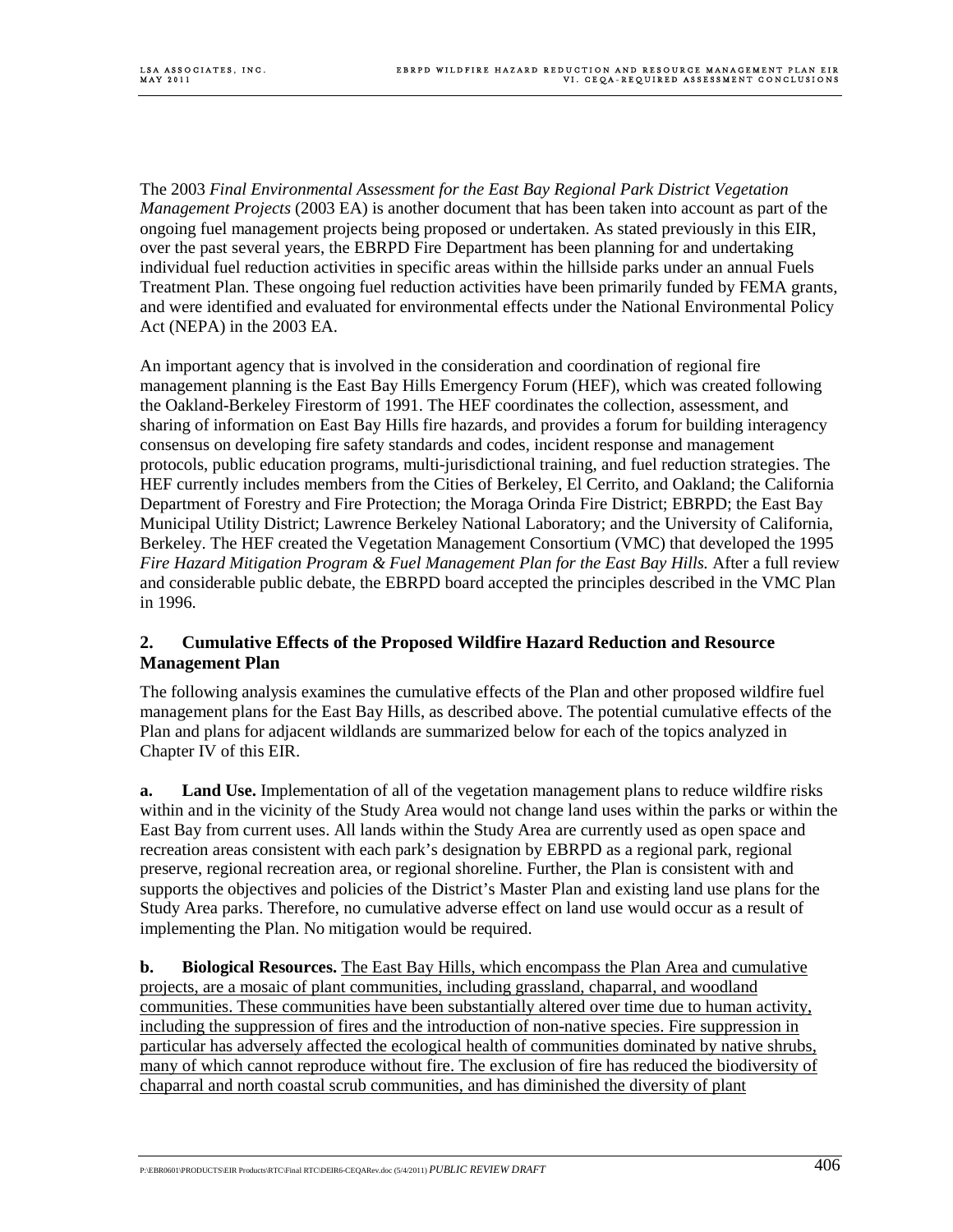communities, as grasslands (including native coastal prairie) have been invaded by coyote brush and other species.

Sensitive plant communities in the East Bay Hills include coastal prairie, which is a remnant of the original native perennial grasslands that covered the hills and valleys in much of the coastal zone in central and northern California. Coastal prairie has been largely displaced by non-native annual grassland due to the introduction of non-native grasses, heavy livestock grazing, fire suppression, and other factors. Many wildlife species forage in grasslands, such as gopher snake (*Pituophis catenifer*) and red-tailed hawk (*Bueto jamaicensis*). North coastal scrub supports a high level of diversity because of a complex structure and an abundance of food sources for wildlife. Species found in this community include California quail (*Callipepla californicia*), dusky-footed woodrat (*Neotoma fuscipes),* and California slender salamander (*Batrachoseps attenuatus*). Riparian woodland occurs along streams and on the edges of seeps, ponds, and freshwater marshes. Riparian woodlands that form corridors along stream courses in open environments like grasslands are especially attractive to wildlife due to the presence of perch sites, shelter, foraging, or dispersal habitat. Other sensitive communities, such as serpentine bunchgrass grassland, are rare in the East Bay Hills due to the spread of non-native species and other factors. In the region, many of the communities listed above are threatened by the spread of annual grassland, eucalyptus woodland, and other communities dominated by non-native species. The cumulative projects listed above are generally intended to protect native plant communities, and in some cases to restore native plant communities, where feasible.

Implementation of the vegetation management plans identified above would reduce the risk of a wildfire in identified high hazard areas within the East Bay Hills and especially along the wildlandurban interface. The fuel reduction actions identified in these plans would include the treatment of vegetation at defined treatment areas, including the thinning or removal of selected trees and tree stands, thinning or removal of shrubs and understory vegetation, mowing or grazing of grasses and shrubs, and clearing excessive residual dry matter to reduce ladder fuels and total fuel loads within treatment areas.

The impacts to biological resources associated with each of the cumulative projects are summarized as follows. However, it should be noted that these projects are generally programmatic in nature, and specific impacts – including the acreage of affected plant and animal communities – and specific timing of management activities have not been identified in most cases.

- *Annual Vegetation Management Plan for the Wildfire Prevention Assessment District, 2006.* Specific impacts to plant and animal communities are not quantified, but adverse effects to vegetation, wildlife, and special-status species would be mitigated by the preparation of preconstruction surveys and adherence to timing/avoidance measures, best management practices, and post-treatment monitoring, maintenance, and vegetation management.
- *2020 Hill Area Fire Fuel Management Program, 2003.* Fuel management activities would be focused on approximately 10 percent of the Hill Area wildlands (comprising a total of approximately 70 acres). Short-term impacts to critical biological resources would be mitigated to a less-than-significant level through the use of treatment methods that avoid protected plant and wildlife species (e.g., reducing fuel volume without eliminating individuals), maintaining open grasslands, speeding succession towards woodland communities, and implementing protection measures for specific species. According to the 2020 Hill Area Fuel Management Program: "Because the Program would remove predominantly exotic, high-hazard vegetation and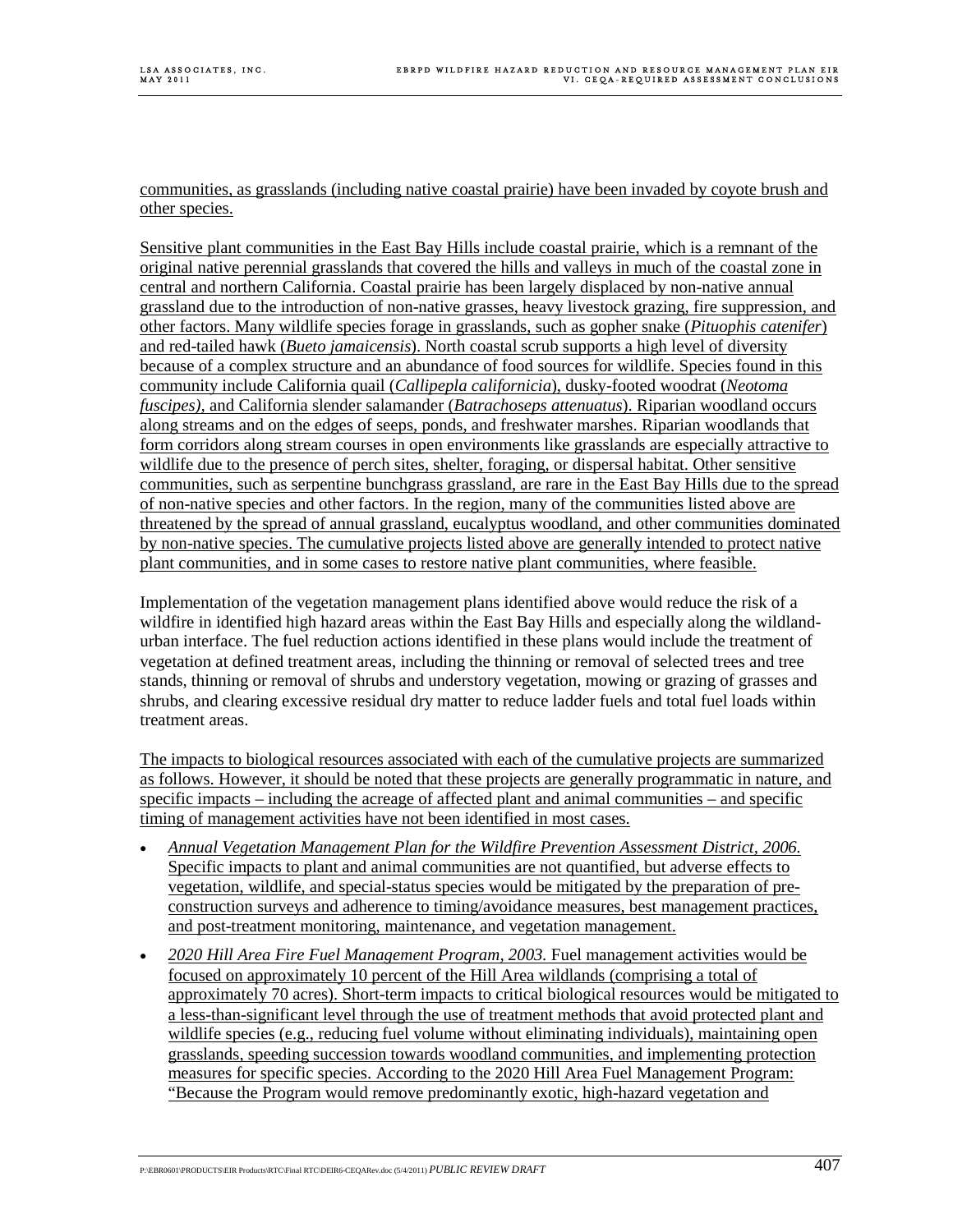encourage lower-fire hazard, native plant species composition, long-term impacts to Program area vegetation and wildlife would be beneficial." No known wetlands, marshes, riparian habitat, or vernal pools are identified in the 2020 Hill Area Fire Fuel Management Program for fuel management activities. Therefore, no significant impacts to these communities are anticipated.

- *2006 Long Range Development Plan*. According to the EIR for the Long Range Development Plan (LRDP), all of the impacts of the LRDP on biological resources would be reduced to a lessthan-significant level through implementation of mitigation measures. These mitigation measures include:
	- o Avoidance of raptor and special-status bird species nests using the findings of preconstruction surveys;
	- o Avoidance of special-status bat roosts using the findings of pre-construction surveys;
	- o Changes to the schedule, setting, and design of specific projects or management plans using a habitat assessment;
	- o Implementation of the Campus Specimen Tree Program;
	- o Replacement of lost trees, as specified in the Landscape Master Plan and other existing policy documents;
	- o Stewardship of existing landscaping and use of native vegetation;
	- o Continued revision and implementation of the Strawberry Creek Management Plan; and
	- o Design of specific projects to avoid wetlands, riparian zones, and wildlife corridors.
- *East Bay Watershed Master Plan, 1996.* A key goal of the East Bay Watershed Master Plan is to "[m]aintain and enhance biological resource values on District lands through active management and careful coordination with other resource management programs." The East Bay Watershed Master Plan contains guidelines that to reduce impacts to biological resources to a less-thansignificant level including: enhancement of habitat for threatened and endangered species; designing management activities to limit habitat fragmentation; and coordinating with other agencies to improve biodiversity.
- *Fire Management Plan, 2000*. This plan covers approximately 28,000 acres of land and water surface in the Bay Area. Specific impacts to biological resources associated with the Fire Management Plan are expected to be minimized through compliance with EBMUD's "Biodiversity Guidelines," which were developed by EBMUD Fisheries and Wildlife staff. The Biodiversity Guidelines provide strategies to ensure the following activities are protective of biological values (including, in particular, effects to native bird species and biodiversity hotspots): bulldozer use; application of retardants; prescribed burning; disking; mowing; plowing; brush rake use; and logging.
- *Low Effect East Bay Habitat Conservation Plan, 2008*. The Low Effect East Bay Habitat Conservation Plan could result in the clearing of creek channels (up to 30 acres over the term of the permit); the management of spillways such that California red-legged frog habitat (0.62 acre) and 0.62 acre of western pond turtle habitat would be adversely affected; and other activities that would adversely affect protected species and could result in the introduction of non-native species. However, the implementation of avoidance and minimization measures identified in Section 5 of the plan would reduce impacts to protected species and other biological resources to a less-than-significant level.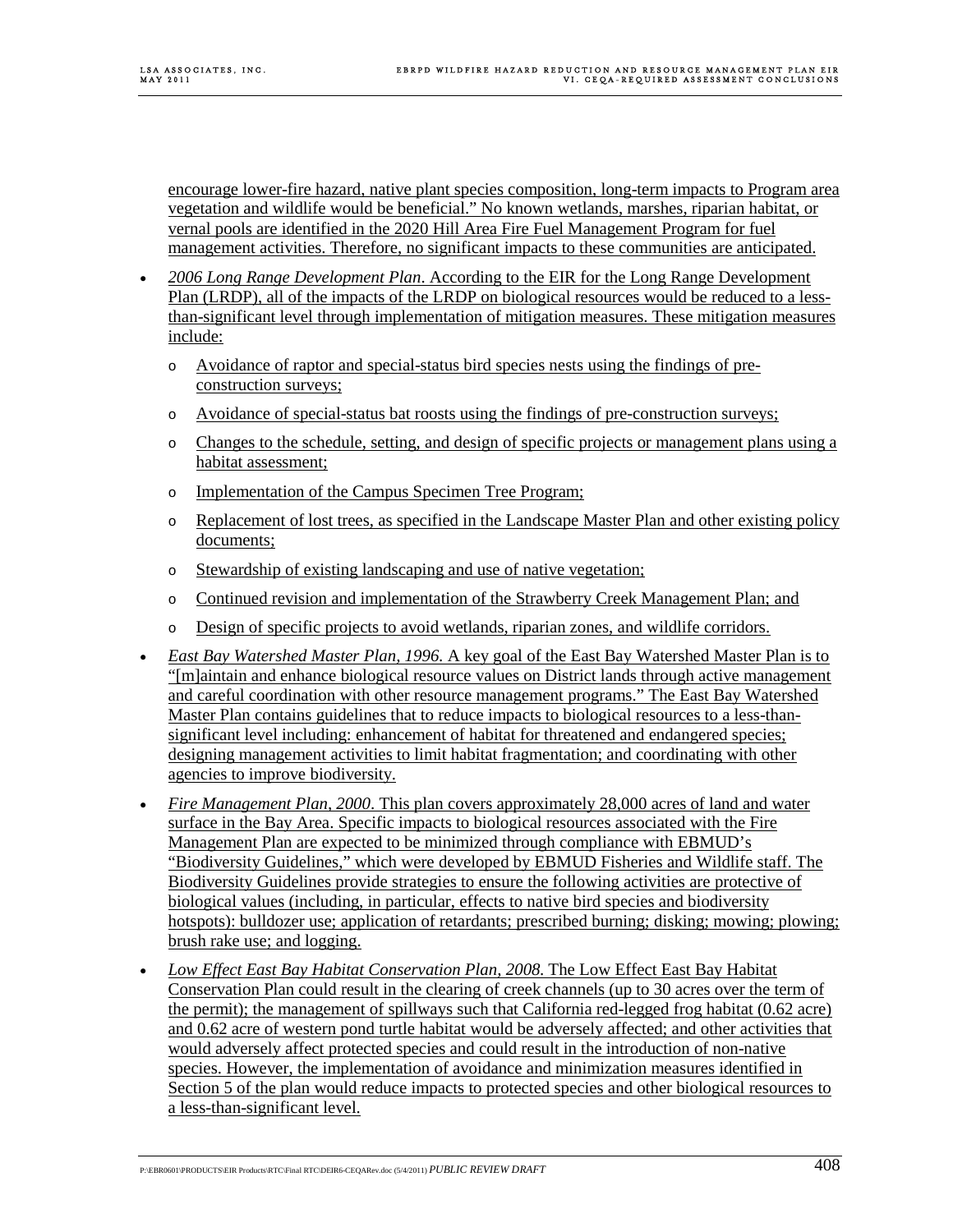• 2003 *Final Environmental Assessment for the East Bay Regional Park District Vegetation Management Projects*. The Vegetation Management Projects comprise approximately 831 acres; eucalyptus forest comprises 298 acres, or 36 percent of this area. The Environmental Assessment prepared for the project does not quantify impacts to specific plant and animal communities. However, the Environmental Assessment states that the project could adversely affect vegetation, wildlife, and special status species. These impacts would be avoided or minimized through the implementation of management activities according to "well-defined, site-specific plans" and follow-up with "maintenance, monitoring, and revegetation."

As summarized above, dDue to the presence of special-status plant and animal species within the region, implementation of treatment actions has the potential to negatively impact these species. To comply with federal, State and local laws and to ensure the Plan does not result in significant biological impacts, all of the vegetation management plans contain specific BMPs and treatment guidelines to minimize potential impacts on special-status species. In general, these BMPs and treatment guidelines would require resources to be treated in a customized way so that impacts are reduced. For instance, the 2006 LRDP would impose a series of mitigation measures on future development activities, including measures that require pre-construction surveys to be conducted for protected animal species, and modification of disturbance patterns associated with specific projects to avoid these animals. In general, the other cumulative projects include similar resource protection measures, including the use of low-disturbance vegetation removal methods (e.g., the removal by hand of individual tree specimens) such that wildlife would be protected. Incorporation of these BMPs in treatment actions, implementation of the mitigation measures identified in required environmental documents prepared under CEQA and NEPA associated with these regional programs, meeting the requirement that these programs receive necessary permits and approvals, and regional coordination (primarily through the HEF) regarding wildfire management planning and projects would reduce potential impacts to biological resources to a less-than-significant level. Taking into account that each of the cumulative projects would include stringent resource protection measures, the vegetation management projects, when considered together, would not result in cumulative biological impacts. Moreover, the environmental effect of the EBRPD Plan, when viewed in connection with the other vegetation management plan, is not significant, and the Plan would not be expected to make a significant contribution to cumulative adverse impacts to biological resources, as summarized below:

- *Grasslands*. A relatively small portion of total grassland vegetation in the Study Area would be subject to treatment (415 acres out of a total of 2,652 total acres of grassland vegetation). Adverse impacts to this natural community would be reduced through the implementation of guidelines, best management practices, and other considerations outlined in the Plan, including: the incorporation of performance standards into grazing leases and management plans that address considerations such as sensitive areas (e.g., riparian zones); invasive plants; and carrying capacity of livestock; identification, flagging, and avoidance of special-status plant species; and timing of treatment to avoid breeding periods of protected species. In addition, certain non-native communities would likely be converted to native grasslands as part of the Plan (resulting in a net gain of grassland habitat). Because in the long-term the Plan would be likely to increase grassland coverage, the Plan would make a less-than-significant contribution to cumulative grassland loss.
- *Maritime Chaparral*. The Plan would affect approximately 7.7 acres of maritime chaparral habitat. However, adverse impacts to this community would be minimized through the implementation of measures such as: the retention of a minimum percentage of shrub cover; the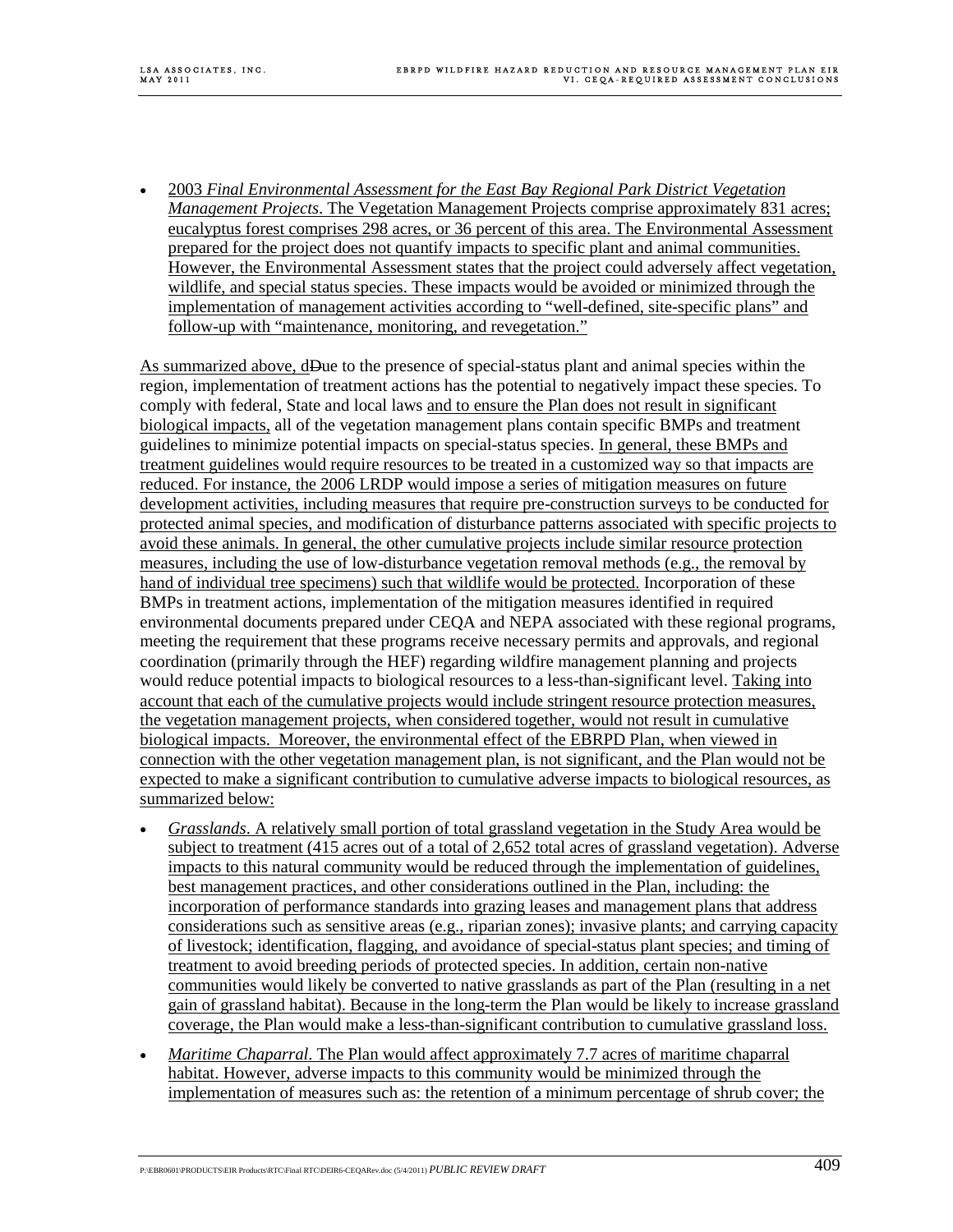use of low-impact, site-specific treatments such as hand-cutting; and treating flammable vegetation after seed set, so that native species can continue to reproduce. The adverse impacts of the Plan on maritime chaparral would be confined to the Study Area and would be short-term in nature (native species would replace removed non-native species over time). Therefore, the Plan would make a less-than-significant contribution to the cumulative loss of maritime chaparral.

- *North Coast Scrub and Coyote Brush Scrub*. The Plan would affect approximately 312.6 acres of north coast scrub and approximately 309.7 acres of coyote brush scrub. However, adverse impacts to these communities would be reduced through the implementation of guidelines, best management practices, and other considerations from the Plan, including: the identification of Alameda whipsnake habitat and the implementation of avoidance measures, and monitoring of activities that may result in disturbance to the habitat of protected species. Similar to the other cumulative projects, the Plan would not be expected to result in a significant decline in the population of Alameda whipsnake or other protected species associated with north coast scrub and coyote brush scrub. Therefore, impacts to protected species associated with north coast scrub and coyote brush scrub would be minimized and the Plan's potential impacts would not be cumulatively considerable.
- *Oak-Bay Woodland*. The Plan would affect approximately 399.7 acres of oak-bay woodland habitat. However, adverse impacts to this community would be reduced through the implementation of guidelines, best management practices, and other considerations from the Plan, such as using pre-treatment surveys to identify protected species, and felling trees in a way that reduces the spread of sudden oak death (SOD). In addition, the Plan envisions the conversion of non-native habitat types to oak-bay woodland; thus, the habitat type could expand in size and quality with implementation of the Plan. Because adverse impacts to oak-bay woodland would be short-term and the Plan would likely increase the coverage of the habitat type in the region, the Plan would make a less-than-significant contribution to the cumulative loss of oak-bay woodland.
- *Riparian Woodland and Aquatic Habitat*. The Plan would result in direct impacts to approximately 19 acres of willow riparian habitat and would indirectly affect aquatic habitat. Adverse impacts to these communities would be reduced through the implementation of guidelines, best management practices, other considerations, and mitigation measures, including avoiding management activities in healthy stands of riparian forest and extremely limited use of pesticides in areas with California red-legged frog habitat. Culverts would be replaced such that erosion and other adverse effects to aquatic habitat would be minimized. Because the impacts to these communities would be short-term (i.e., they would only include temporary impacts such as erosion and pesticide application), they would not combine with similar impacts associated with other projects to create a cumulatively considerable impact.
- *Nesting Birds*. As required by Mitigation Measure BIO-2, nest surveys would be conducted within 15 days of treatment activities and protected nesting birds would be avoided. Other cumulative projects would be required to implement similar measures. Therefore, the impact of the Plan on nesting birds would not be cumulatively considerable.
- *Non*-*native Plant Species*. The new strategic fire road could introduce exotic plants into the area. However, such introduction would be minimized through implementation of Mitigation Measure BIO-3, which would require revegetation of the road shoulders with a native grass seed mix and the monitoring of non-native species. Therefore, non-native species would not be expected to spread to adjacent areas and the Plan's contribution to the cumulative spread of invasive species would be less than significant.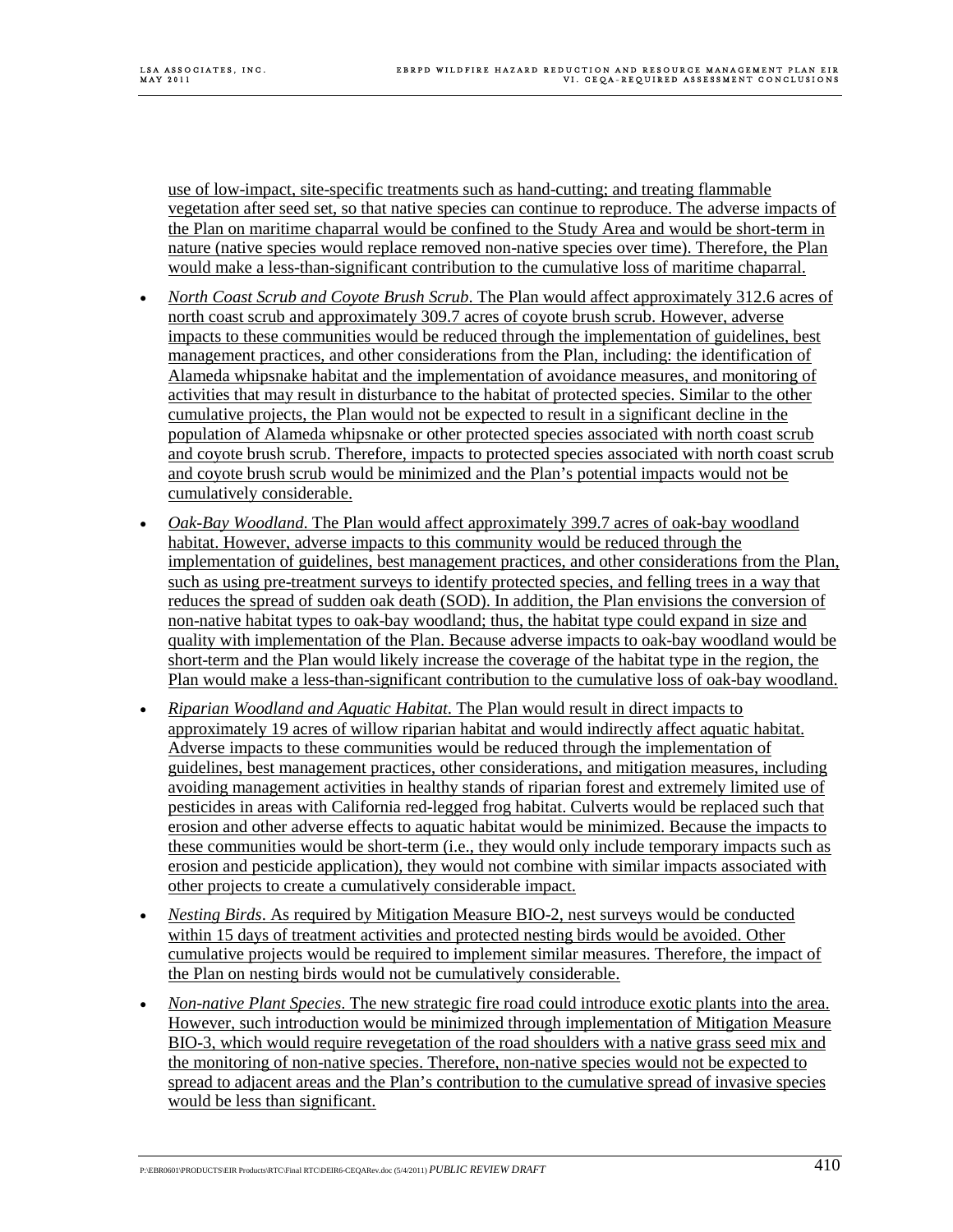• *Endangered Species Act*. Mitigation Measure BIO-4 would require EBRPD to coordinate with the USFWS to ensure that the Plan would meet Endangered Species Act requirements. Complying with all terms of incidental take permits granted by USFWS, together with the implementation of the measures described above, would ensure that the Plan's impacts to endangered species would not be cumulatively considerable. <del>, and no significant cumulative impacts relative to biological</del> resources are expected to result.

**c. Geology, Soils, and Seismicity.** The analysis of geology, soils, and seismicity (Section IV.C of this EIR) addresses cumulative impacts that could result from implementation of the Plan and other wildfire risk reduction programs. Impacts related to geotechnical issues tend to be relatively site specific and mitigated on a case-by-case basis. As noted in that section, implementation of the Plan would not expose an increased number of people or structures to seismic hazards because the project would not build new structures or draw more people to the seismically-active East Bay region. The project would not affect, or be affected by, expansive soils because no new structures or infrastructure would be constructed that could be affected by these soils. The proposed project would not include construction of new on-site waste water disposal systems, and therefore potential impacts related to soil capability to support septic systems would not be applicable. Where vegetation is removed to reduce wildfire hazards, these fuel reduction activities could result in increased slope instability. However, slope instabilities would be localized in that they would not combine with instabilities associated with the cumulative projects. Implementation of the BMPs identified in the Plan for vegetation treatments as well as mitigation measure GEO-1 included in Section IV.C would reduce these site-specific impacts to a less-than-significant level. As a result, no cumulative impacts to geology, soils, and seismicity would result from implementation of the Plan.

**d. Hydrology and Water Quality.** The analysis of hydrology and water quality in Section IV.D addresses the potential cumulative impacts that could result from vegetation treatment actions where erosion and sedimentation into creeks and other water bodies could occur. Cumulative projects outside the Study Area would result in similar types of impacts. Implementation of the Plan would not deplete groundwater supplies or place housing within a 100-year flood hazard area because no new development is included as part of the Plan. The Plan also does not propose construction of any facilities in the shoreline parks that would be at risk for coastal hazards such as a tsunami, seiche, or mudflow or sea level rise and extreme high tide.

The vegetation management programs for fuel reduction considered in this cumulative analysis include different treatment options to reduce fuel loads. Some of the treatment options involve actions that will result in ground disturbance, and therefore there may be localized effects to hydrological features and water quality as a result of these treatment actions. Localized effects, such as erosion would likely be reduced both spatially (as sediments and other pollutants travel away from the source) and over time (as areas are revegetated and sediment release is reduced). Maintaining the hydrologic and water quality conditions that distinguish EBRPD lands was a consideration, however, and each program and subsequent environmental analysis document, includes goals, objectives, BMPs and mitigation measures designed to avoid or minimize potential impacts to hydrology and water quality resources. The inclusion of these policies and BMPs would ensure the Plan does not have a significant contribution to any reduce cumulative hydrology and water quality impacts to a less thansignificant level.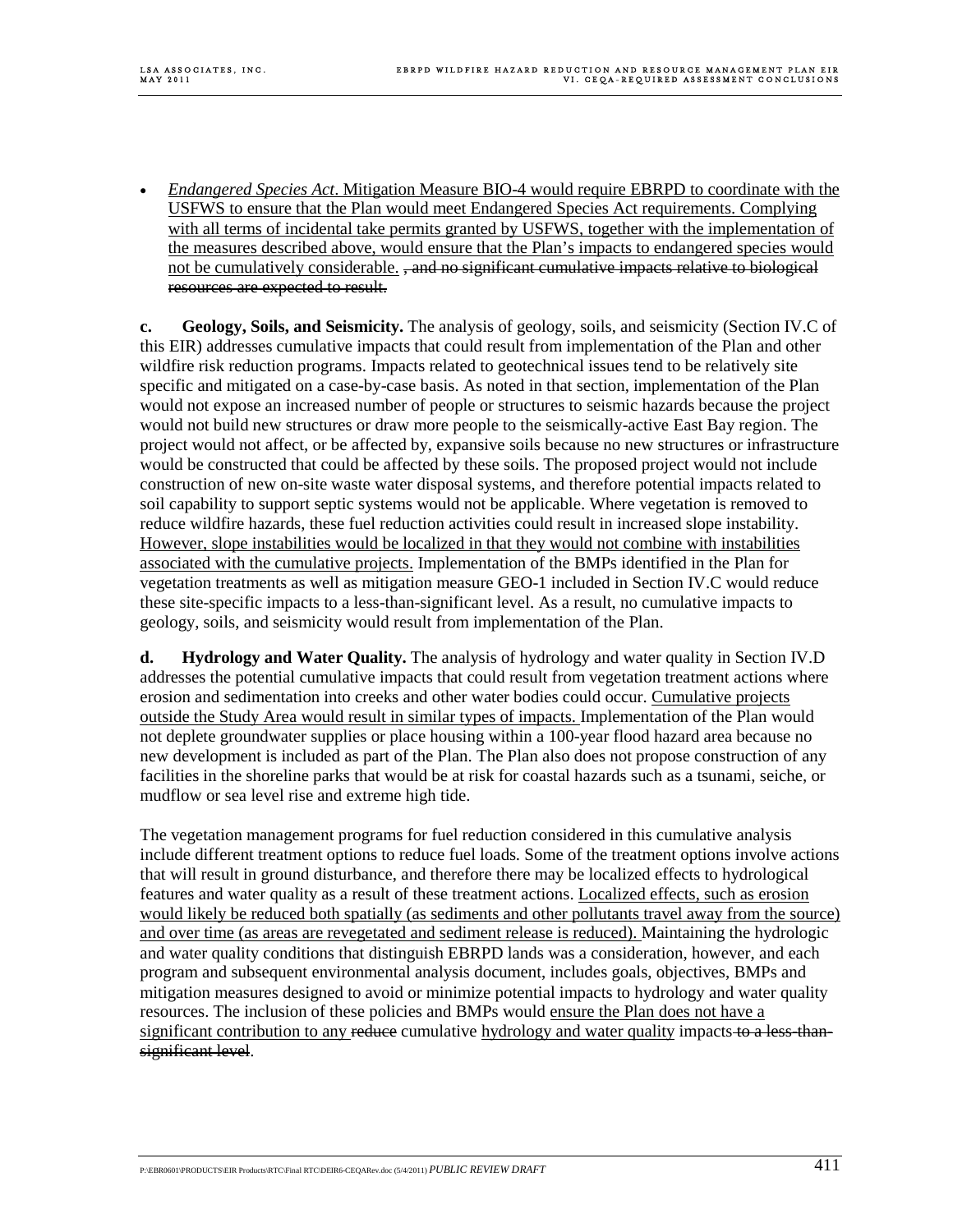The treatment approaches included in the Plan and as part of the cumulative projects could entail the use, where necessary, of carefully-controlled quantities of herbicides. Chemical use would be subject to the stringent controls listed under "Best Management Practices for Chemical Treatment" (see page 203), including the reporting and monitoring of chemical use data; performance of chemical treatment in accordance with EBRPD integrated pest management policies; and adhering to State rules regarding application of herbicides near waterways. Because the Plan and the cumulative projects would use limited quantities of chemicals, and any chemicals would be applied judiciously in accordance with best management practices aimed at preventing contamination of waterways, the Plan's cumulative contribution to water pollution associated with chemical use would be less than significant. In addition, all chemicals used to manage vegetation would be expected to bio-remediate over time.

It should be noted that wildfire accelerates erosion rates to the degree that post-fire erosion is considered a major factor in overall sediment production.<sup>5</sup> If these vegetation management plans were not implemented to prevent and/or minimize wildfires, overall erosion rates could increase due to accelerated post-fire erosion and sedimentation. Therefore, the cumulative effects of the Plan would also be less than that which could potentially occur in the event of significant wildfires in the Study Area.

**e. Hazards and Hazardous Substances.** Section IV.H, Hazards and Hazardous Substances, evaluates cumulative effects of the use, storage, and disposal of hazardous materials (including pesticides) in the Study Area. Vegetation management activities identified in other adopted planning documents applicable to lands in the vicinity of the Study Area contain similar guidelines and recommendations regarding the storage, use, and disposal of pesticides to those contained in the Plan, as required by State law. If not properly used, stored, and disposed, these chemicals can have potentially harmful effects on flora, fauna, and aquatic resources in the area. Therefore, the Plan includes policies and BMPs regarding pesticide storage, use, and disposal, including requirements designed to protect worker health and safety. Coupled with EBRPD's Integrated Pest Management Program, the policies and BMPs included in the Plan and other planning documents would reduce potential cumulative impacts from pesticide use to a less-than-significant level. Any spills that occur in the Plan Area would likely be minor and contained by best management practices identified in the Plan such that they would not combine with spills in other areas and would not be cumulatively considerable.

Section IV.H also addresses potential hazards from wildfires in the Study Area. The purpose of the plans as considered for their cumulative effect on reducing the risk of a wildfire in identified high hazard areas through fuel reduction actions. Therefore, the beneficial cumulative impact of the Plan would be to reduce wildfire risks. Potential risks from wildfires would only increase if the Plan were not implemented, due to the nature of the vegetation types found in the Study Area and the current high hazard conditions found throughout the Study Area. Therefore, implementation of the Plan and other planning programs aimed at reducing wildfire threats would not contribute to any significant cumulative hazards and hazardous substances impacts.

 $rac{1}{5}$ <sup>5</sup> Forrest, C.L., Harding, M.V., 1996. Erosion and Sediment Control: Preventing Additional Disasters after the Southern California Fires, in US Environmental Protection Agency Proceedings, Watershed 96.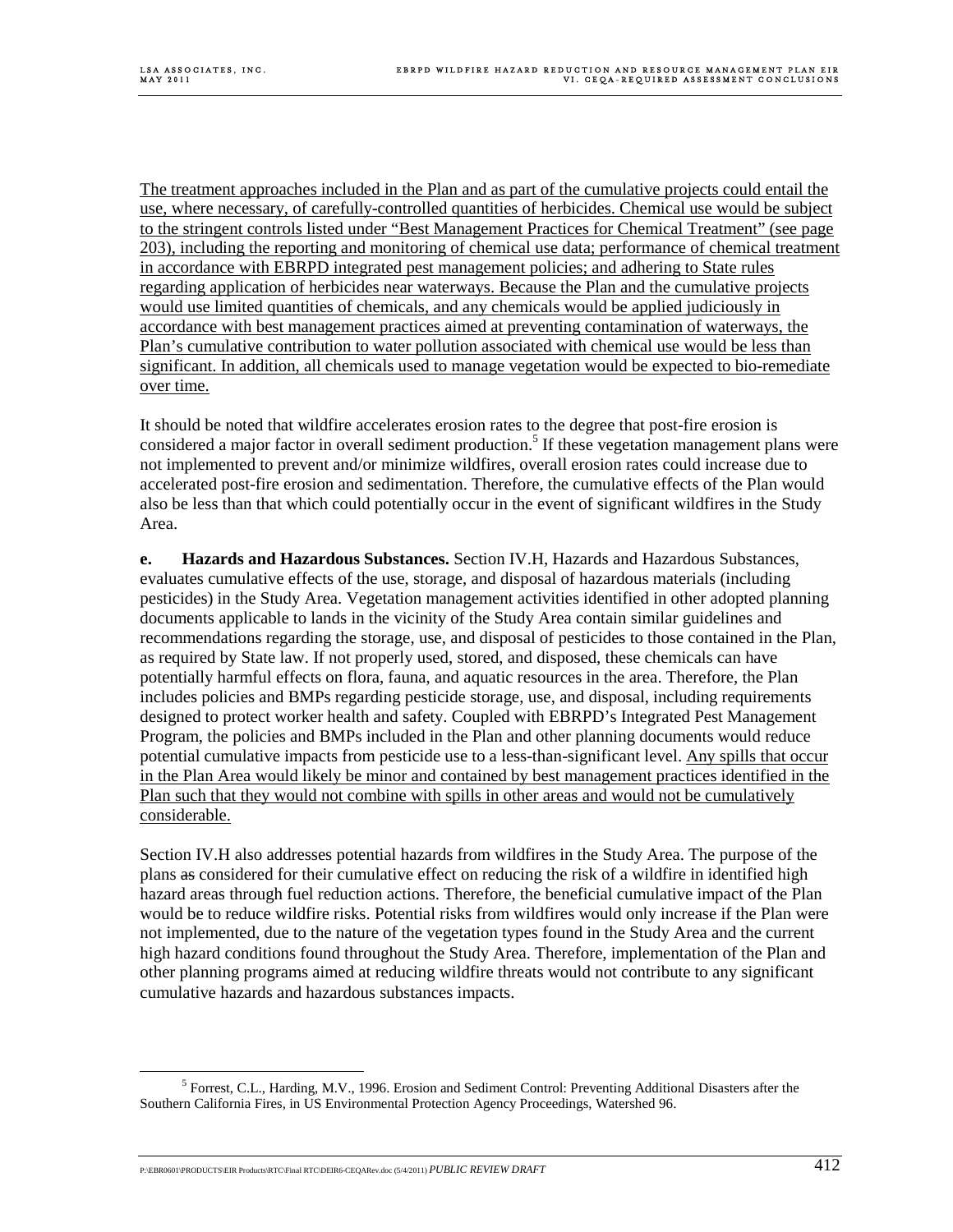**f. Cultural and Paleontological Resources.** Analysis of cultural and paleontological resources identified in Chapter IV.F, Cultural and Paleontological Resources, considers the potential impacts to these resources that could result from implementation of the Plan and other wildfire management plans. The programs considered for cumulative effects include different treatment options for fuels reduction and vegetation management. Some of the treatment options involve actions that will result in a greater level of ground disturbance than others. Archaeological deposits, built environment buildings and structures, human remains, or paleontological resources may be adversely impacted as a result of treatment actions. Examples of such impacts could include destruction of archaeological deposits, damage to buildings or structures, displacement of fossil resources, or the disturbance of human remains. Identifying and protecting cultural resources is required by State law during implementation of a project as defined by CEQA. Accordingly, the programs and plans and their associated environmental assessment documents contain policies and mitigation measures for avoiding or minimizing potential impacts to cultural and paleontological resources. Resource identification and avoidance is the preferred approach for determining potential treatment options for the Plan's recommended treatment areas. The selection of recommended treatment areas includes a cross-check for possible conflicts with cultural resources in the EBRPD database. The BMPs are implemented in concert with the cross-check to provide for the identification and protection of cultural resources.

Because potentially-significant impacts to cultural and paleontological resource could occur as a result of treatment actions, this EIR includes mitigation measures intended to reduce the Plan's incremental contribution to any such these impacts to a less-than-significant level. The inclusion of these mitigation measures, coupled with the BMPs and guidelines included in the Plan (such as requirements to exclude cultural resources from treatment areas), would reduce any adverse effect on cultural and paleontological resources within the Study Area. Similar adopted planning documents for vegetation management and their environmental analysis documents include similar provisions for the protection of cultural and paleontological resources consistent with applicable regulations. Implementation of the plans and programs are expected to yield long-term beneficial effects to cultural resources as the potential for destructive wildfire is reduced. Therefore, cumulative impacts to these resources resulting from implementation of vegetation management plans would not be significant.

**g. Noise.** Certain vegetation management treatment methods, such as the use of mechanical treatments and hand-operated machinery, could contribute to noise levels in the vicinity of those treatments. Treatment actions would be short term (i.e., they would typically only last for a few days or a week) and would need to comply with the noise standards and ordinances of the jurisdictions associated with the location of the activities would generally occur at a sufficient distance away from residential zones such that sensitive receptors would not be exposed to unacceptable noise levels. Users of open space could also be intermittently exposed to high noise levels when heavy equipment is being used. However, EBRPD has established protocols for diverting foot traffic away from areas subject to vegetation removal activities that would reduce the exposure of open space users to high noise levels (including associated cumulative effects associated with high noise levels.) In addition, the East Bay Hills Emergency Forum is an organization that allows for the coordination and sharing of information of agencies that conduct vegetation management activities in the East Bay Hills. The coordination of noise-producing activities would reduce short-term noise levels by allowing for the staggering of high noise-generating operations. Guidelines and BMPs are generally included in the programs and/or CEQA/NEPA documents of the cumulative projects to limit the operational periods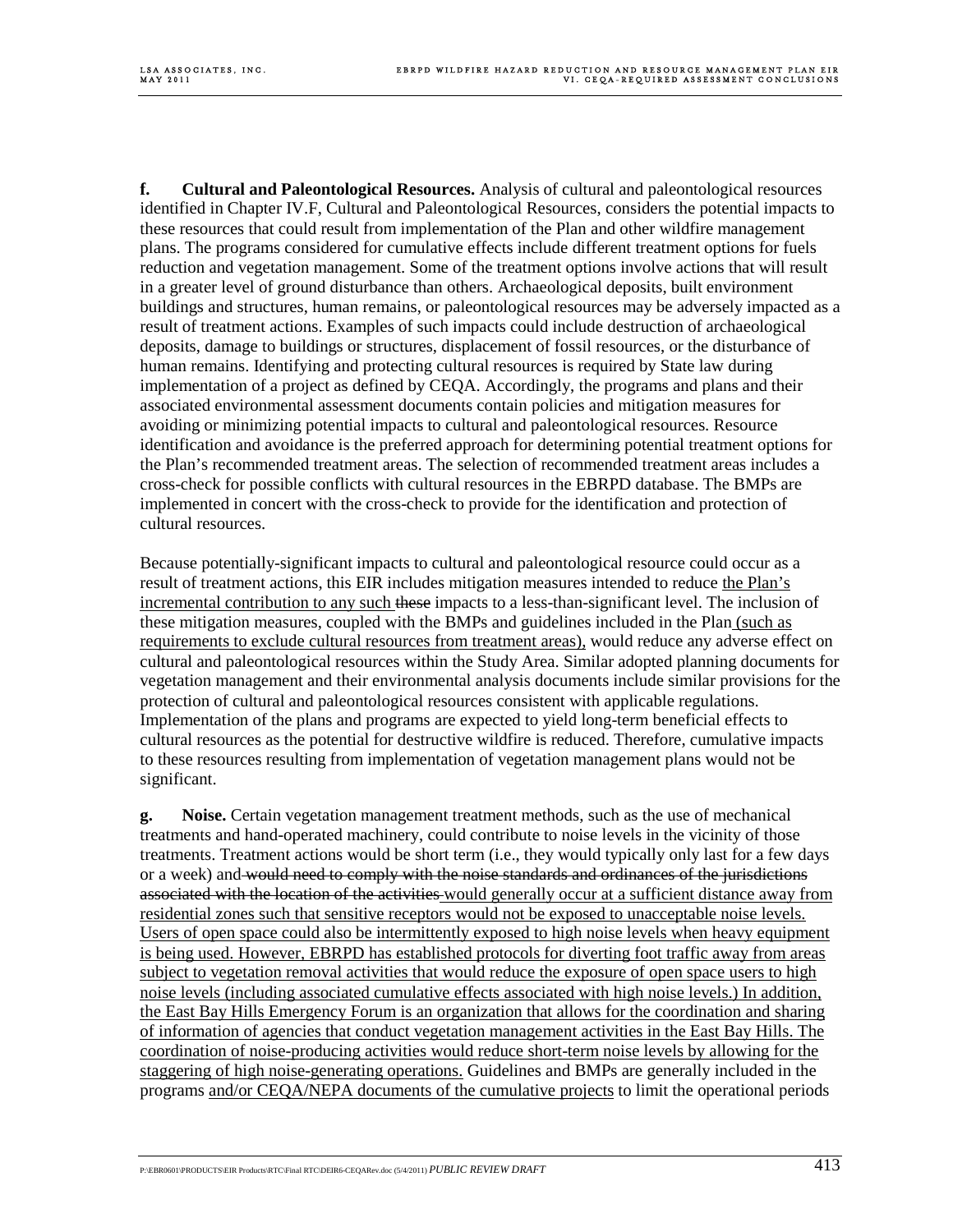in which such activities would take place. Similarly, short-term vibration impacts could occur during the operation of heavy equipment to conduct vegetation treatment activities. The Plan and all the cumulative projects would intermittently generate high levels of noise when vegetation treatment activities require the use of motorized equipment. However, such activities would be short-term in nature, would occur at different times, and would be isolated over the landscape; thus they would not combine to create significant long-term increases in ambient noise levels. THowever, these effects would be short-term and localized in nature (because they would generally not combine with other nearby vegetation management activities to create high noise levels) and would not cumulatively contribute significantly to the ambient noise level of the East Bay.

No additional construction is included as part of the Plan. Therefore, noise impacts associated with construction activities would not occur. Cumulatively, only the Lawrence Berkeley National Laboratory's *Long-Range Development Plan* includes proposed construction activities; implementation of the vegetation management programs would not contribute any additional cumulative noise impacts beyond that which has already been accounted for and mitigated in the *Long-Range Development Plan* and its associated EIR. As a result, implementation of the Plan would not contribute to any cumulative adverse noise effects related to construction.

**h. Air Quality and Global Climate Change.** According to guidelines published by the Bay Area Air Quality Management District (BAAQMD), the determination of a significant cumulative air quality impact should be based on an evaluation of the consistency of the project with the local general plan, and of the general plan with the regional air quality plan.<sup>6</sup> Vegetation management activities associated with the Plan and the cumulative projects could result in significant impacts to air quality resulting from prescribed burning, specifically the generation of suspended particulate matter  $(PM_{10})$  over a 24-hour period and the exposure of sensitive receptors to substantial pollutant concentrations.

While certain vegetation management activities, such as prescribed burning and mechanical treatments to reduce wildfire risks, are likely to produce short-term elevations in regional pollutant levels the BAAQMD requires planning and management protocols for prescribed burning activities be implemented prior to, during, or following execution of prescribed burning to reduce the potential for elevated levels of pollution that may result from these activities and ensure the Plan does not significantly contribute to any cumulative air quality impacts associated with prescribed burns (see section IV.F in this EIR). These protocols include the following:

- Preparation of a smoke management plan that includes information such as: location and specific objectives of each burn; volume and arrangement of vegetation to be burned; fuel conditions; specifications for disseminating information to the public; particulate matter estimates; and certification by a qualified resource professional that the proposed burning is necessary to achieve the specific management objectives of the plan.
- Receive written approval of a smoke management plan.
- Conduct burns only on a permitted burn day.
- Notification on day of burn.
- Provide a written post-burn evaluation.

 <sup>6</sup> BAAQMD *CEQA Guidelines*, December 1999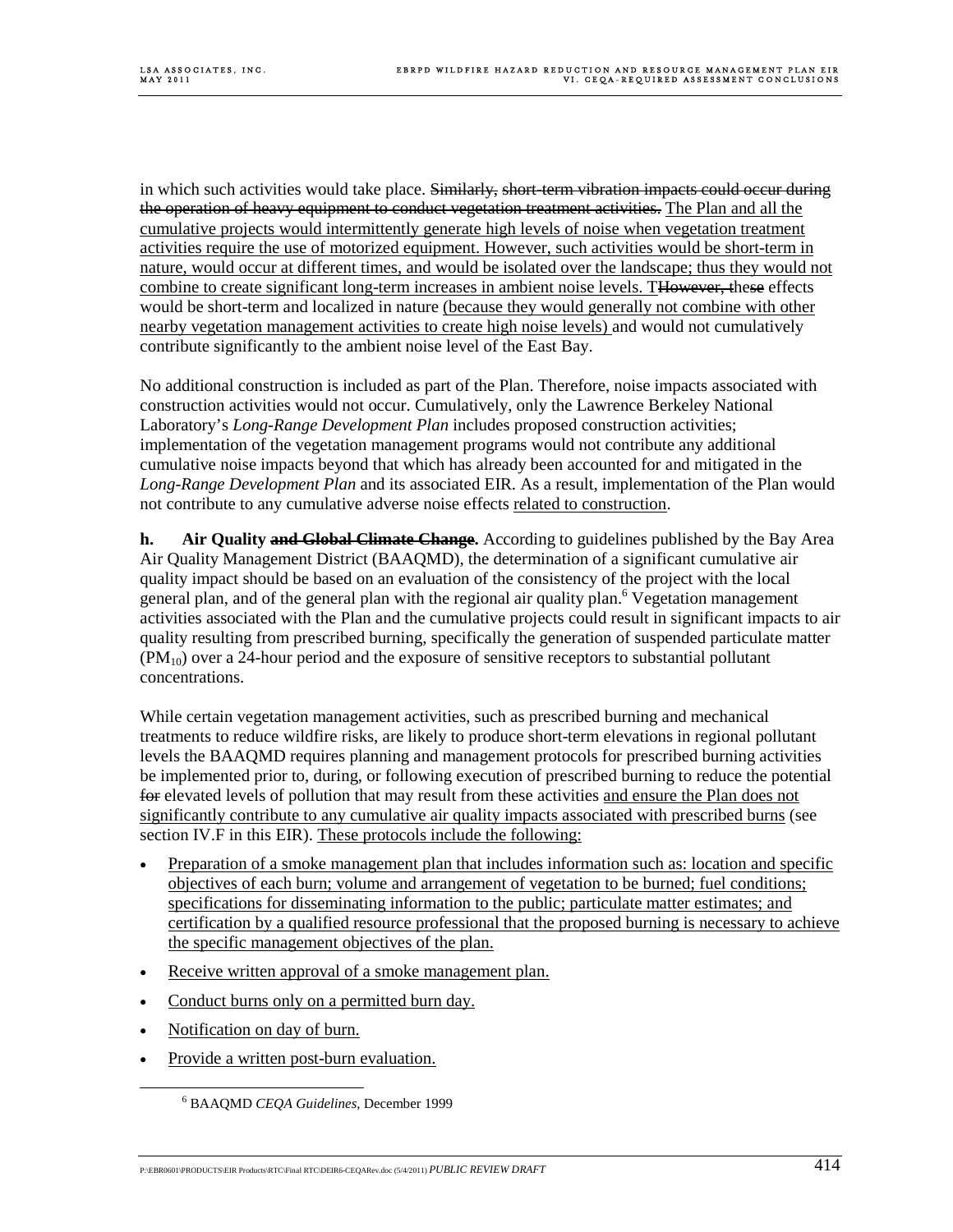In addition, the potential for conducting prescribed burns in the Plan Area is severely limited by safety, ecological, and air quality considerations. Because burns are only permitted when climatological conditions are appropriate (and when protected plant and animal species would not be harmed), they would likely occur infrequently in the Plan Area. As noted by the UC Office of Emergency Preparedness on their website, "Additionally, prescribed fire is also available as a tool that may be used as conditions warrant."<sup>7</sup> In addition, the potential pollution levels produced by such activities are significantly less, and are of a shorter duration, than the levels of pollution likely to be created in the event of a wildfire. The vegetation management activity selection process identified in the Plan further reduces the potential for elevated levels of pollution to occur when such activities are conducted by requiring EBRPD to undergo a rigorous selection process that takes into consideration the potential air pollution created by the various vegetation management and fuel reduction activities available for selection at each recommended treatment area. To further reduce these potential effects, EBRPD and any other agency, must only conduct certain activities, such as prescribed burns, according to stringent guidelines set forth by BAAQMD to ensure minimal creation of and exposure to any pollution generated by these activities.

Based on the above discussion, the potential for an individual plan or project to significantly deteriorate regional air quality or contribute to a significant health risk is small, even if the emission thresholds are exceeded. Because of the overall improvement trend on air quality in the air basin, it is unlikely the regional air quality or health risk would worsen from the current condition due to emissions from an individual vegetation management or fuel reduction activity conducted as part of implementing the Plan. Cumulatively, these vegetation management and fuel reduction activities will be dispersed across the calendar year according to the required conditions of the targeted vegetation, surrounding habitat requirements, and BAAQMD requirements, and as such would not substantially contribute to a net increase in any criteria pollutant in the region. As a result, any potential cumulative impacts on air quality and global climate change would be considered less-than-significant. The Draft EIR includes a discussion of cumulative air quality impacts on page 262.

**i. Global Climate Change**. The Forest sector is unique in that forests both emit greenhouse gases and uptake carbon dioxide  $(CO_2)$  to sequester it over the short and long term. <sup>8</sup> Carbon sequestration is the process by which atmospheric carbon dioxide is absorbed by trees through photosynthesis and stored as carbon in trunks, branches, foliage, roots and soils. Several factors, such as large wildfires and forest land conversion, may cause a decline in the amount of carbon removed from the atmosphere.<sup>9</sup>

Accounting for changes in forest carbon is still a matter of some debate. Impacts of global climate change can worsen existing wildfire and insect disturbances in the Forest sector, creating new uncertainties in reducing emissions and maintaining sequestration levels over the long-term.<sup>10</sup> In addition, the diversity of forest types and widespread disputes over the carbon consequences of various practices make it difficult to generalize about the opportunities to mitigate global climate

- $\frac{9}{9}$  Ibid.
- $10$  Ibid.

 $\overline{7}$  $\frac{7}{1}$  UC Berkeley, Office of Emergency Preparedness Website: http://oep.berkeley.edu/programs/fire\_mitigation/index.html

<sup>8</sup> California Air Resources Board. 2008. *Climate Change Scoping Plan: a framework for change*. December.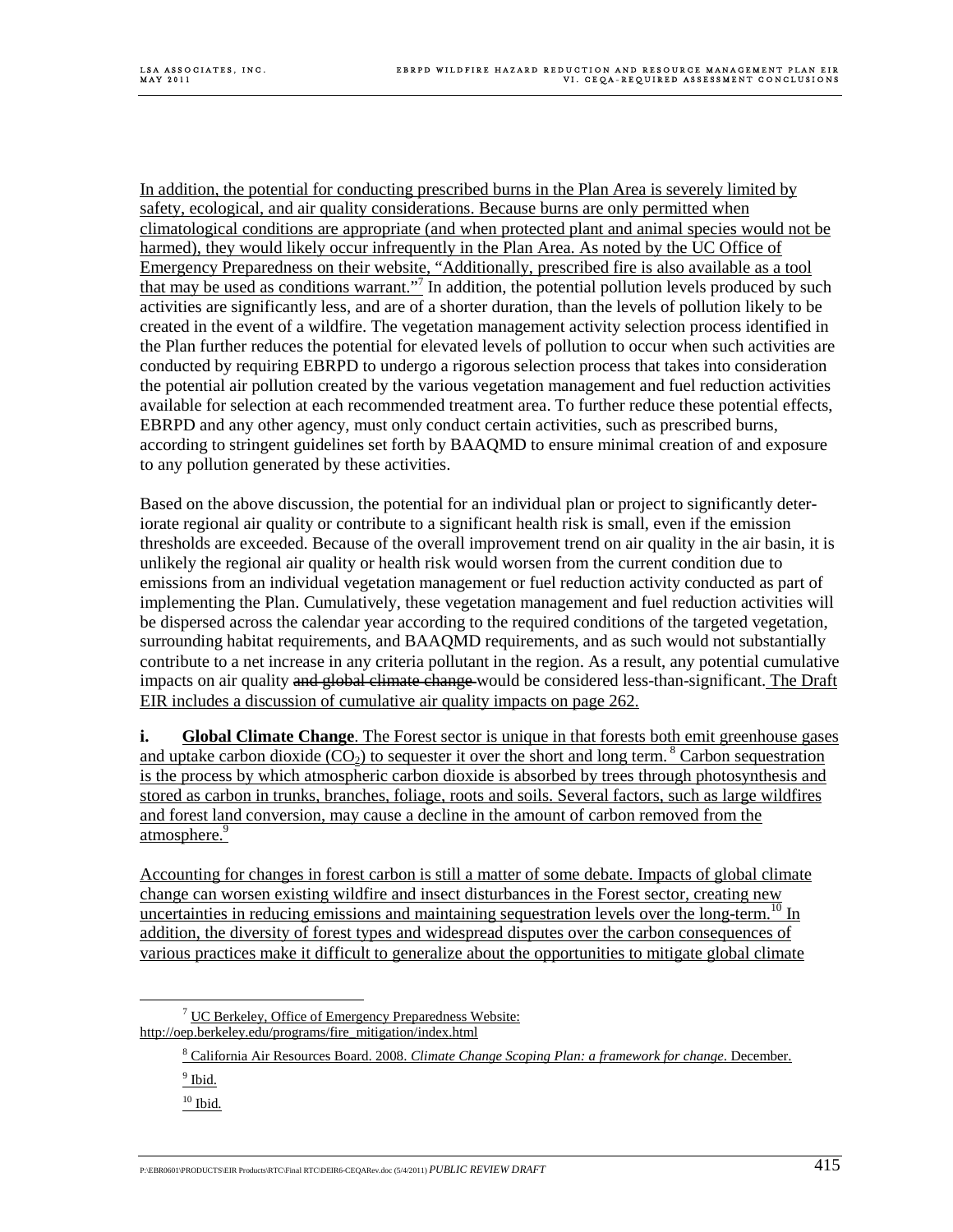change through forest carbon sequestration.<sup>11</sup> For example, foresters often cut vegetation to enhance growth of desired trees, which would store more carbon. However, cut vegetation releases  $CO<sub>2</sub>$ , and the net effect depends on many factors, such as subsequent growth rates and the quantity and disposal of cut vegetation.<sup>12</sup>

Forestry is based on a biological system which may respond slowly to management measures. Trees store carbon at the fastest rates from around 10 to between 40 and 80 years of age, at which point they continue to store carbon but at a slower rate. The ARB Scoping Plan strategy to assist the State in meeting the goals of AB 32 is a "No Net Loss" strategy, which would maintain the 5 million metric tons (MMT) of  $CO<sub>2</sub>eq$  emissions of sequestration through sustainable management practices, potentially including reducing the risk of catastrophic wildfire, and the avoidance or mitigation of land-use changes that reduce carbon storage.  $^{13}$  According to a study prepared by ICF Jones & Stokes for EBRPD evaluating the carbon sequestration potential on EBRPD lands, the average amount of  $CO<sub>2</sub>$  sequestered annually by the EBRPD's lands is estimated to be 91,157 metric tons.<sup>14</sup> By preserving natural land in perpetuity, the natural communities on EBRPD lands represent an important permanent carbon stock of 2.76 MMT of carbon.<sup>15</sup>

The potential occurrence of wildfire is probably the largest risk to any carbon sequestration activity in California.16 Fires are a natural part of the California landscape, yet there has been an increase in the extent of forest fires across the State in recent years. The rolling five year average for acres burned by wildfires on all jurisdictions increased in the past two decades from 250,000 to 350,000 acres (1987) to 1996) to 400,000 to 600,000 acres (1997 to 2006).<sup>17</sup> An increase in wildfire frequency may mean an increase in GHG emissions.<sup>18</sup> Fuel management activities leading to reductions in the potential for or risk of catastrophic wildfires would therefore reduce carbon and non-CO<sub>2</sub> GHG emissions from burning. $^{19}$ 

Quantification of the specific GHG benefits associated with avoiding wildfire is difficult because of the unpredictable nature of fire and uncertainties concerning the future implementation of various fuel treatment methods and recommendations in the Plan. For example, the Plan is a long-term program for the reduction of fuels using different treatment methods depending on the vegetation types and habitats to be treated on over 3,000 acres of differing topography and other geographic, and environmental resource features. A key part of Draft Plan program, including fuel and biomass reduction to address wildfire risk, is the concept of adaptive management, which includes monitoring

<sup>11</sup> Congressional Research Service, 2007. Carbon Sequestration in Forests. RL31432. March 29.

 $12$  Ibid.

13 California Air Resources Board. 2008. *Climate Change Scoping Plan: a framework for change*. December.

<sup>14</sup> ICF Jones & Stokes, 2008. Final Draft. East Bay Regional Park District Carbon Sequestration Evaluation. December.

 $15$  Ibid.

<sup>16</sup> California Energy Commission, 2004. Carbon Supply from Changes in Management of Forest, Range, and Agricultural Lands in California. CE-500-04-068F. March.

 $17$  California, State of. Department of Forestry and Fire Protection. 2008. An Adaptation Plan for California's Forest Sector and Rangelands. December 11.

18 Ibid.

<sup>19</sup> California Energy Commission, 2004. Carbon Supply from Changes in Management of Forest, Range, and Agricultural Lands in California. CE-500-04-068F. March.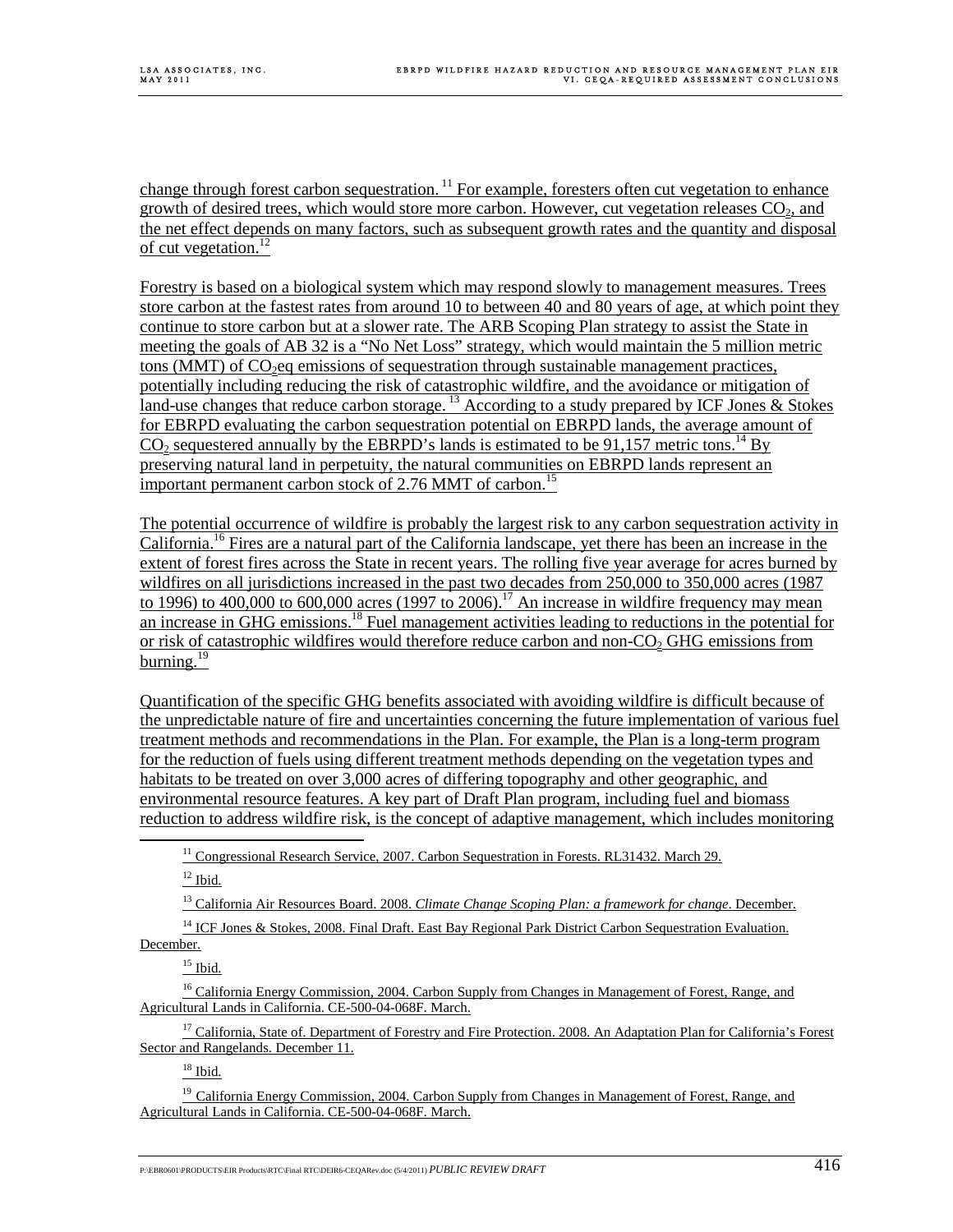outcomes related to implementation of measures and programs in the Plan. Regardless of vegetation type, each treatment area must be assessed by a team of qualified personnel before finalizing prescriptions for specific treatment areas.<sup>20</sup> The treatment cycle continues with the monitoring phase and repetition of the process until the vegetation management goals identified in the fuel treatment plan for the treatment area have been met.

The Plan provides policies, guidelines and recommendations to manage fuels and protect lands in a manner consistent with State strategies and long-term climate goals. The activities identified in the Plan are intended to reduce the frequency and severity of wildfires, and as a result, reduce related  $CO<sub>2</sub>$ emissions in the cumulative condition. The effects of fire on carbon stocks are dependent on the intensity of the fire. An intense fire will destroy biomass (and anything else in its path including homes) and release a great proportion of the carbon to the atmosphere, while a less intense fire will fail to kill the majority of the trees.<sup>21</sup> Carbon has several potential destinations during and after a fire: (1) surviving the fire to continue as live vegetation, (2) being volatilized during the fire and immediately released to the atmosphere, and (3) being divided between the pools of dead wood, soot, and charcoal. Soot and charcoal are stable forms of carbon and can remain unchanged for many years, while dead wood will decompose over time.<sup>22</sup> The proportion of carbon volatilized versus surviving as vegetation varies with the fire intensity (see Table VI-1). For example, following intense fires, 60 percent of the affected carbon volatilizes and 15 percent survives as vegetation. For low intensity fires, 20 percent of the affected carbon volatilizes and 72 percent survives as vegetation.<sup>23</sup>

|                      | <b>High</b> | Mid       | Low             |
|----------------------|-------------|-----------|-----------------|
| <b>Destination</b>   | (Percent)   | (Percent) | (Percent)       |
| Volatilized          | 60          | 7U        | ΖU              |
| Not Volatilized      |             |           | $\overline{08}$ |
| Charcoal             |             |           | 92              |
| <b>Soot</b>          |             |           | <u>04</u>       |
| Dead wood            | 98          | כע        | <u>03</u>       |
| Surviving vegetation |             |           |                 |

## **Table VI.-1: Carbon Destination Assumptions for Various Fire Intensities**

Source: CEC, 2004. Baseline Greenhouse Gas Emissions for Forest, Range, Agricultural Lands in California. March.

Future wildfire frequency and size is unknown over the life of the Plan. Exact details of the treatment prescriptions and vegetation management goals for each treatment area will be determined with the pre-treatment site assessment to meet the Plan's goals, objectives, guidelines and performance standards in the Vegetation Management Program (Chapter V of the Plan). As the Plan is a long-term management tool, the specific timing of vegetation removal, including the size, dimension, and number of trees, is not available at this time. Vegetation growth and vegetation type changes would

 $22$  Ibid.

<sup>&</sup>lt;sup>20</sup> LSA Associates, Inc., 2009. Wildfire Hazard Reduction and Resource Management Plan. July.

<sup>&</sup>lt;sup>21</sup> California Energy Commission, 2004. Baseline Greenhouse Gas Emissions for Forest, Range, Agricultural Lands in California. CE-500-04-069. March.

<sup>&</sup>lt;sup>23</sup> ARB, 2009. Technical Support Document for California's 1990-2004 Greenhouse Gas Emissions Inventory and 1990 Emissions Level. April 21.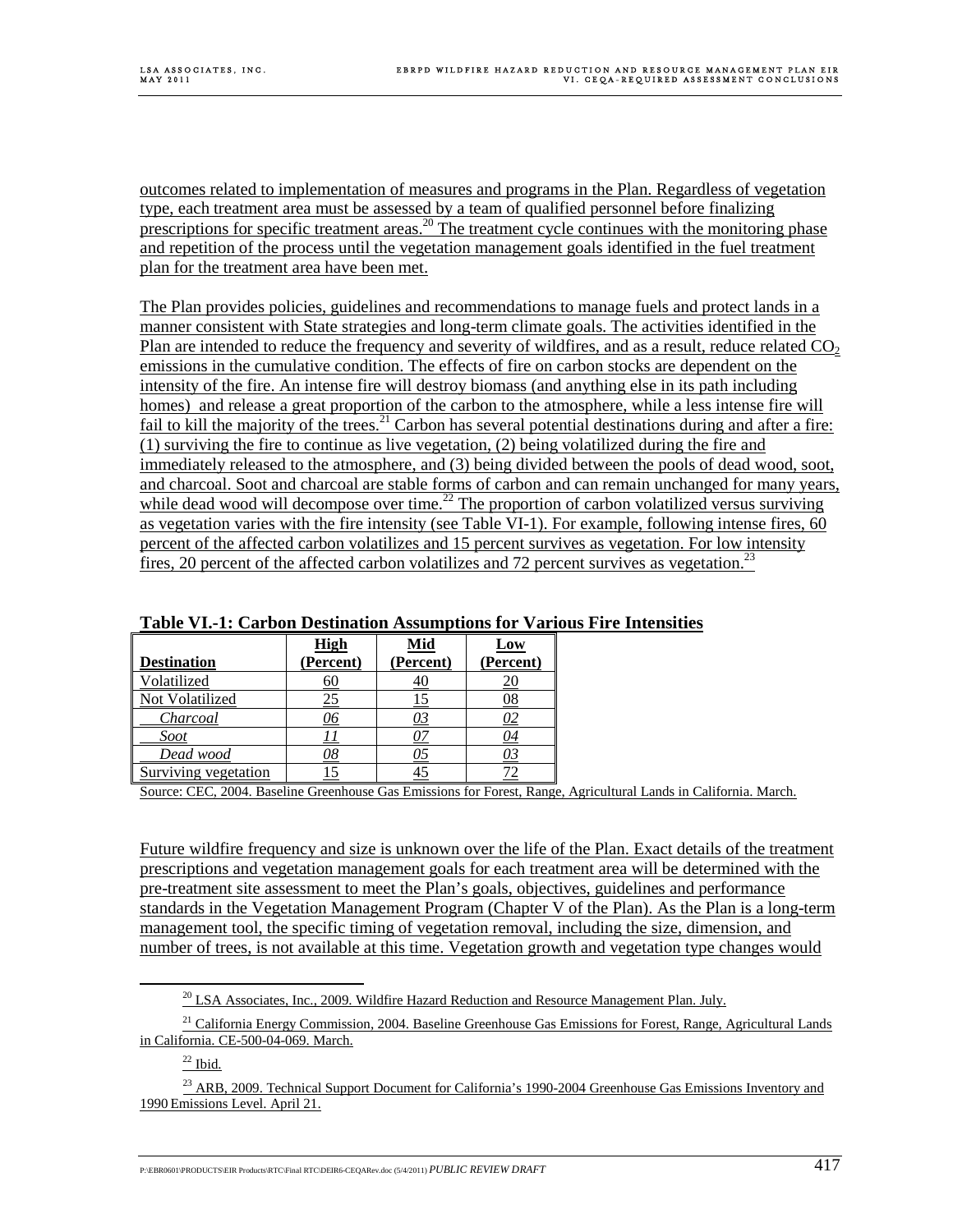also occur over the lifetime of the Plan in a manner that is difficult to predict. Therefore, specific calculations of the loss in carbon sequestration and related GHG emission calculations require a number of assumptions. Carbon sequestration and GHG estimates are provided herein for informational purposes only, as there is not yet an established quantified GHG emissions threshold.<sup>24</sup>

**(1) Existing Conditions.** Table VI-2 shows the existing carbon storage and sequestration for the recommended treatment areas (RTA) in the Plan. These estimates are based on the methodology from the 2008 carbon sequestration study for 98,600 acres of EBRPD lands (which overlaps with but does not correspond exactly with the Study Area for the Plan).<sup>25</sup> The area for each vegetation type within the RTAs is measured in acres. "Current mean flux density" is the amount of carbon sequestered by each acre per year (measured in megagrams of carbon [Mg C]). "Current flux" is the average amount of carbon sequestered on an annual basis by each vegetation type calculated by multiplying the number of acres by the "current mean flux density". "Mean carbon stocks" is the average amount of carbon (metric tons of carbon [MT C]) stored in the biomass of each vegetation type per acre. "Carbon stocks" is the average amount of carbon "permanently" stored in the biomass of each vegetation type.

**Table VI-2: Existing Carbon Storage by Vegetation Type in the Recommended Treatment Areas**

| <b>Vegetation Type</b>              | Area<br>(acres) | <b>Current Mean</b><br><b>Flux Density</b><br>(Mg C per acre<br>per year) | <b>Current Flux</b><br>(MT C per year) | <b>Mean Carbon</b><br><b>Stocks</b><br>(MT C per acre) | <b>Carbon Stocks</b><br>(MT) |
|-------------------------------------|-----------------|---------------------------------------------------------------------------|----------------------------------------|--------------------------------------------------------|------------------------------|
| Non-native Coniferous Forest        | 144.1           | 0.7                                                                       | <u>101</u>                             | <u>123</u>                                             | 17,720                       |
| Redwood Forest                      | 17.9            | 1.0                                                                       | 18                                     | 223                                                    | 3,987                        |
| Oak-Bay Woodland/Forest             | 325.2           | 0.4                                                                       | 130                                    | <u>61</u>                                              | 19,838                       |
| Scrub                               | 593.7           | 0.1                                                                       | 59                                     | 15                                                     | 8,906                        |
| Grassland                           | 424.7           | 0.1                                                                       | 42                                     |                                                        | 425                          |
| Aquatic/Open Water                  | <u>0.1</u>      |                                                                           |                                        |                                                        |                              |
| <b>Freshwater Marsh</b>             | 0.2             | 0.1                                                                       |                                        |                                                        |                              |
| <b>Eucalyptus Forest/Plantation</b> | 1,367.9         | 0.4                                                                       | 547                                    | 63                                                     | 86,178                       |
| Riparian Woodland                   | 16.0            | 0.1                                                                       |                                        |                                                        | 240                          |
| <b>Total</b>                        | 2,889.8         | 2.9                                                                       | 899                                    | 516                                                    | 137.296                      |

Source: LSA Associates, Inc., February 2010.

Notes:  $Mg C = Megagrams of carbon$ 

 $MT C = Metric$  Tons of carbon

The RTAs include approximately 3,000 acres of which 2,890 acres are covered with a vegetation type (the remaining acres are covered by landscaped plants, impervious surfaces, or structures), or 2.9 percent of the total EBRPD lands evaluated in the ICF Jones & Stokes  $2008$  study.<sup>26</sup> Vegetation types within the RTAs sequester approximately 899 metric tons of carbon per year and have approximately 137,296 metric tons in carbon stocks. Carbon sequestration can be expressed in terms of  $CO<sub>2</sub>$ 

<sup>25</sup> ICF Jones & Stokes, 2008. Final Draft. East Bay Regional Park District Carbon Sequestration Evaluation. December.

<sup>26</sup> For the purpose of this analysis, the acreage total for the RTAs presented in this section does not include approximately 63 acres of developed or landscaped areas.

 $24$  While BAAQMD is currently in development of specific quantified thresholds for various project- and plan-level analyses, those thresholds would not be applicable to an analysis of forest management activities (e.g., prescribed burns), wildfires, and carbon sequestration.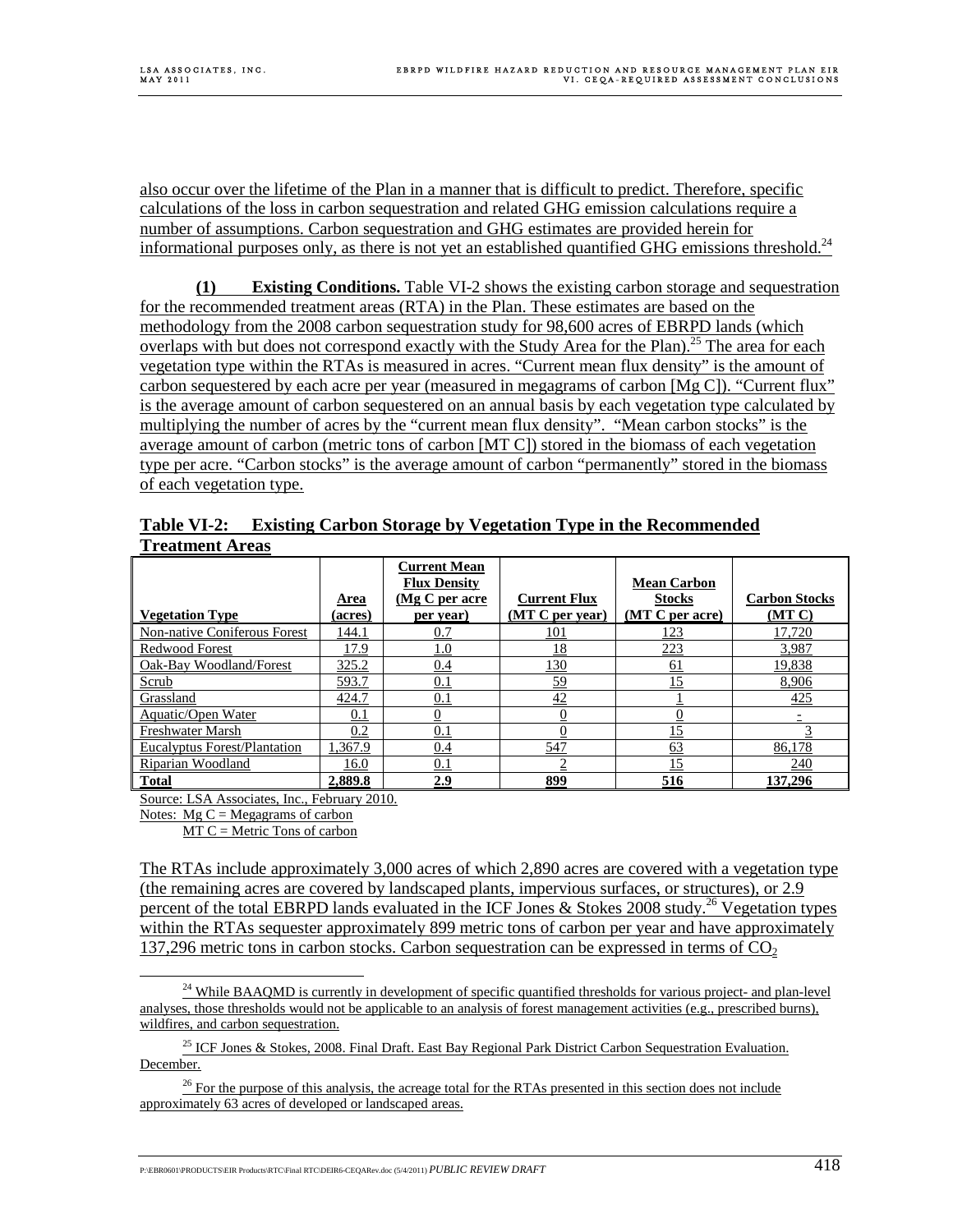emissions by converting each metric ton of carbon to  $CO<sub>2</sub>$  by a factor of 3.66. Therefore, the total annual sequestration of  $CO<sub>2</sub>$  is approximately 3,292 metric tons. This factor does not account for any loss by disturbance to vegetation, such as wildfire or severe infestation.

**(2) Current Maintenance Activities.** According to District staff,<sup>27</sup> on an annual basis. EBRPD treats fuels on 400 to 700 acres. Within the EBRPD lands, approximately 100 to 500 acres are treated each year by hand labor or mechanical treatment techniques, including the use of contractors, handcrews and neighborhood volunteer groups. These treatment efforts include tree removal on 50 to 250 acres through clearcutting of all trees, heavy thinning/selective removal, light thinning/selective removal, occasional selective tree removal, and stump-sprout maintenance removal. The sizes of trees removed vary dramatically and are largely dependent on the type of treatment activities. For example, heavy thinning would typically remove 300 to 700 trees per acre with sizes that vary from 2 to 24 inches diameter at breast height (dbh). During stump-sprout removal, approximately 20 to 200 trees per acre that vary from 1 to 3 inches dbh would be removed. Another 200 to 250 acres of EBRPD lands are treated by goat grazing to reduce fuels.

Prescribed and controlled burns reduce the volume of fuel through combustion; fires are conducted under specific regulations when air quality and climate conditions permit both adequate combustion and proper control. This technique can be used to burn piles of cut brush or trees (pile burns), or over a designated prepared area (broadcast burn). Both broadcast and pile burning are often used in conjunction with hand labor and mechanical treatment methods as a means of removing excess debris. Approximately 50 to 100 acres of EBRPD lands have the fuels piled, then the piles are burned under favorable weather and air quality conditions. EBRPD burns about 150 brush piles per year with each pile containing 6 to 8 cubic yards of brush; this totals 1,200 cubic yards, or 324 tons per year. Methane  $(CH_4)$  emission factors for burning are based on the vegetation type and can range from 3.7 to 12.2 pounds per ton of material burned.<sup>28</sup> Using the most conservative estimates of 12.2 pounds per ton for temperate forests, current brush pile activities result in  $1.8$  metric tons of  $CH_4$  emissions per year. EBRPD "broadcast burns" another 15 to 70 acres for resource management purposes.

**(3) Potential Plan Cumulative Effects.** Existing and future disturbances, such as wildfire, create uncertainties in reducing emissions and maintaining carbon sequestration levels over the long-term, requiring more creative strategies for adapting to these changes. As mentioned in the Plan, there were a total of 11 Diablo wind-driven fires during the 75-year period between 1923 and 1998 that burned a total of 9,840 acres. On a cumulative basis, fuel management strategies conducted by EBRPD and the other open space land managers identified above (e.g., UC Berkeley, EBMUD, the City of Oakland) have the potential to reduce the risk of catastrophic wildfires and associated carbon emissions.29

While not all areas will experience the same or maximum reduction of vegetation as evaluated in this EIR on the Plan, this analysis focuses on the Plan's effect on carbon sequestration and storage associated with the reduction in Monterey pine and eucalyptus trees. As indicated in Table VI-3, the annual sequestration and carbon stocks with removal of vegetation would initially be lower than the

 $\frac{27}{27}$  Swanson, John. Assistant Fire Chief, EBRPD. 2010. Personal communication with LSA Associates, Inc. March.

<sup>28</sup> Environmental Protection Agency. 1996. AP-42. Chapter 13: Miscellaneous Sources. Wildfires and Prescribed Burning. October.

29 California Air Resources Board. 2008. *Climate Change Scoping Plan: a framework for change*. December.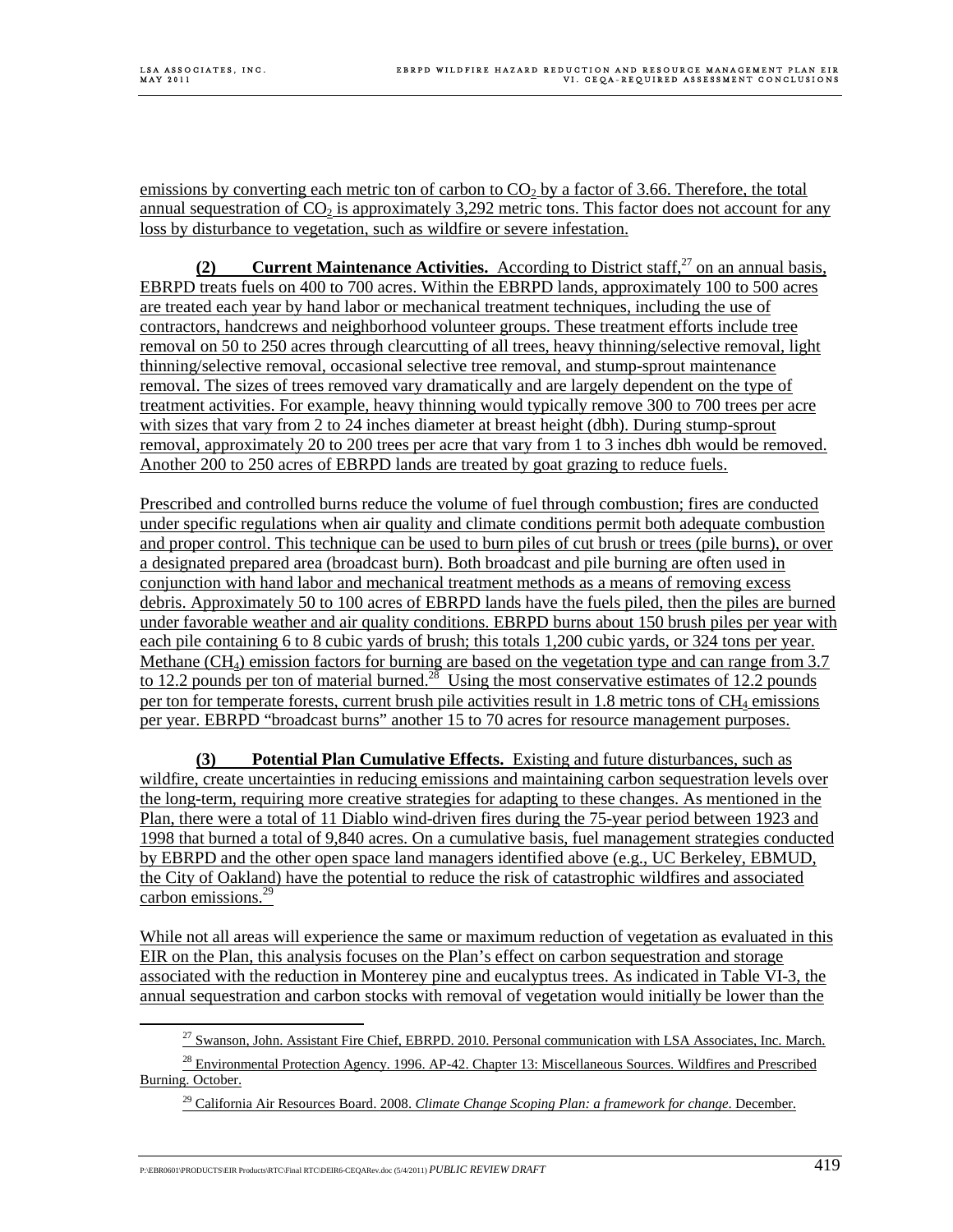existing conditions in the RTAs. Annual sequestration and carbon storage were estimated by calculating the percent reduction that would occur in Monterey pine and eucalyptus trees as a result of thinning tree stocks to 25 foot spacing per the performance standards contained in Plan Chapter V, Vegetation Management Program. This percent reduction was applied to the total acreage of each vegetation type to calculate the revised amounts of carbon sequestration and storage in the RTAs. Table VI-3 shows that the annual sequestration could be reduced from 3,295 metric tons of  $CO<sub>2</sub>$  to 1,113 metric tons of CO<sub>2</sub>. Overall carbon storage could also be reduced from 137,411 metric tons of carbon to 41,825 metric tons.

**Table VI-3: Future Carbon Storage and Sequestration in the Recommended Treatment Areas**

|                          | Acres  | <b>Annual</b><br>Sequestration<br>(MT CO <sub>2</sub> ) | <b>Carbon Stock</b><br>(MT C) |
|--------------------------|--------|---------------------------------------------------------|-------------------------------|
| Total EBRPD Lands in ICF | 98,600 | 91,157                                                  | 2,759,206                     |
| 2008 Study               |        |                                                         |                               |
| RTAs - No Treatment      | 2,897  | 3,295                                                   | 137,411                       |
| Percent of Total         | 2.94   | 3.61                                                    | 4.98                          |
| RTAs - Plan              | 1,506  | 1,113                                                   | 41,825                        |
| Percent of Total         | 1.53   | 1.22                                                    | 1.52                          |

Source: LSA Associates, Inc., 2010. and ICF Jones & Stokes, 2008. Final Draft. East Bay Regional Park District Carbon Sequestration Evaluation. December.

Notes:  $MT =$  Metric Tons

However, simply considering the loss in vegetation does not present a complete picture of the impacts of the Plan. Therefore, this analysis (and the premise and goals of the Wildfire Hazard Reduction and Resource Management Plan) also assumes that a reduction in fuels (i.e., high hazard vegetation) will result in a reduction of fire intensity and the risk of a wildfire being uncontrollable. As discussed earlier, the effects of fire on carbon stocks are dependent on the intensity of the fire. Table VI-4 compares the anticipated changes in sequestration and carbon stocks assuming that a high intensity fire will affect the RTAs with existing vegetation patterns, but reduced fuel loads from implementation of the Plan would result in a low-intensity fire affecting the RTAs.

The estimated loss in surviving vegetation and net remaining carbon stock after high- and lowintensity wildfires indicate that reduction in fuels associated with the Plan would result in lower initial carbon stocks; carbon storage would decrease to approximately 33,457 metric tons. However, the amount of surviving vegetation after a wildfire would be higher with implementation of the fuel treatments recommended in the Plan. This analysis and these estimates do not include improvements to vegetation health after treatments, including the potential for an increase in growth of remaining vegetation or regrowth of new vegetation that could occur as a result of the fuel reduction strategies (e.g., growth of oak/bay woodland trees after thinning of Monterey pine and eucalyptus trees), which would further increase carbon sequestration and storage.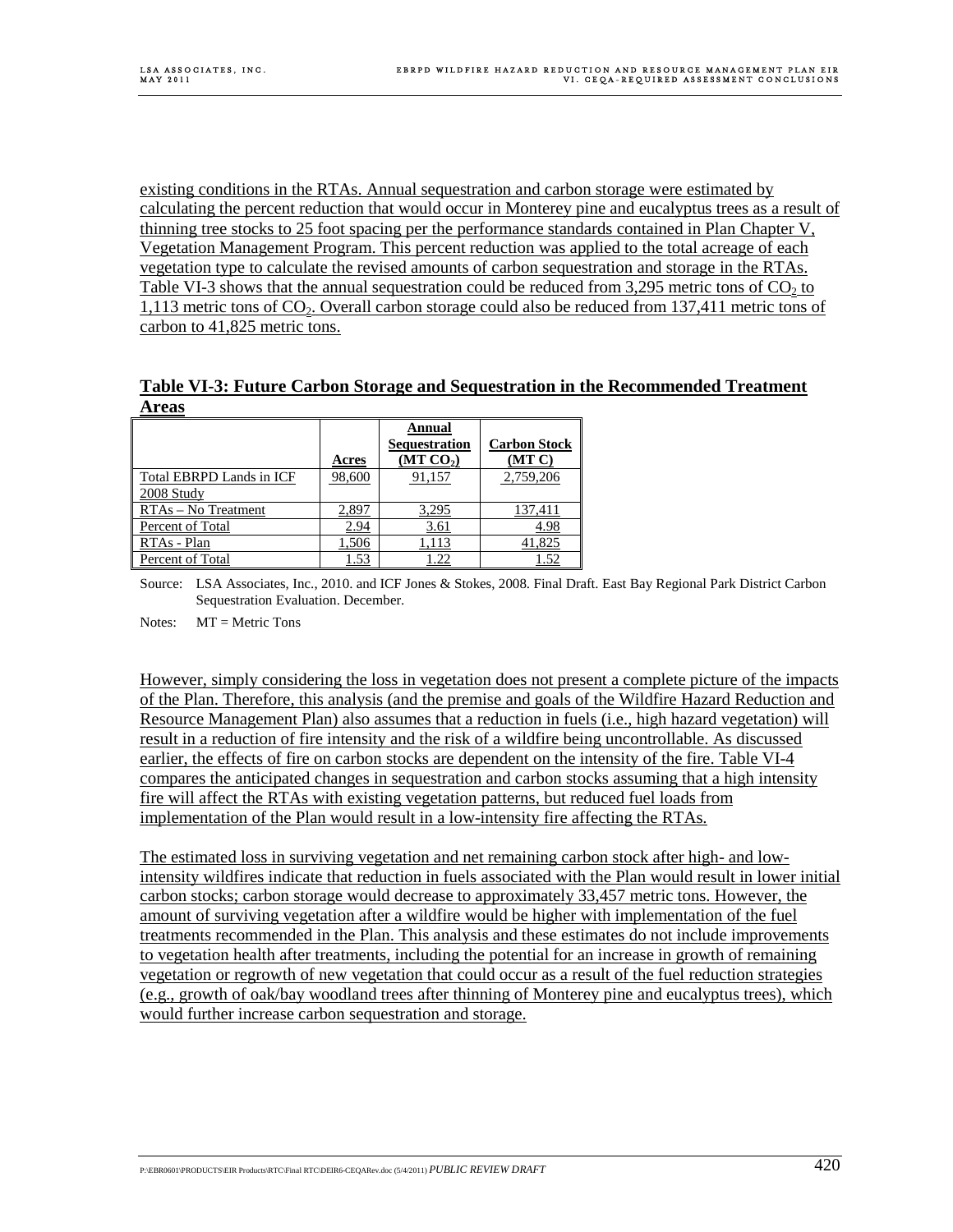| тиміс та песигмен месем инсег таман с месиці ю |                        |                                                    |                                                   |                                             |
|------------------------------------------------|------------------------|----------------------------------------------------|---------------------------------------------------|---------------------------------------------|
|                                                | Carbon<br><b>Stock</b> | Loss in<br>Carbon<br><b>Stock from</b><br>Wildfire | <u>Net</u><br>Remaining<br>Carbon<br><b>Stock</b> | Carbon in<br><b>Surviving</b><br>Vegetation |
|                                                | (MT C)                 | (MT C)                                             | (MT C)                                            | (MT C)                                      |
| RTAs – No Treatment                            | 137,411                | 82,474                                             | 54,937                                            | 20,612                                      |
| RTAs – Implementation of Plan                  | 41,825                 | 8,368                                              | 33,457                                            | 30,114                                      |

#### **Table VI-4: Carbon Stocks after Wildfire Scenario**

Source: LSA Associates, Inc., 2010.

Notes: Assumes High Intensity Fire affects "Existing" conditions and Low-Intensity Fire affects "Plan" conditions with reduction in fuel loads. Carbon loss includes volatilized carbon and carbon loss from decay of dead wood. Carbon will continue to be stored in charcoal and soot.  $MT C =$  Metric Tons of carbon

**(4) Future Maintenance Activities.** As discussed above, the EBRPD annually treats fuels on 400 to 700 acres, including hand labor or mechanical treatment techniques, goat grazing to reduce fuels, and prescribed burning. According to District staff,<sup>30</sup> because no additional funding or staffing has been identified in association with implementation of the Plan, the District expects that the current level and intensity of the fuel reduction activities currently taking place on an average annual basis will continue during Plan implementation. EBRPD estimates that the number of planned burns will continue at approximately 150 brush piles per year. Emission factors for burning do not change over time; therefore, estimated  $CH_4$  emissions will continue to be 1.8 metric tons per year over the life of the Plan. GHG emissions from ongoing project operations and maintenance for the District and the other open space land managers are unlikely to be significantly different from existing levels, and would therefore not be cumulatively significant.

On December 30, 2009, the California Natural Resources Agency adopted CEQA Guidelines Amendments related to Climate Change. These amendments become effective on March 18, 2010, and state that the "lead agency shall have discretion to determine, in the context of a particular project, whether to: (1) Use a model or methodology to quantify greenhouse gas emissions resulting from a project…and/or (2) Rely on a qualitative analysis or performance based standards." The qualitative analysis here considers the Plan's consistency with the State goals and plans, including fuel reduction, to minimize the frequency and magnitude of catastrophic fires and associated GHG emissions.

In determining whether impacts to forest resources, including timberland, are significant environmental effects, lead agencies may refer to information compiled by the California Department of Forestry and Fire Protection (CAL FIRE). CAL FIRE has identified five forestry strategies for reducing or mitigating greenhouse gas emissions: $31$ 

- Reforestation to sequester more carbon,
- Forestland conservation to avoid forest loss to development,

<sup>&</sup>lt;sup>30</sup> Wiese, Brian. 2010. Chief of Stewardship and Planning, EBRPD. Personal communication with LSA Associates, Inc. March.

<sup>&</sup>lt;sup>31</sup> California, State of. Department of Forestry and Fire Protection. CAL FIRE Climate Change Program. Available at http://www.fire.ca.gov/resource\_mgt/resource\_mgt\_EPRP\_Climate/climate\_change.php.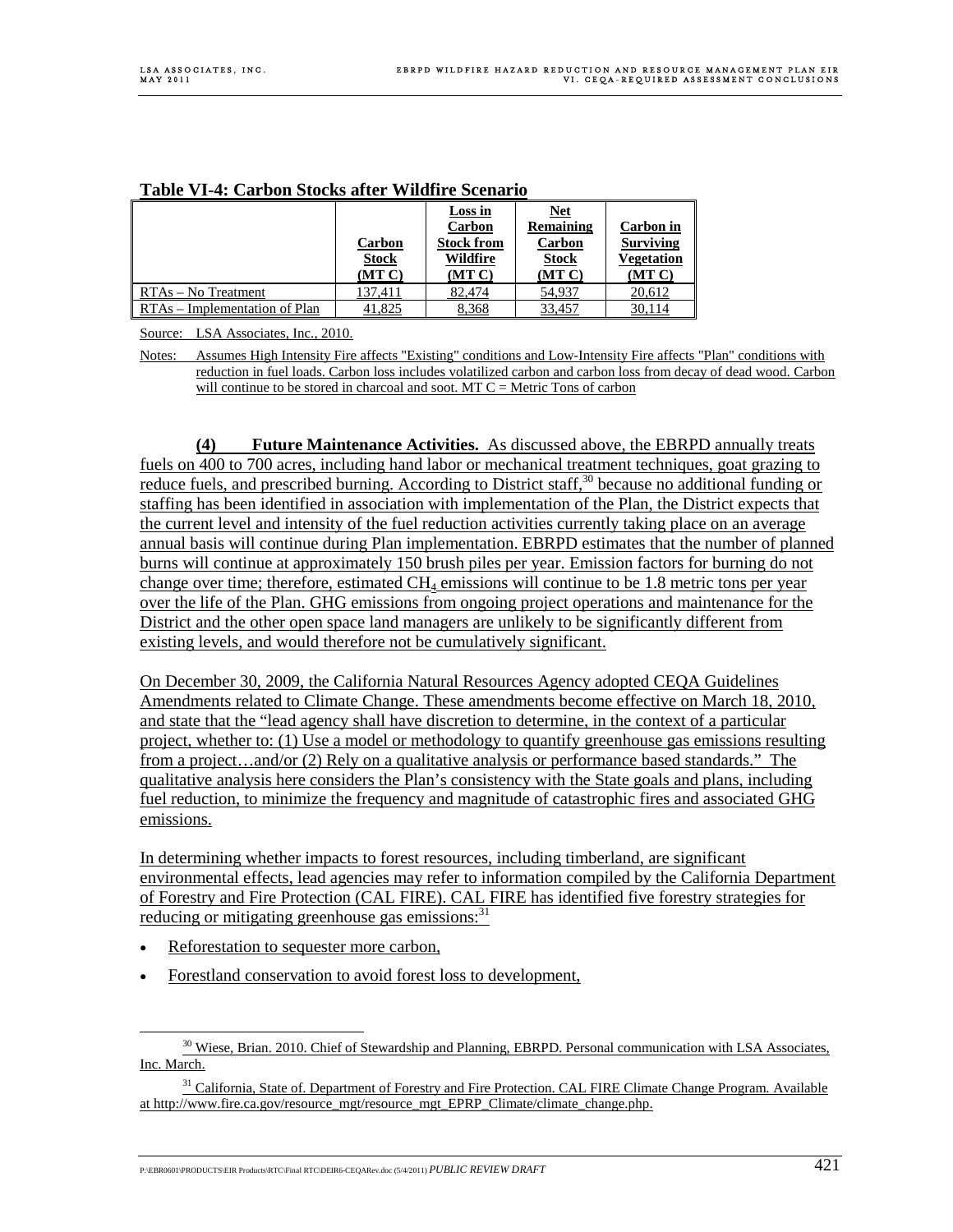- *Fuels reduction to reduce wildfire emissions and utilization of those materials for renewable energy*,
- Urban forestry to reduce energy demand through shading, increase sequestration, and contribute biomass for energy generation, and
- *Improved management to increase carbon sequestration benefits and protect forest health.*

Climate change may modify the natural fire regimes in ways that could have social, economic and ecological consequences. The size, severity, duration, and frequency of fires are greatly influenced by climate. Due to decades of fire suppression activities, sustained drought, and increasing pest infestations, large, episodic, and unnaturally hot fires are an increasing trend on California's wildlands.<sup>32</sup> Reduced winter precipitation and earlier spring snowmelt deplete the moisture in soils and vegetation, leading to longer growing seasons and drought. These increasingly dry conditions create more favorable conditions for ignition and are believed to be the main reason for the increased trend in wildfire risk. Higher temperatures also increase evaporative water loss from vegetation, increasing the risk of rapidly spreading and large fires.<sup>33</sup>

There is an emerging view among scientists that fire hazard mitigation (e.g., through vegetation treatments or prescribed fire) may be able to play a beneficial role in long-term forest carbon sequestration, emissions reductions, and climate change mitigation. For example, recent studies have concluded that widespread prescribed burns can reduce fire emissions of carbon dioxide in the West by an average of 18 to 25 percent.<sup>34</sup> However, the specifics of where and how this can achieve the greatest effect are still open questions. The CAL FIRE strategies were recognized by the Governor's Climate Action Team reports and by the Air Resources Board in the AB 32 Scoping Plan. The Plan is consistent with CAL FIRE Forestry strategies and will reduce greenhouse gases in the long term consistent with AB32. The Plan would not conflict with any applicable regulations or requirements adopted to implement a statewide, regional, or local plan for the reduction or mitigation of greenhouse gas emissions. Therefore, the Plan's contribution to cumulative GHG emissions would be less than significant.

**j. Visual Resources.** The purpose of the vegetation management programs considered in this analysis is to reduce the risk of a wildfire in the East Bay region. These fuel reduction actions would include the treatment of vegetation at defined treatment areas, including the thinning or removal of selected trees and tree stands, thinning or removal of shrubs and understory vegetation, mowing or grazing of grasses and shrubs, and clearing excessive residual dry matter to reduce ladder fuels and total fuel loads within treatment areas.

The majority of the landscape in the recommended treatment areas is composed of large stands of blue and red gum eucalyptus trees and Monterey pines, limiting the overall visual variety of those specific areas and often blocking scenic vistas. The vegetation management activities likely to occur

 <sup>32</sup> California Environmental Protection Agency. 2006. *Climate Action Team Report to Governor Schwarzenegger and the Legislature*. March.

<sup>33</sup> California Energy Commission. 2008. *The Future Is Now. An Update on Climate Change Science, Impacts, and Response Options for California.* September.

<sup>34</sup> University Corporation for Atmospheric Research, 2009. *Prescribed burns may help reduce U.S. carbon footprint.* March 16. Available at http://www2.ucar.edu/news/prescribed-burns-may-help-reduce-us-carbon-footprint.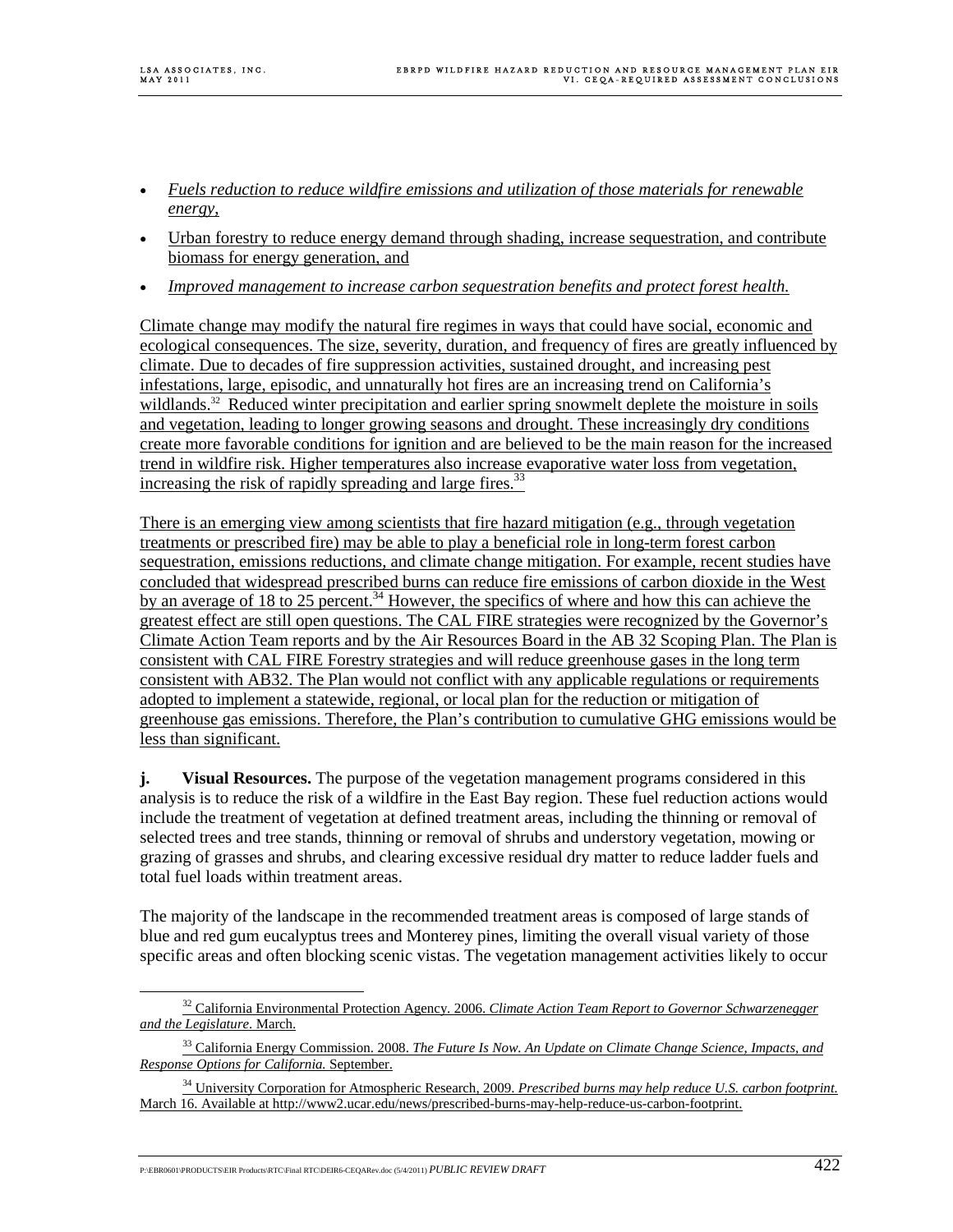at recommended treatment areas within the Study Area would consist of a number of various treatment methods, including hand labor, mechanical, and chemical treatment as well as grazing of selected areas by livestock or the prescribed burning of brush or leaf litter. Because the vegetative cover of the hillside within the East Bay Hills and shoreline parks varies significantly across hillsides, within canyons, and along the shore, the likelihood of any one vegetation management activity occurring over a sufficiently large area to substantially adversely affect a scenic vista is minimal. For example, prescribed burns have the potential to temporarily but adversely impact the visual quality or character of a large expanse of area, but also have the potential to substantially improve the visual quality of a scenic vista by removing the younger specimens within the understory and thinning the overall density of tree stands and brush-laden areas. Prescribed burns also provide the beneficial impacts of promoting new growth, particularly native grass, forbs and wildflowers.

While there will be short term visual changes related to vegetation management to reduce wildfire risks, and especially changes related to tree clearing, wildland landscapes are dynamic, and the open space within each planning entity's jurisdiction (e.g., UC Regents EBMUD, City of Oakland) will be managed according to the stated goals and objectives of that particular agency after treatment to support a low fire hazard mix of vegetation types. Additionally, there are potential beneficial effects from vegetation removal related to opening up scenic views and vistas to viewers both within and outside the Study Area. Considered alongside vegetation treatment actions included in the adopted planning documents described above, cumulative, permanent, adverse visual effects of treatment actions diffused across the entirety of the East Bay hills would be less-than-significant given the total size and expanse of the area that might actually be treated at any one time.

# **D. EFFECTS FOUND NOT TO BE SIGNIFICANT**

Meetings among EBRPD staff and the project team involved in the development and processing of the Plan determined the preliminary scope of this EIR. In addition to these meetings, a Notice of Preparation (NOP) was circulated on April 16, 2008, and a public scoping meeting was held on May 7, 2008, to solicit comments from the public about the scope of this EIR. Written comments received on the NOP are provided in Appendix A and were considered in the preparation of the final scope for this document and evaluation of the Plan throughout this EIR.

The environmental topics analyzed in Chapter IV, Setting, Impacts, and Mitigation Measures, represent those topics which generated the greatest potential controversy and expectation of adverse impacts among the project team and members of the public, even though it was determined that many would not experience significant adverse impacts. The following topics were excluded from further analysis because it was determined during the scoping phase and through preparation of an Initial Study contained in Appendix A of this EIR that these impacts would be less-than-significant: Agricultural Resources, Mineral Resources, Population and Housing, Public Services, Recreation, Transportation, and Utilities. Each of these topics scoped out of this EIR is discussed in more detail in Chapter I, Introduction.

The Plan and cumulative projects would result in a temporary disruption to recreational facilities, including trails in the East Bay Hills open space network. For instance, users may be diverted from certain trail segments when hazardous vegetation removal activities (such as prescribed burns) are conducted, or when herbicides have been applied. Cumulatively, impacts to recreational facilities would be less than significant for the following reasons: 1) closure of recreational facilities would be